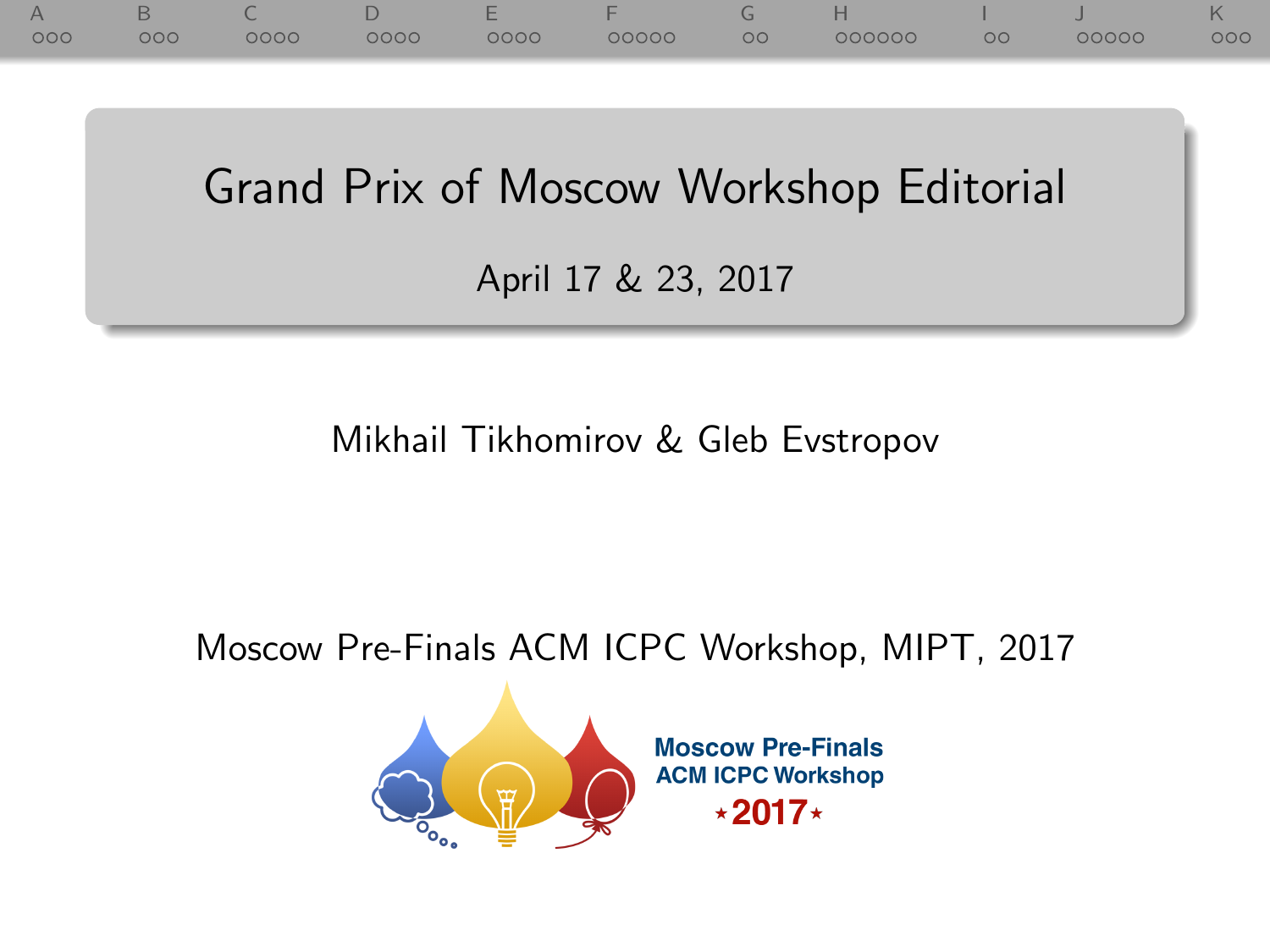<span id="page-1-0"></span>

# Problem idea, developer: Konstantin Semenov Editorial: Mikhail Tikhomirov

Distinguish a tree generated by a randomized Kruskal from a centroid tree of a random tree with very high precision.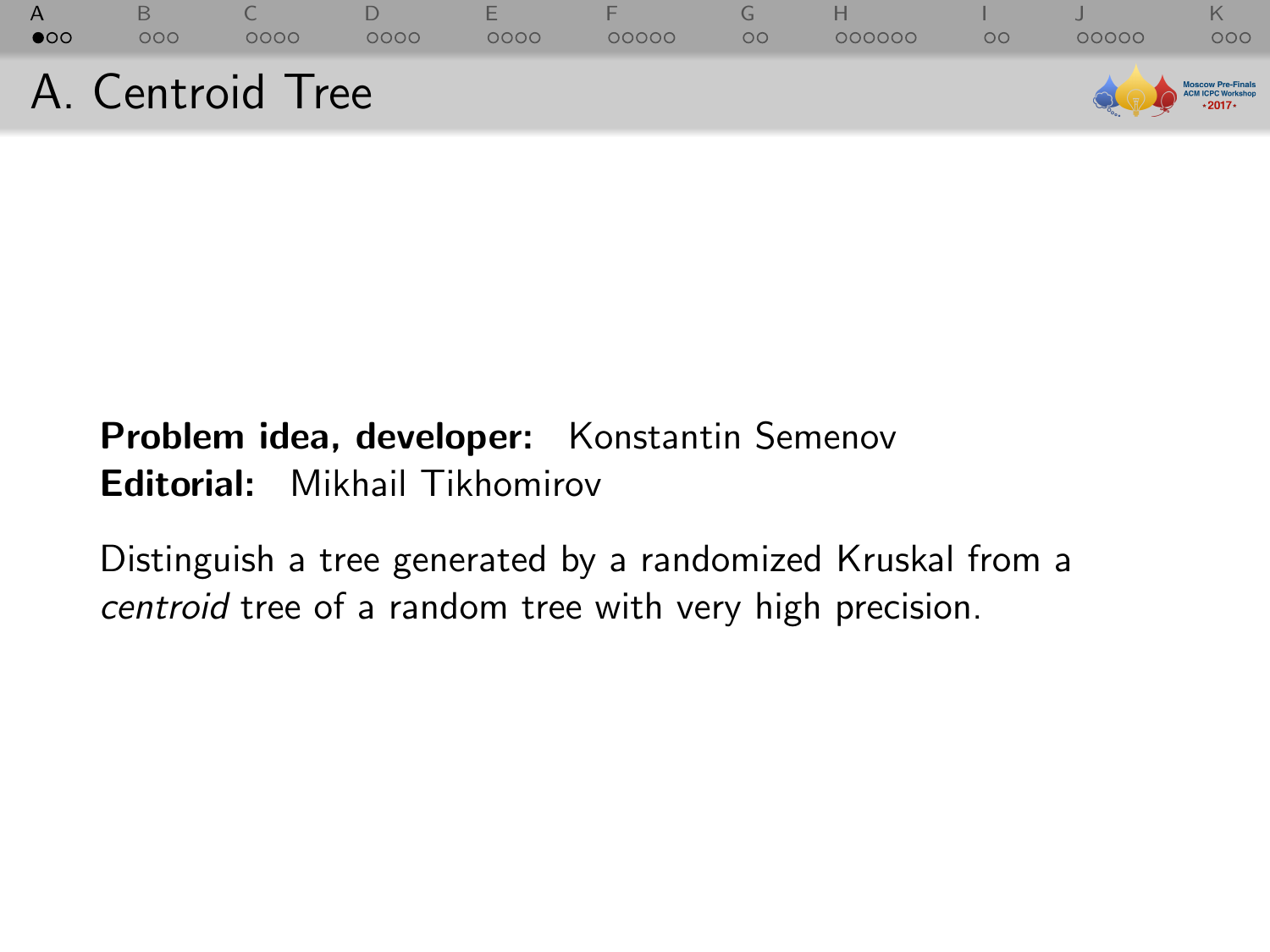| $\mathbf{A}$<br>$\circ \bullet \circ$ | 000              | 0000 | 0000 | <b>F</b><br>0000 | 00000 | OO | 000000 | ററ | 00000                           | 000 |
|---------------------------------------|------------------|------|------|------------------|-------|----|--------|----|---------------------------------|-----|
|                                       | A. Centroid Tree |      |      |                  |       |    |        |    | Moscow Pro-Finals<br>2017-2017- |     |

Most statistics-based algorithms, like distinguishing by degrees, distances, and so on, will not have enough precision to be accepted.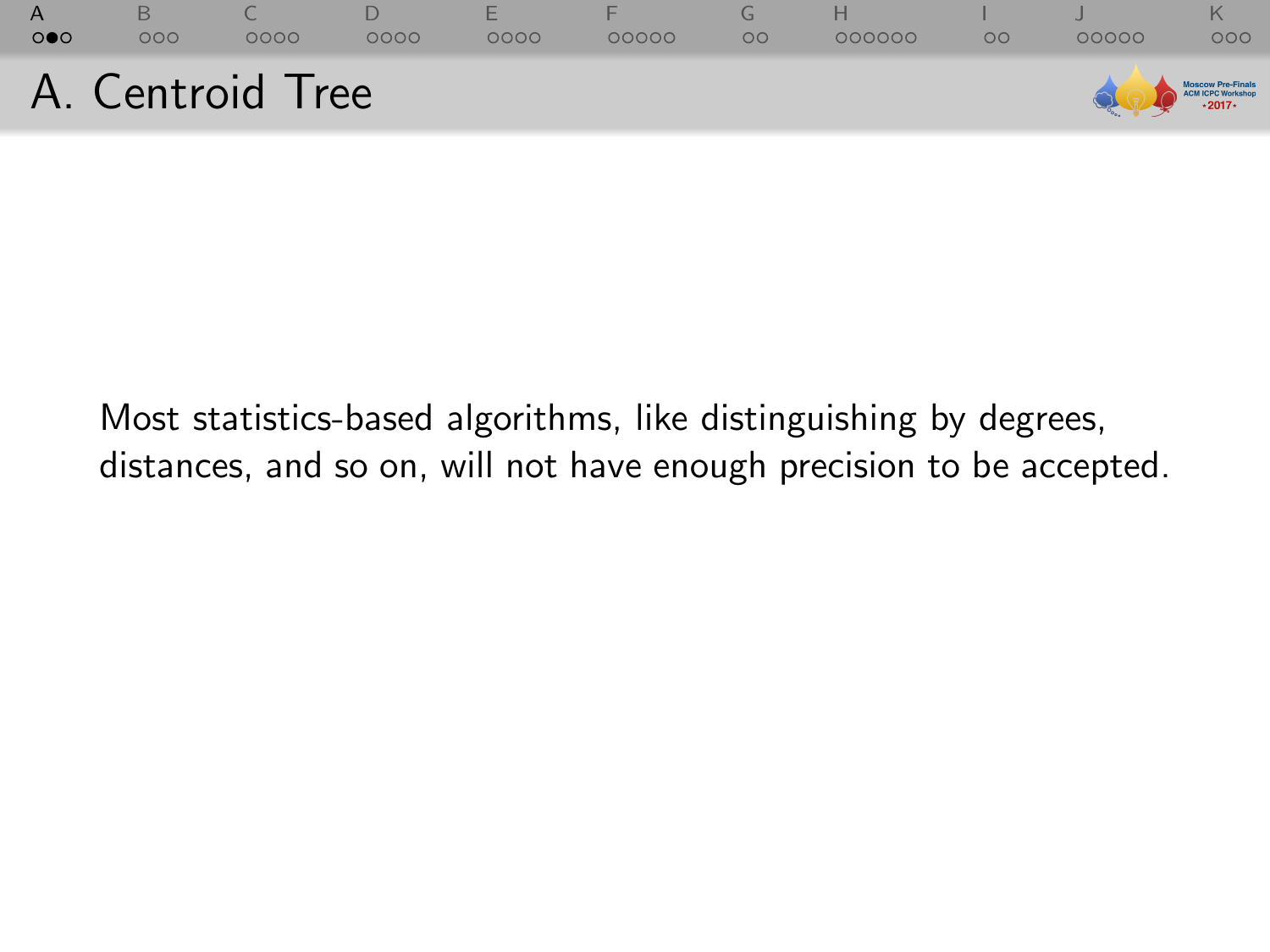

Most statistics-based algorithms, like distinguishing by degrees, distances, and so on, will not have enough precision to be accepted.

The idea behind the solution is that a centroid tree has a very special structure that is very unlikely to appear in a random tree, provided the number of vertices is not too small.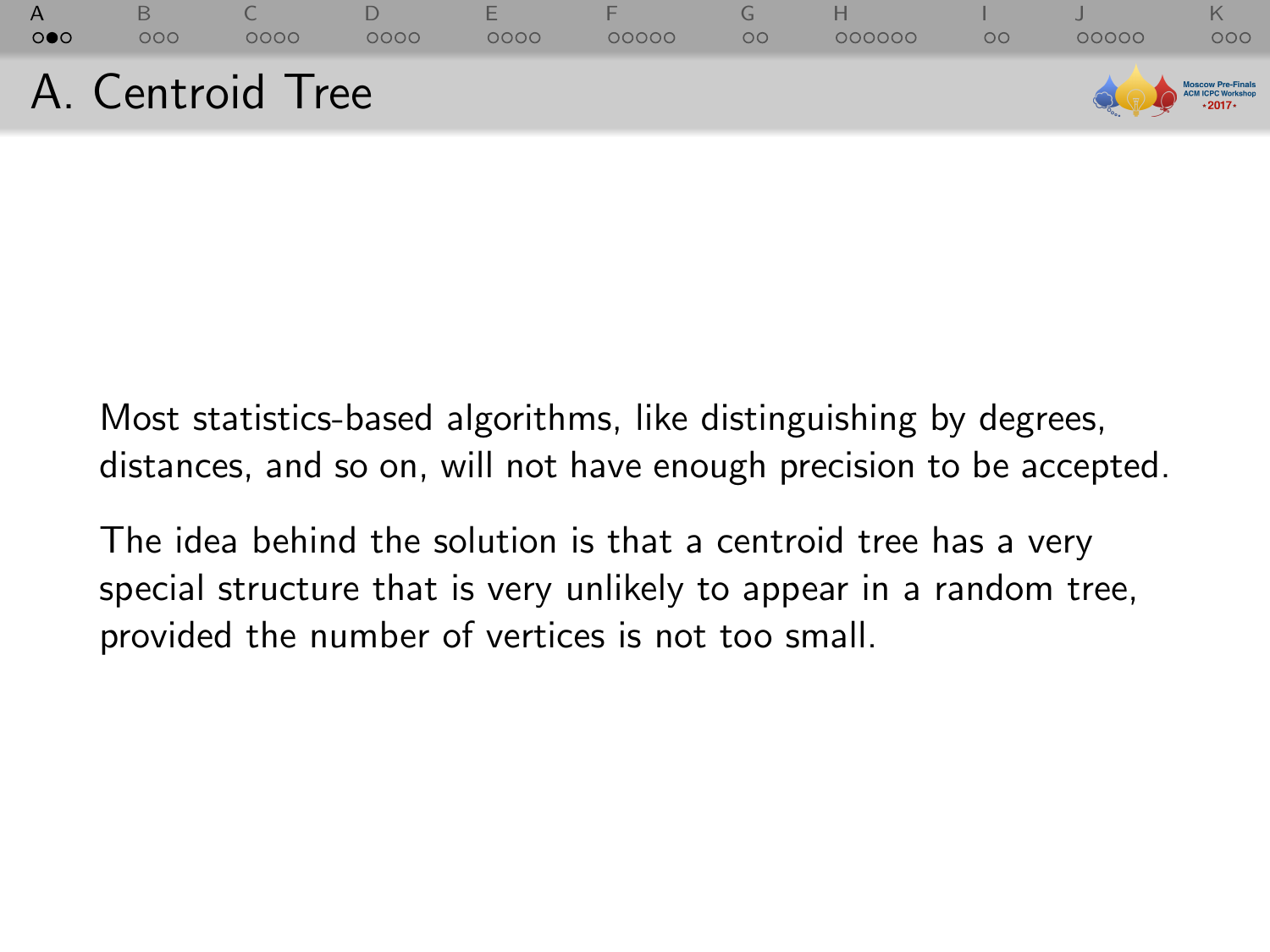

Here is one successful approach for checking if a tree is a centroid tree:

 $\bullet$  Note that the minimal-index centroid v of a tree  $T$  must stay a centroid of  $C(T)$ . Try all options for the original centroid v (there are most two).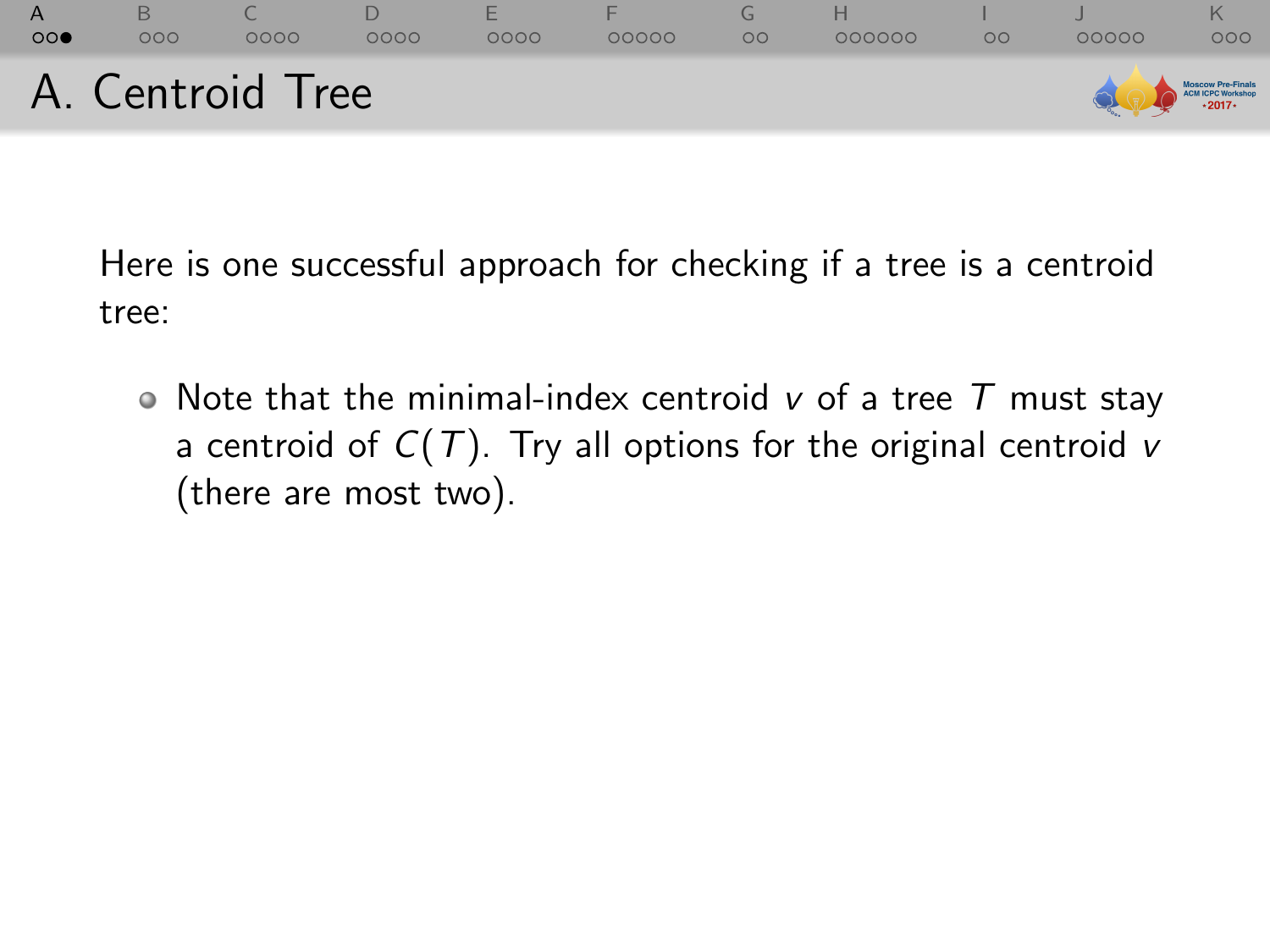

Here is one successful approach for checking if a tree is a centroid tree:

- $\bullet$  Note that the minimal-index centroid v of a tree T must stay a centroid of  $C(T)$ . Try all options for the original centroid v (there are most two).
- For each of the subtrees  $T_i$  its root  $u_i$  (adjacent to v) must be a centroid of  $T_i$ . Subsequently, all chlidren of  $u_i$  must be centroids of their corresponding trees, and so on. This results in an  $O(n)$  DFS algorithm (assuming precomputed subtree sizes).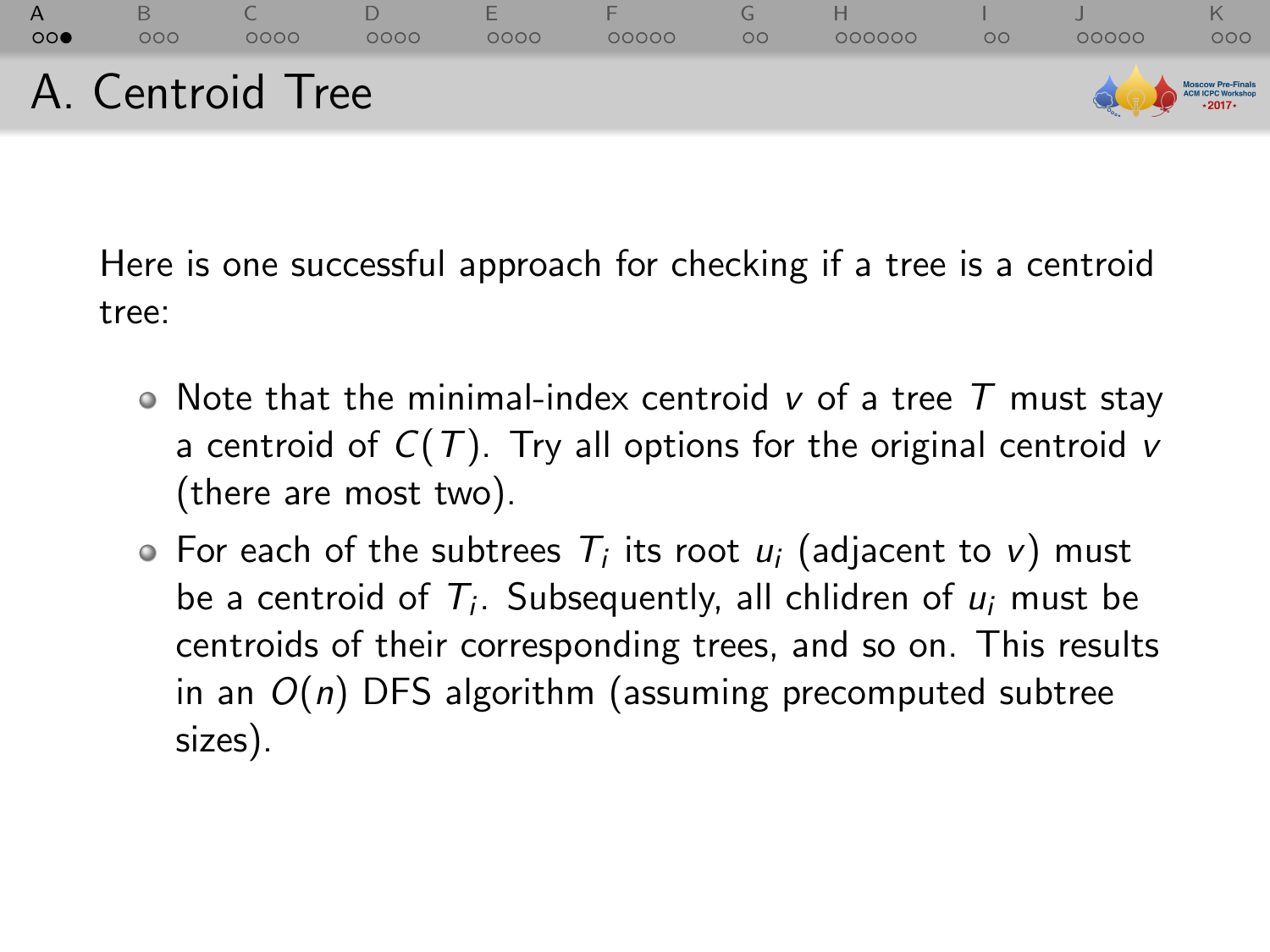

Here is one successful approach for checking if a tree is a centroid tree:

- $\bullet$  Note that the minimal-index centroid v of a tree T must stay a centroid of  $C(T)$ . Try all options for the original centroid v (there are most two).
- For each of the subtrees  $T_i$  its root  $u_i$  (adjacent to v) must be a centroid of  $T_i$ . Subsequently, all chlidren of  $u_i$  must be centroids of their corresponding trees, and so on. This results in an  $O(n)$  DFS algorithm (assuming precomputed subtree sizes).

We tried this solution on  $10^6$  random trees with 60 vertices each, and it never made a mistake!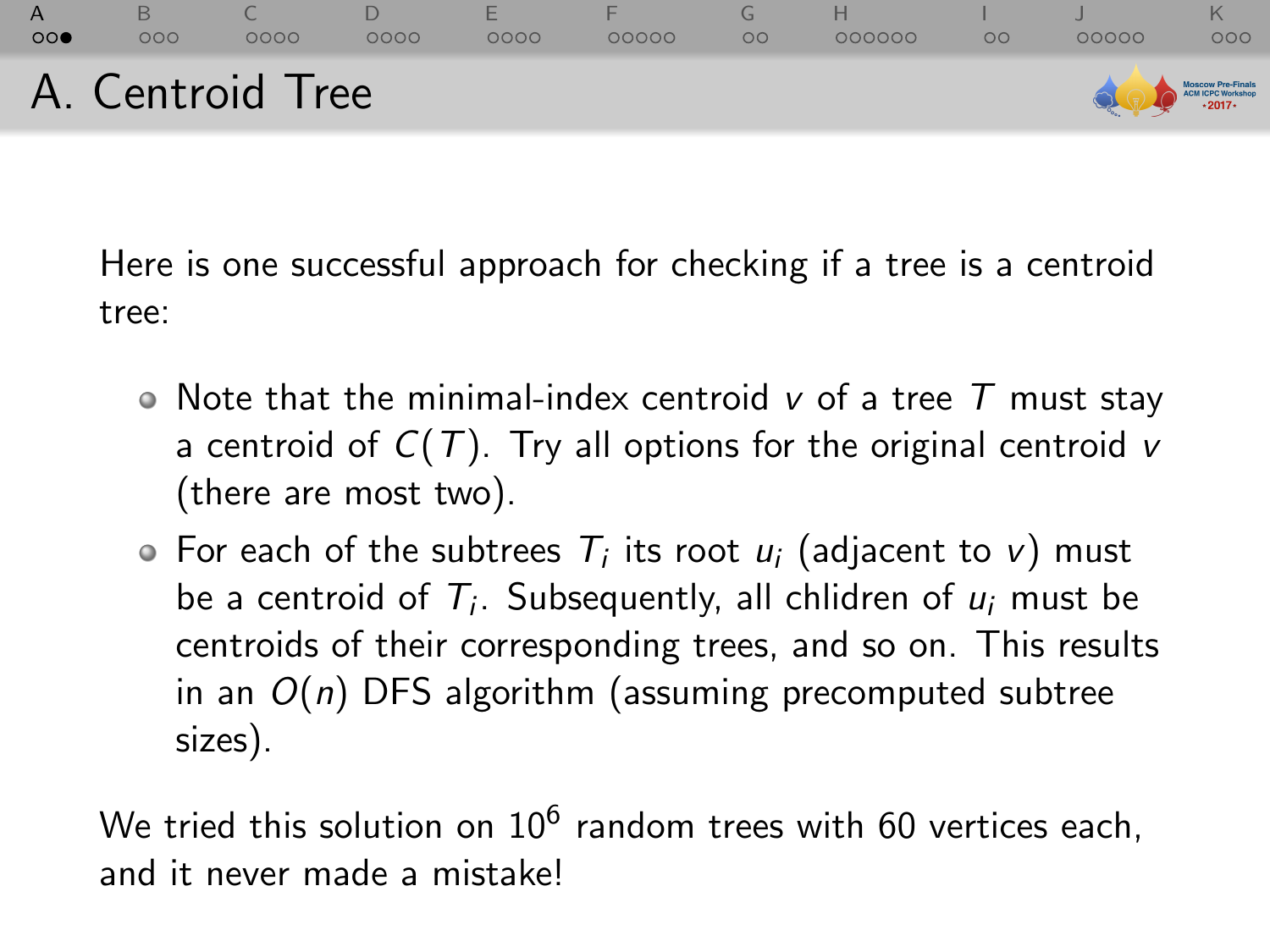<span id="page-7-0"></span>

# Problem idea, developer, editorial: Mikhail Tikhomirov

Construct a completely multiplicative function  $(c.m.f)$  such that its first  $10^6$  prefix sums are within 20 by absolute value.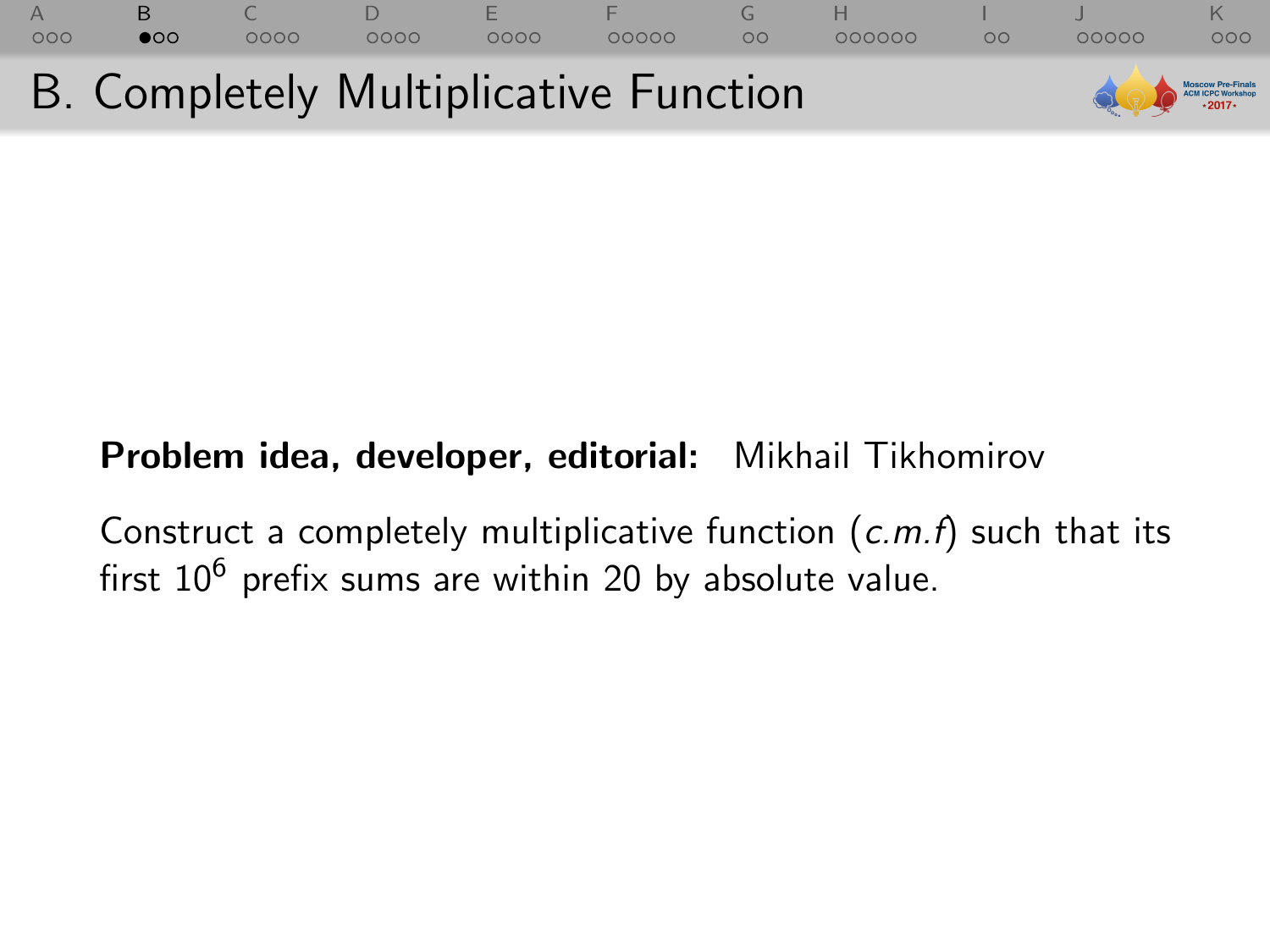

Note that each c.m.f. is defined unambigiously by its values on prime numbers (provided  $f(1) \neq 0$ ). After deciding  $f(p)$  for all prime  $p$  one can construct all the rest values of  $f$  in linear (or almost linear) time using the sieve.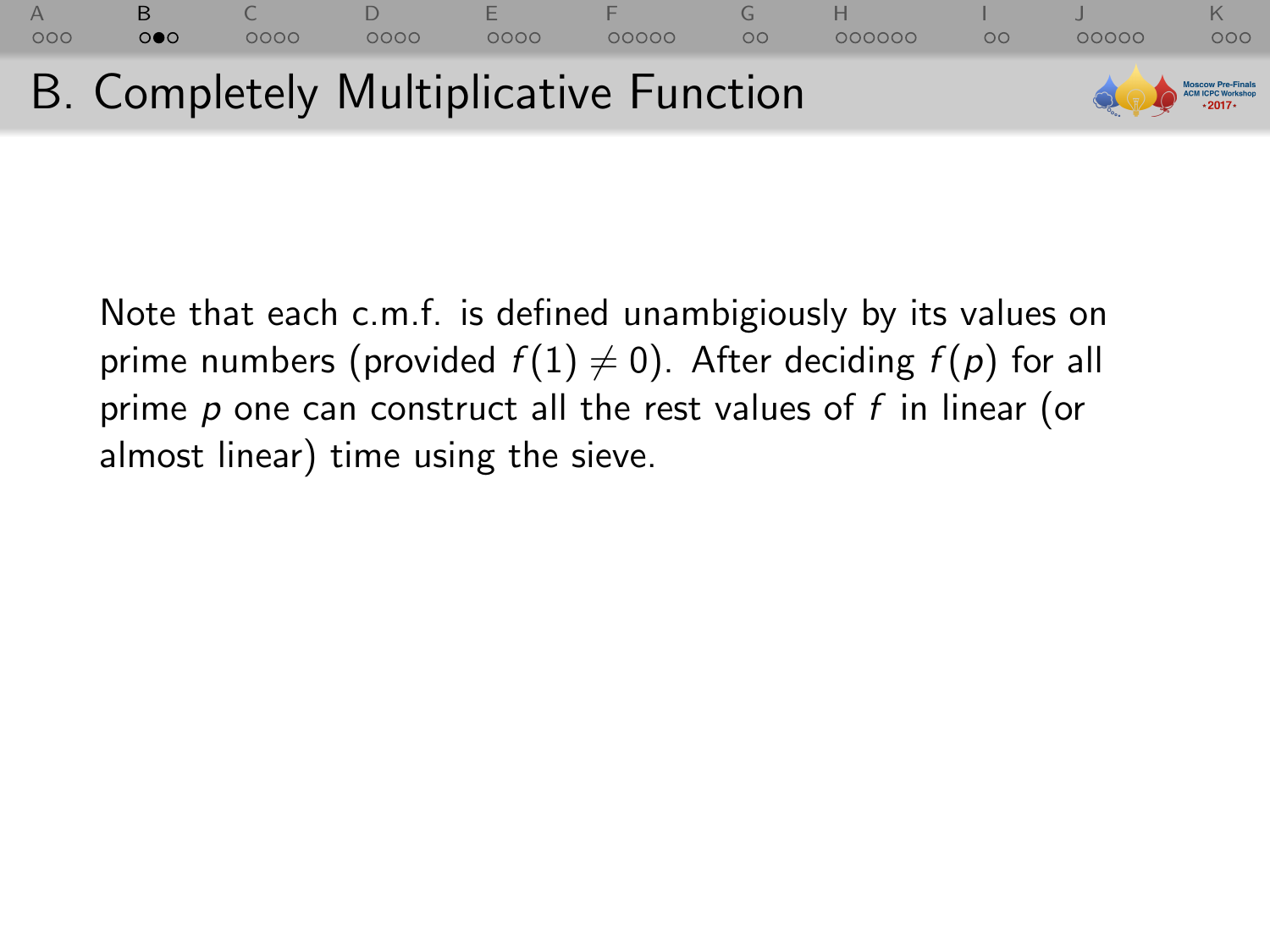

Note that each c.m.f. is defined unambigiously by its values on prime numbers (provided  $f(1) \neq 0$ ). After deciding  $f(p)$  for all prime  $p$  one can construct all the rest values of  $f$  in linear (or almost linear) time using the sieve.

Choosing random values for  $f(p)$  doesn't work (the balance goes out of control). However, it was possible to obtain a suitable set of values using sophisticated greedy approach or local optimization. Further, the source size limit allowed to cram the answer into the source code if it took too long to produce.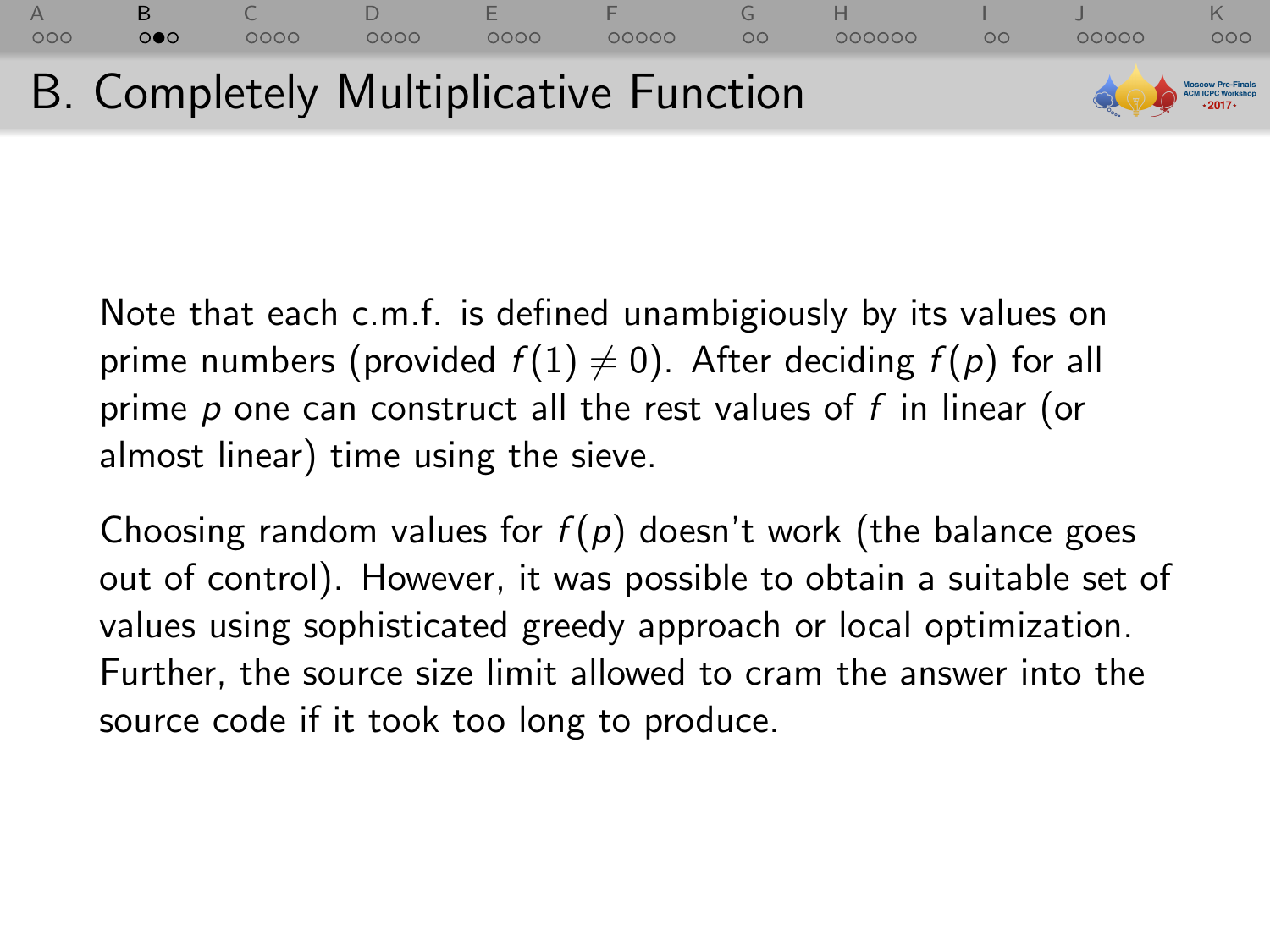

Note that each c.m.f. is defined unambigiously by its values on prime numbers (provided  $f(1) \neq 0$ ). After deciding  $f(p)$  for all prime  $p$  one can construct all the rest values of  $f$  in linear (or almost linear) time using the sieve.

Choosing random values for  $f(p)$  doesn't work (the balance goes out of control). However, it was possible to obtain a suitable set of values using sophisticated greedy approach or local optimization. Further, the source size limit allowed to cram the answer into the source code if it took too long to produce.

Still, that wasn't an intended solution.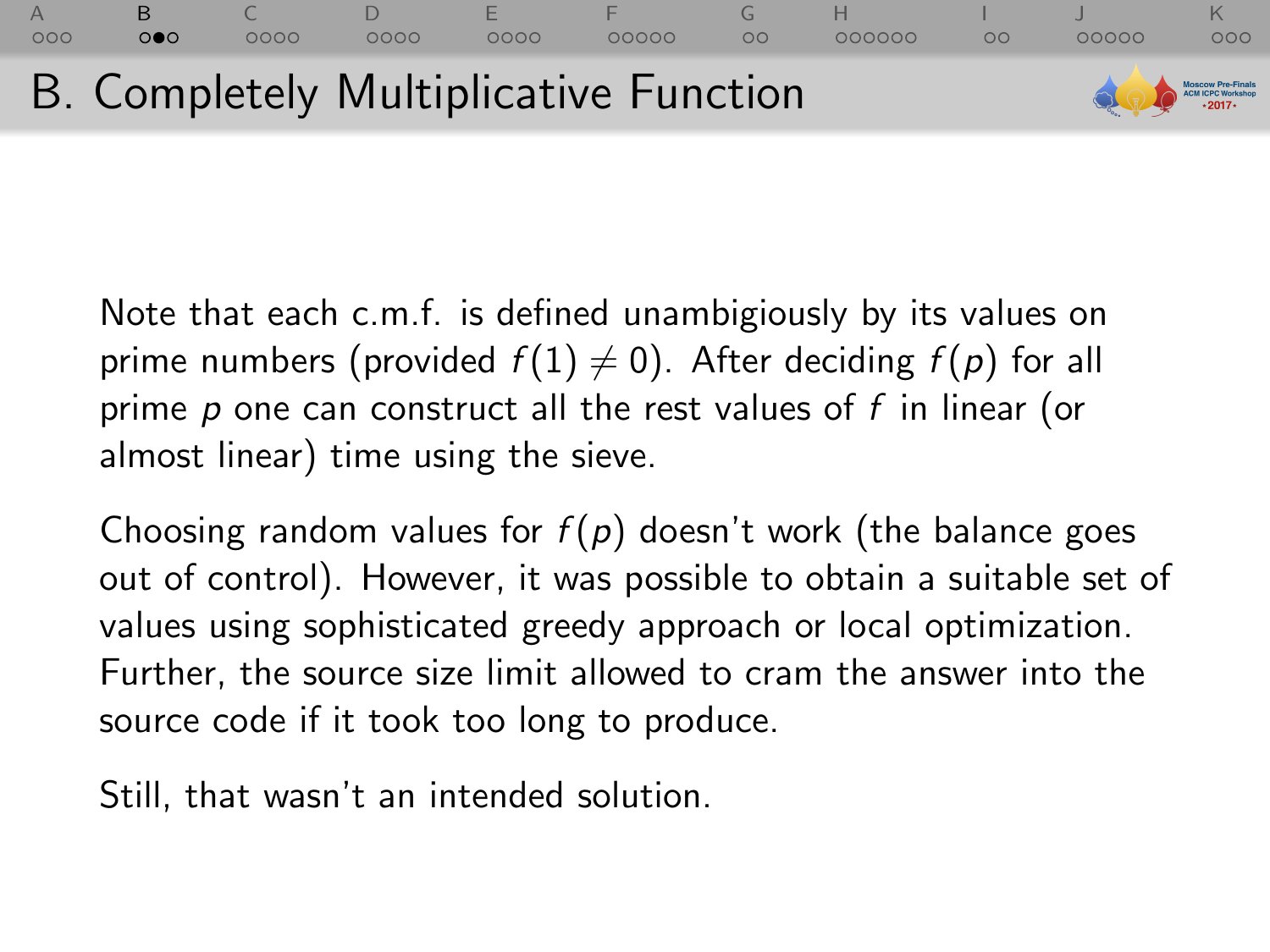### [A](#page-1-0) [B](#page-7-0) [C](#page-16-0) [D](#page-28-0) [E](#page-37-0) [F](#page-45-0) [G](#page-56-0) [H](#page-60-0) [I](#page-79-0) [J](#page-82-0) [K](#page-88-0) B. Completely Multiplicative Function ow Pre-Final **ICM ICPC Workshop**  $.2017.$

Let us put

$$
f(p) = \begin{cases} -1, & \text{if } p = 3k + 2, \\ +1, & \text{if } p = 3 \text{ or } p = 3k + 1, \end{cases}
$$

and ensure that the *n*-balance of f is  $O(\log n)$ .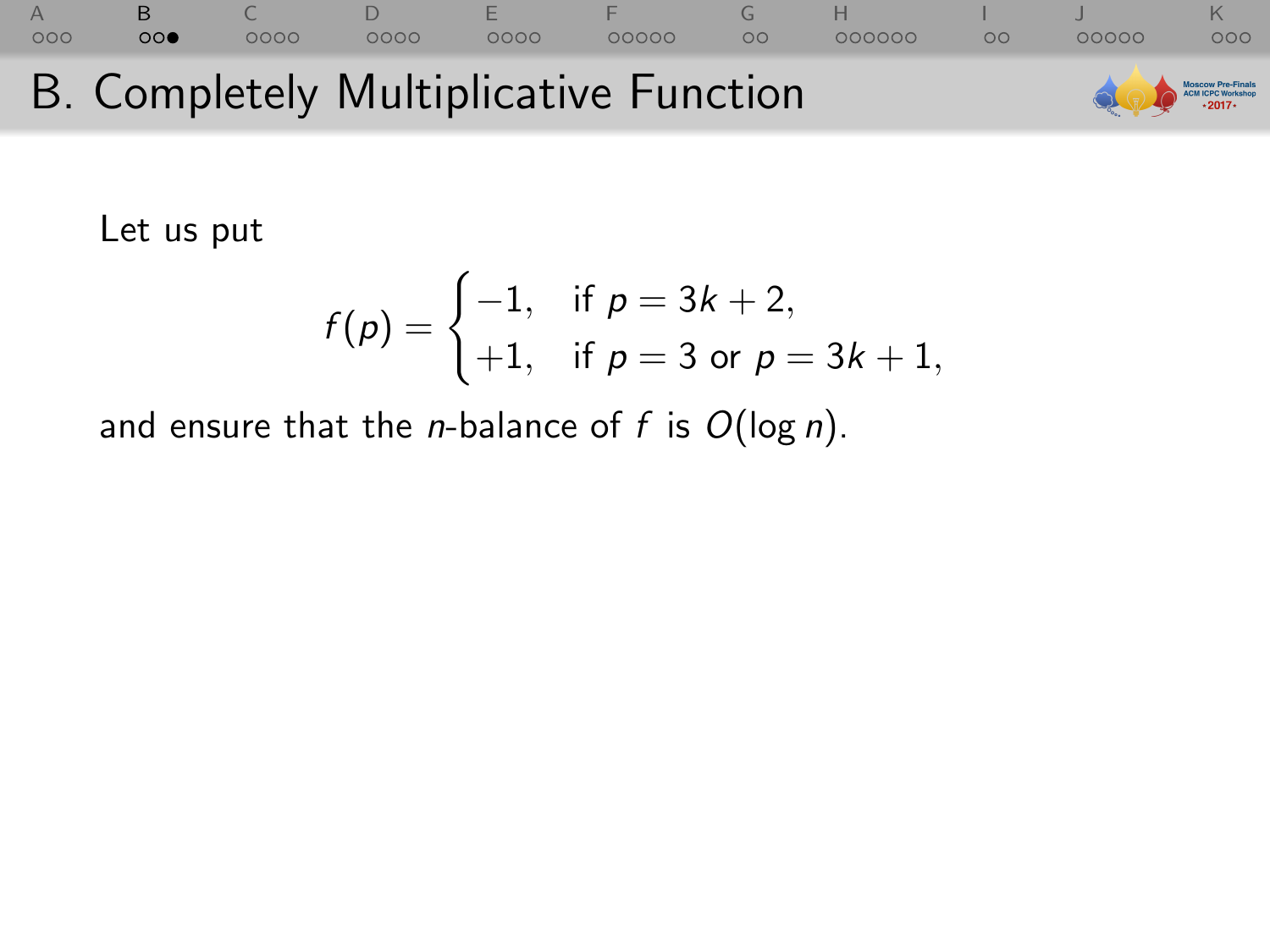### [A](#page-1-0) [B](#page-7-0) [C](#page-16-0) [D](#page-28-0) [E](#page-37-0) [F](#page-45-0) [G](#page-56-0) [H](#page-60-0) [I](#page-79-0) [J](#page-82-0) [K](#page-88-0) B. Completely Multiplicative Function **IN ICPC Worksho**

Let us put

$$
f(p) = \begin{cases} -1, & \text{if } p = 3k + 2, \\ +1, & \text{if } p = 3 \text{ or } p = 3k + 1, \end{cases}
$$

and ensure that the *n*-balance of  $f$  is  $O(\log n)$ .

One can easily show that  $f(3k + 1) = 1$ ,  $f(3k + 2) = -1$ , and  $f(3k) = f(k)$ .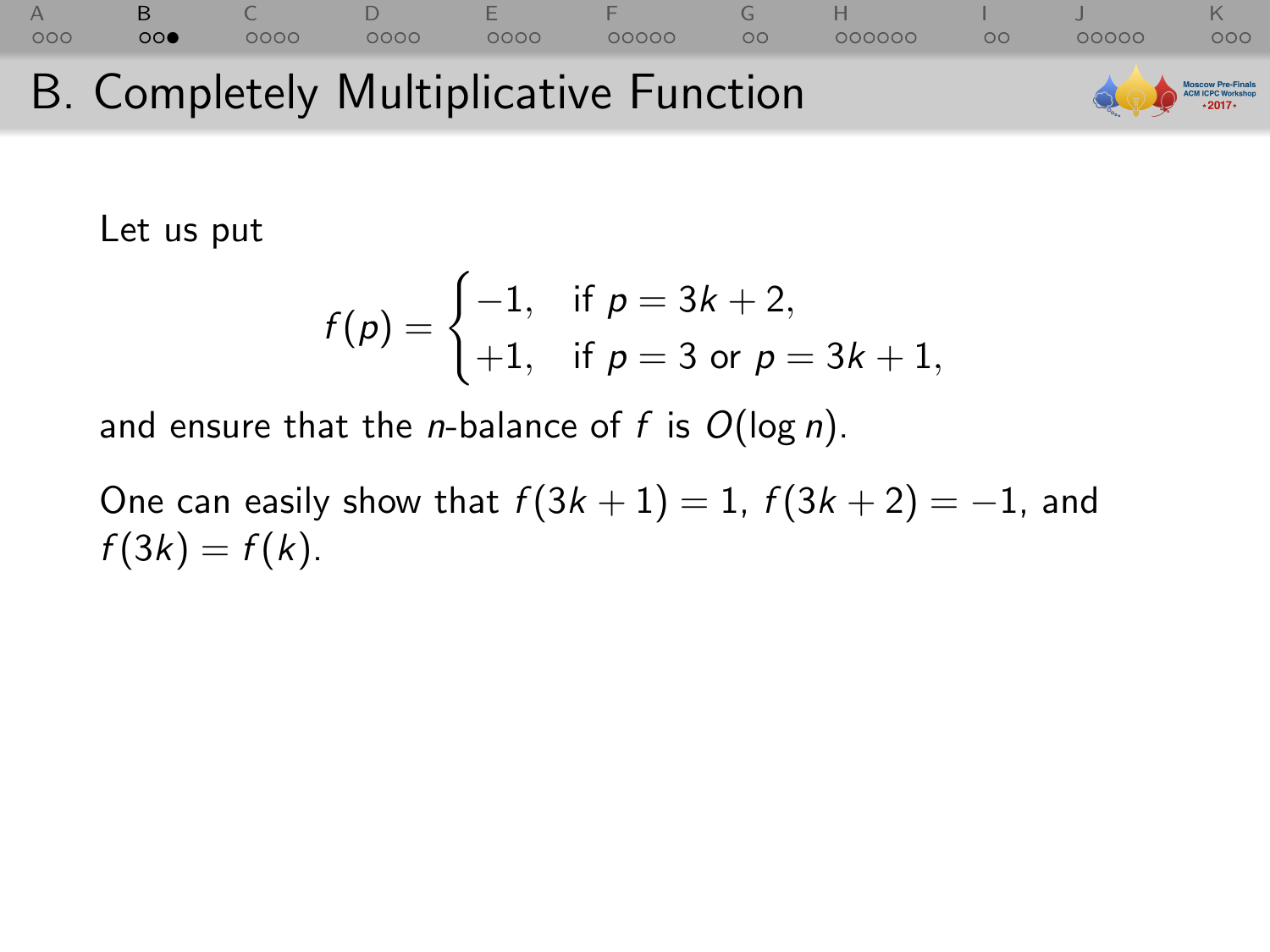### [A](#page-1-0) [B](#page-7-0) [C](#page-16-0) [D](#page-28-0) [E](#page-37-0) [F](#page-45-0) [G](#page-56-0) [H](#page-60-0) [I](#page-79-0) [J](#page-82-0) [K](#page-88-0)  $00000$  $000$ B. Completely Multiplicative Function **oscow Pre-Final**<br>CM ICPC Worksho

Let us put

$$
f(p) = \begin{cases} -1, & \text{if } p = 3k + 2, \\ +1, & \text{if } p = 3 \text{ or } p = 3k + 1, \end{cases}
$$

and ensure that the *n*-balance of f is  $O(\log n)$ .

One can easily show that  $f(3k + 1) = 1$ ,  $f(3k + 2) = -1$ , and  $f(3k) = f(k)$ .

Let us put  $S(n) = f(1) + ... + f(n)$ . We must have  $S(3k + 1) = 1 + S(k)$ , and  $S(3k) = S(3k + 2) = S(k)$ .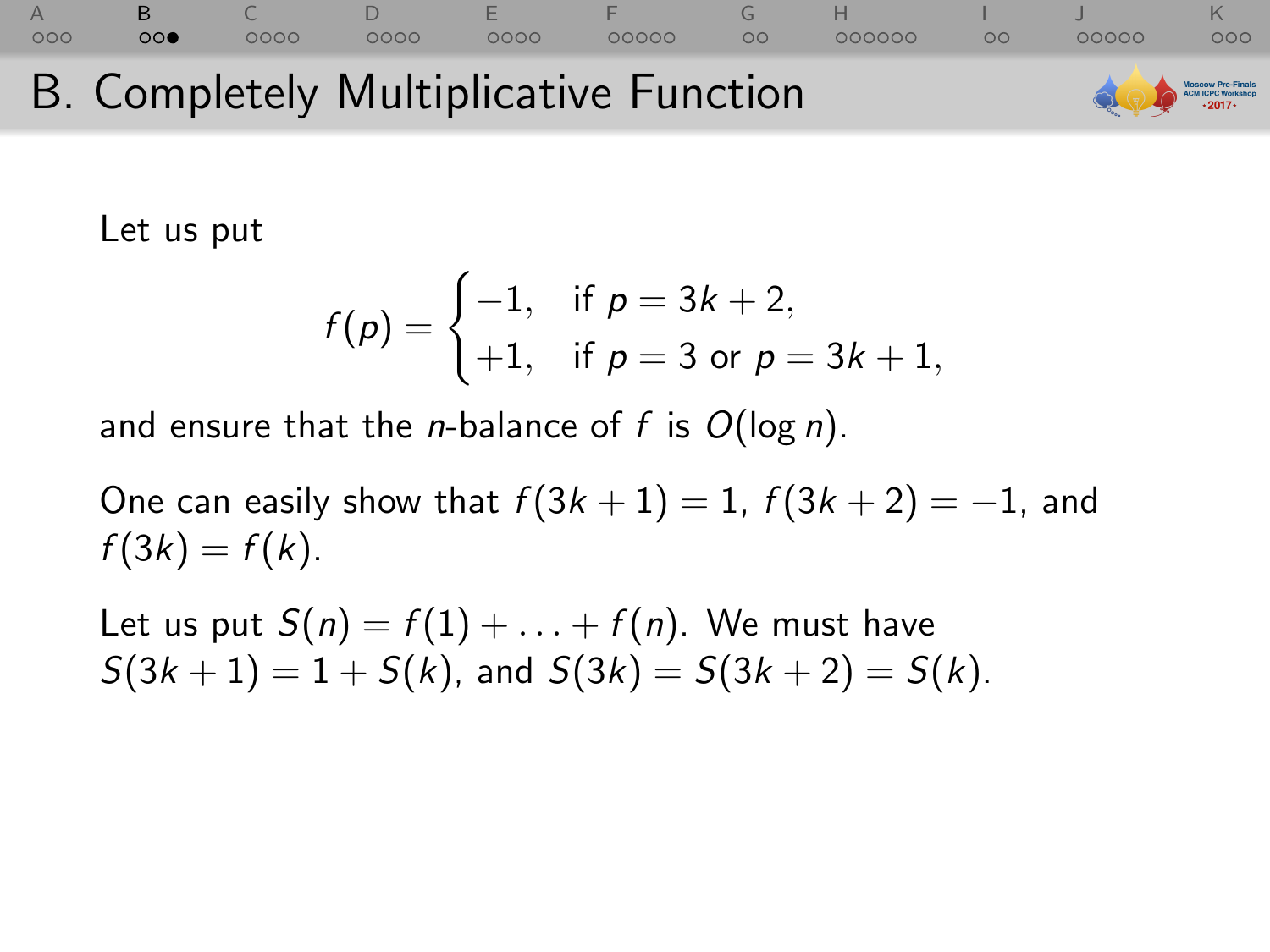#### [A](#page-1-0) [B](#page-7-0) [C](#page-16-0) [D](#page-28-0) [E](#page-37-0) [F](#page-45-0) [G](#page-56-0) [H](#page-60-0) [I](#page-79-0) [J](#page-82-0) [K](#page-88-0)  $0000$  $00000$  $00000$  $000$ B. Completely Multiplicative Function **Scow Pre-Final**<br>3M ICPC Werksho

Let us put

$$
f(p) = \begin{cases} -1, & \text{if } p = 3k + 2, \\ +1, & \text{if } p = 3 \text{ or } p = 3k + 1, \end{cases}
$$

and ensure that the *n*-balance of f is  $O(\log n)$ .

One can easily show that  $f(3k + 1) = 1$ ,  $f(3k + 2) = -1$ , and  $f(3k) = f(k)$ .

Let us put  $S(n) = f(1) + ... + f(n)$ . We must have  $S(3k + 1) = 1 + S(k)$ , and  $S(3k) = S(3k + 2) = S(k)$ .

It follows that  $0 \leqslant S(n) \leqslant \log_3 n$  (in fact,  $S(n)$  is exactly the number of 1's in the ternary expansion of  $n$ ).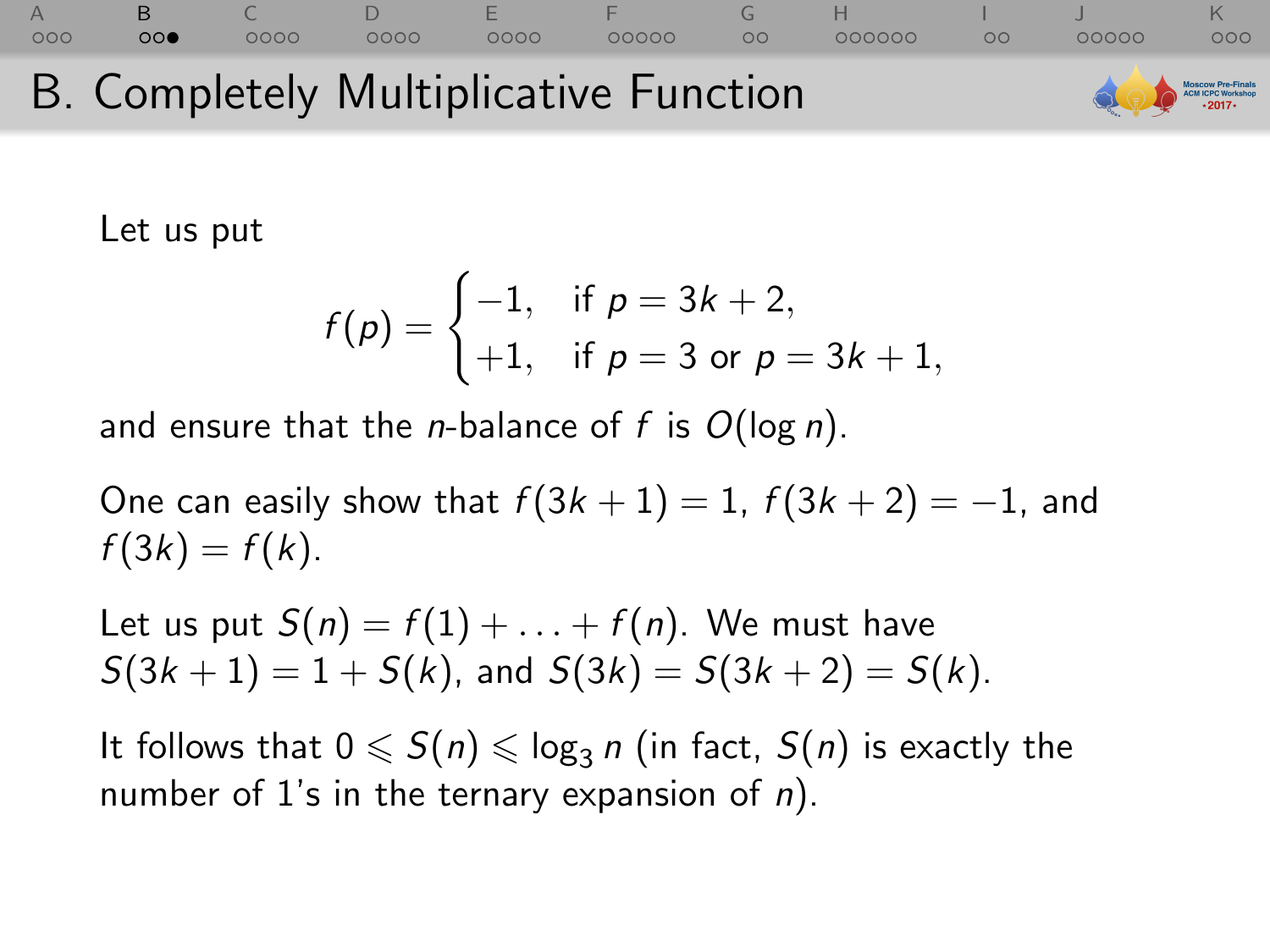#### [A](#page-1-0) [B](#page-7-0) [C](#page-16-0) [D](#page-28-0) [E](#page-37-0) [F](#page-45-0) [G](#page-56-0) [H](#page-60-0) [I](#page-79-0) [J](#page-82-0) [K](#page-88-0)  $00$  $0000$  $0000$  $00000$  $\Omega$ 000000  $00000$  $000$ B. Completely Multiplicative Function oscow Pre-Final<br>CN ICPC Werksho

Let us put

$$
f(p) = \begin{cases} -1, & \text{if } p = 3k + 2, \\ +1, & \text{if } p = 3 \text{ or } p = 3k + 1, \end{cases}
$$

and ensure that the *n*-balance of f is  $O(\log n)$ .

One can easily show that  $f(3k + 1) = 1$ ,  $f(3k + 2) = -1$ , and  $f(3k) = f(k)$ .

Let us put  $S(n) = f(1) + ... + f(n)$ . We must have  $S(3k + 1) = 1 + S(k)$ , and  $S(3k) = S(3k + 2) = S(k)$ .

It follows that  $0 \leqslant S(n) \leqslant \log_3 n$  (in fact,  $S(n)$  is exactly the number of 1's in the ternary expansion of  $n$ ).

One can obtain a similar construction with assigning  $f(p) = -1$  iff  $p$  mod  $m$  is a square non-residue modulo (not too large)  $m$ .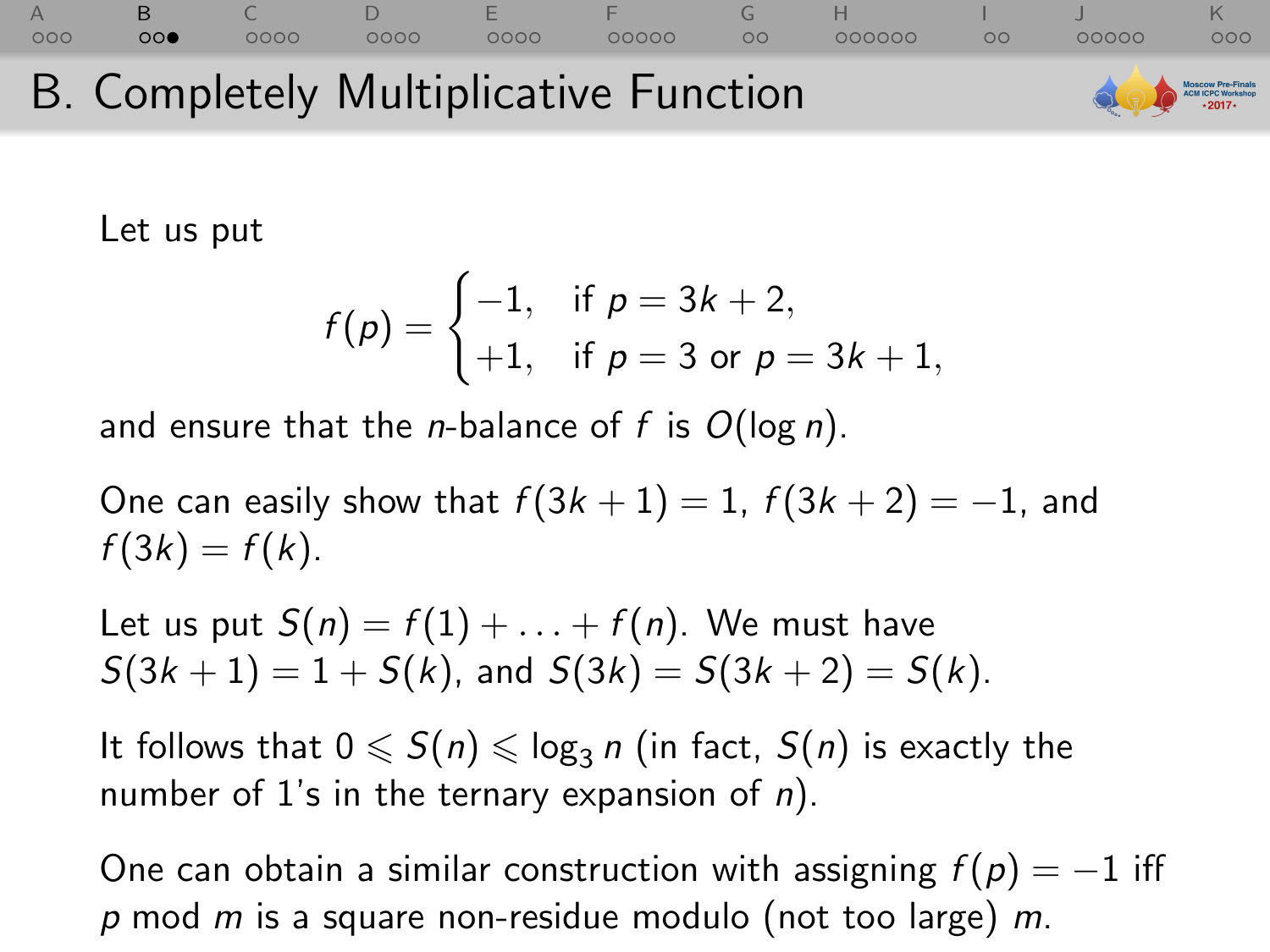<span id="page-16-0"></span>

### Problem idea: Mikhail Tikhomirov Developer: Ivan Smirnov Editorial: Mikhail Tikhomirov

Count the number of pairs of vertices  $v, u$  in a connected undirected graph such that each  $v - u$  path has even/odd number of edges.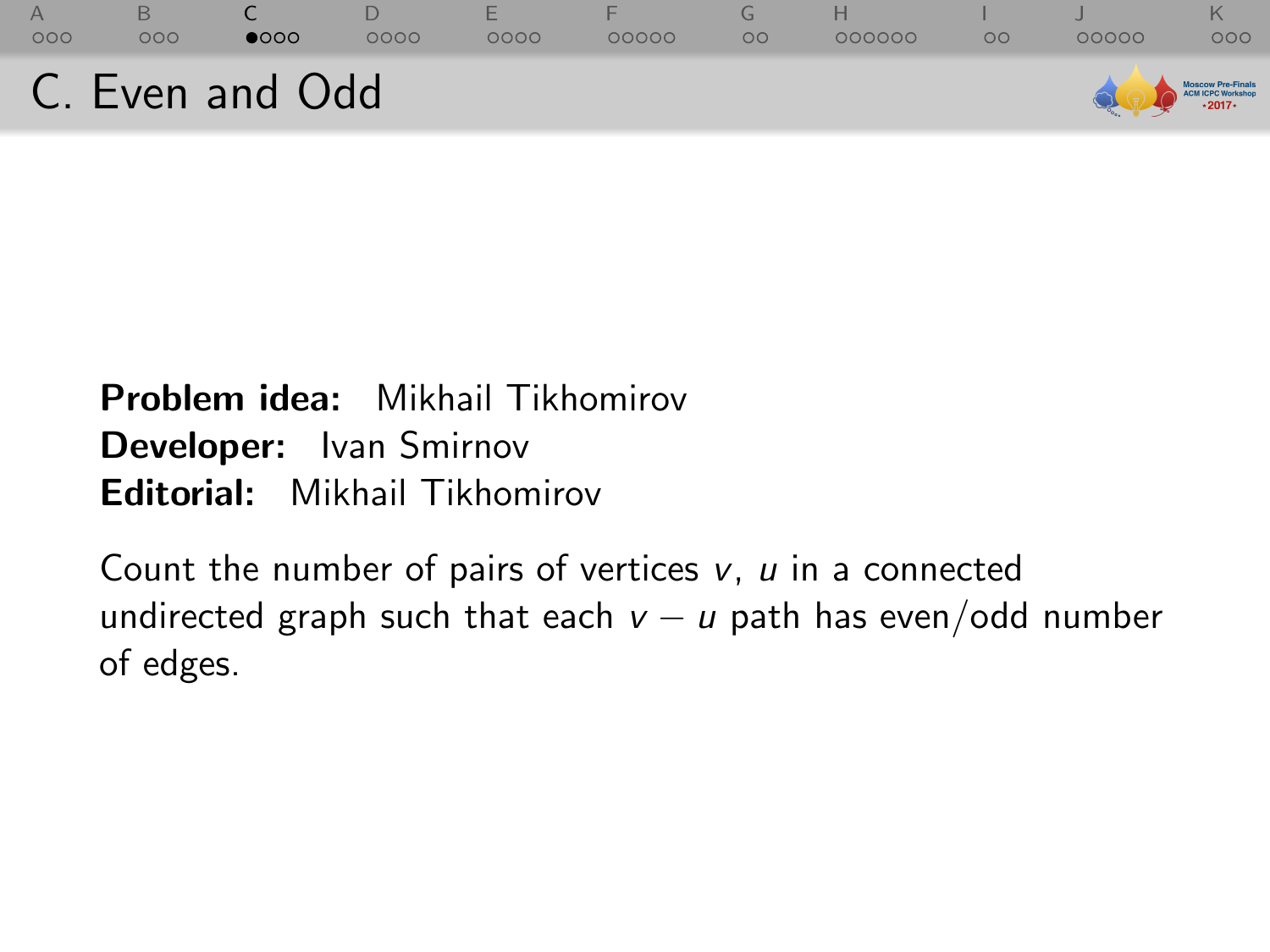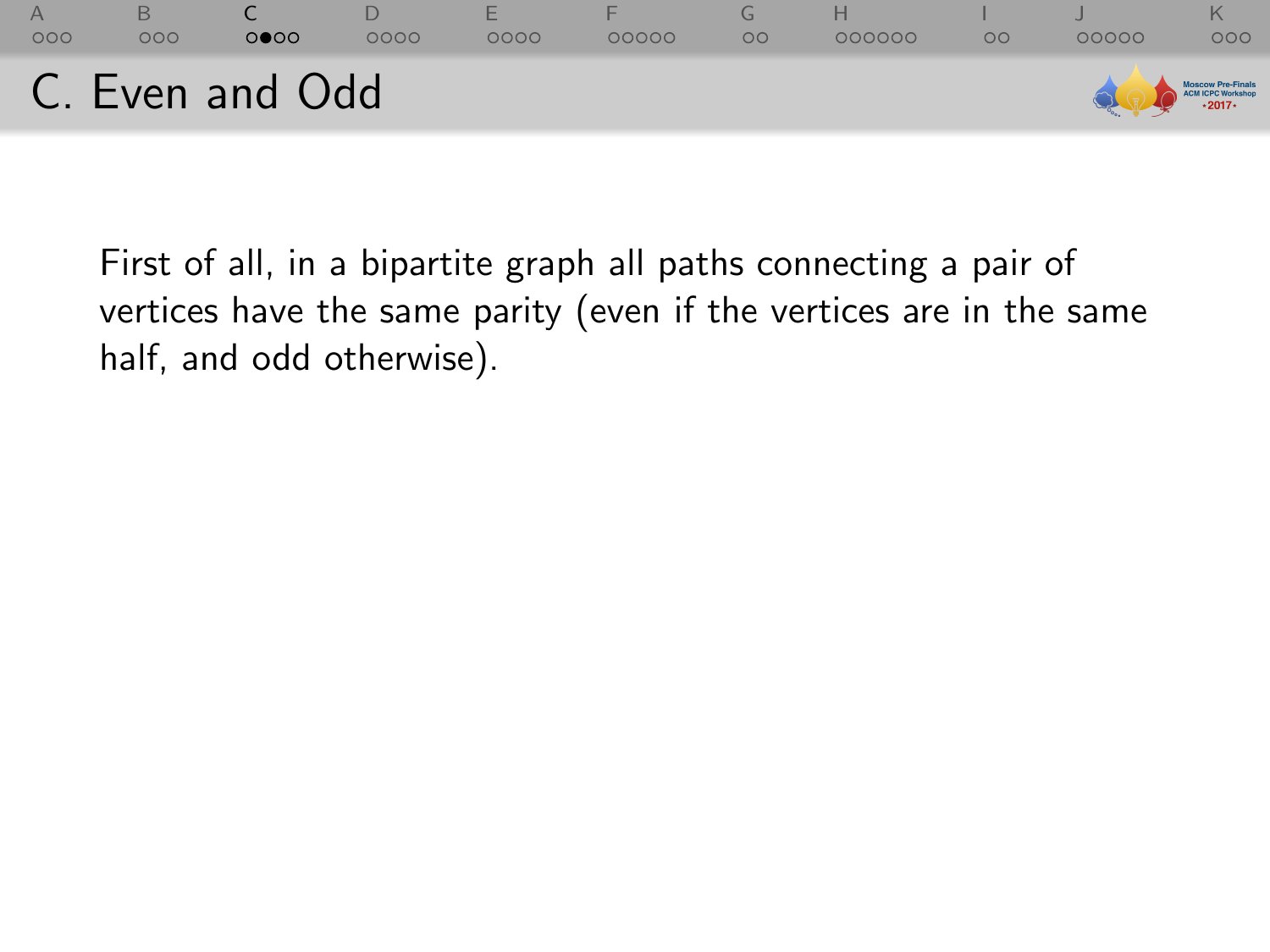

However, in general case the answer for a particular pair of vertices may depend on which parts of the graph the path must be passing through.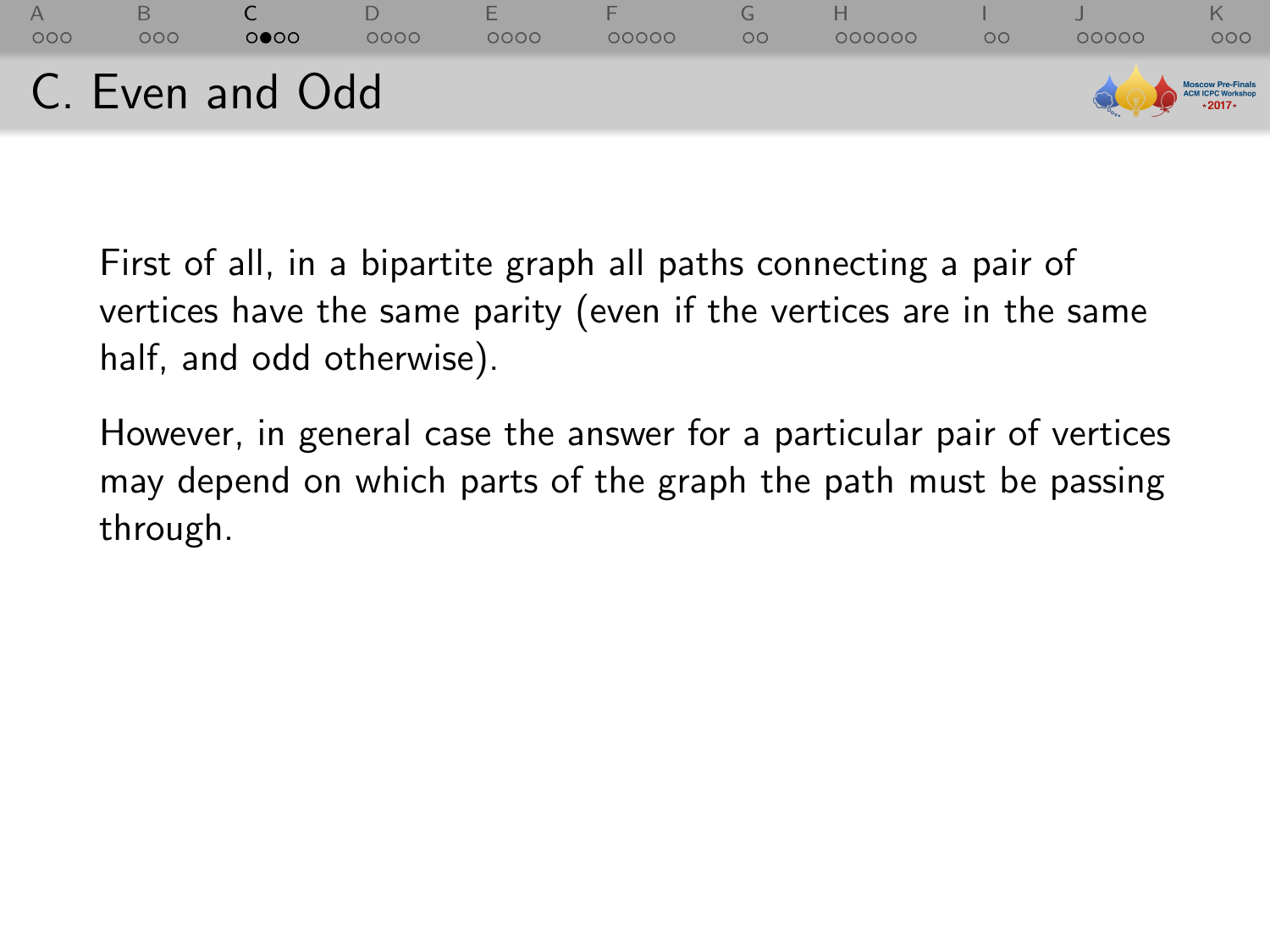

However, in general case the answer for a particular pair of vertices may depend on which parts of the graph the path must be passing through.

Recall that a biconnected component (or a block) of a graph is a maximal subset of equivalent edges under equivalency relation "edges  $e_1$  and  $e_2$  share a simple cycle".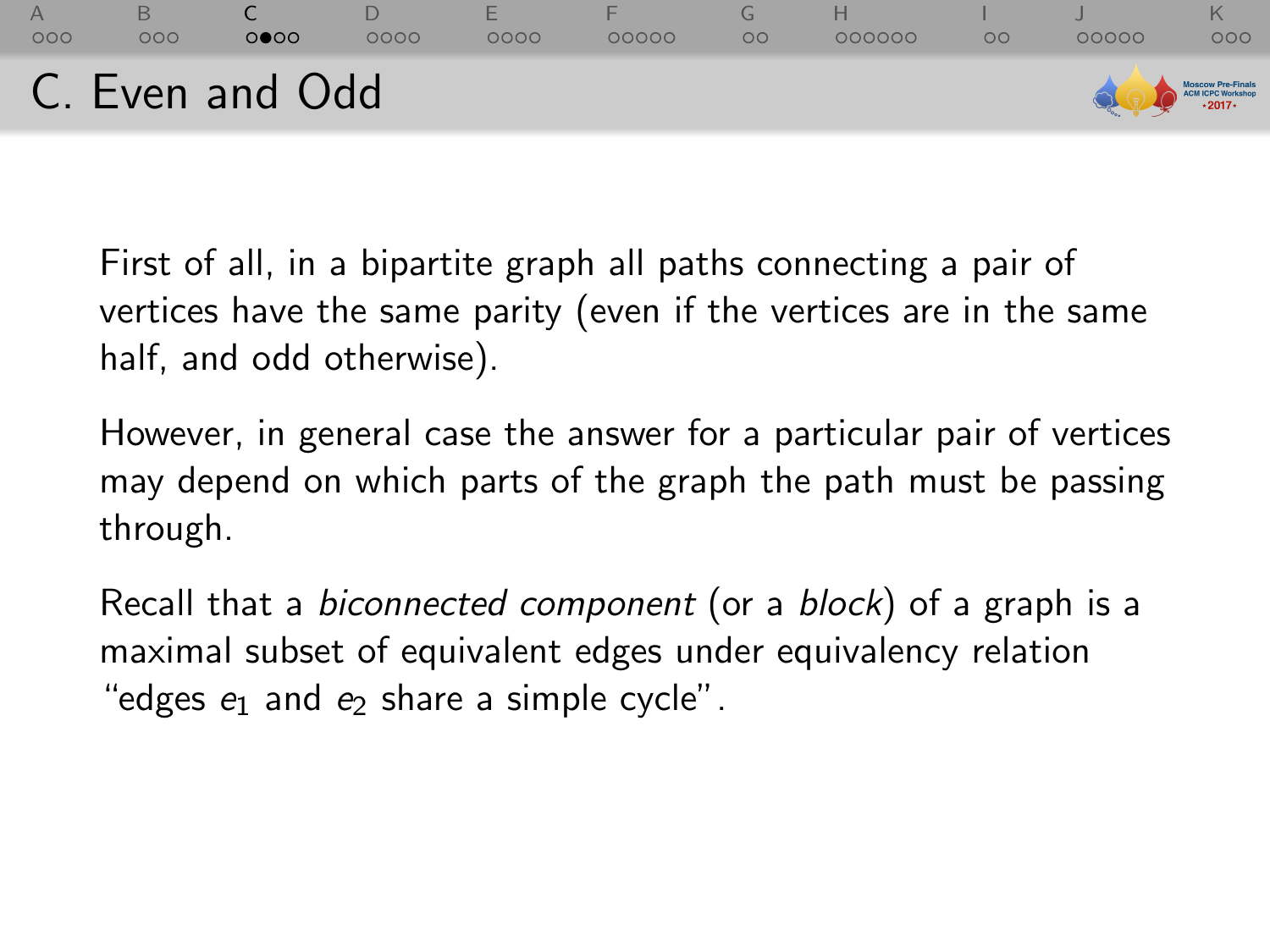

However, in general case the answer for a particular pair of vertices may depend on which parts of the graph the path must be passing through.

Recall that a biconnected component (or a block) of a graph is a maximal subset of equivalent edges under equivalency relation "edges  $e_1$  and  $e_2$  share a simple cycle".

Articulation points separate the graph into a block-cut tree. Using the block-cut tree, one can determine for each pair of vertices  $v, u$ which blocks any  $v - u$  path must pass through.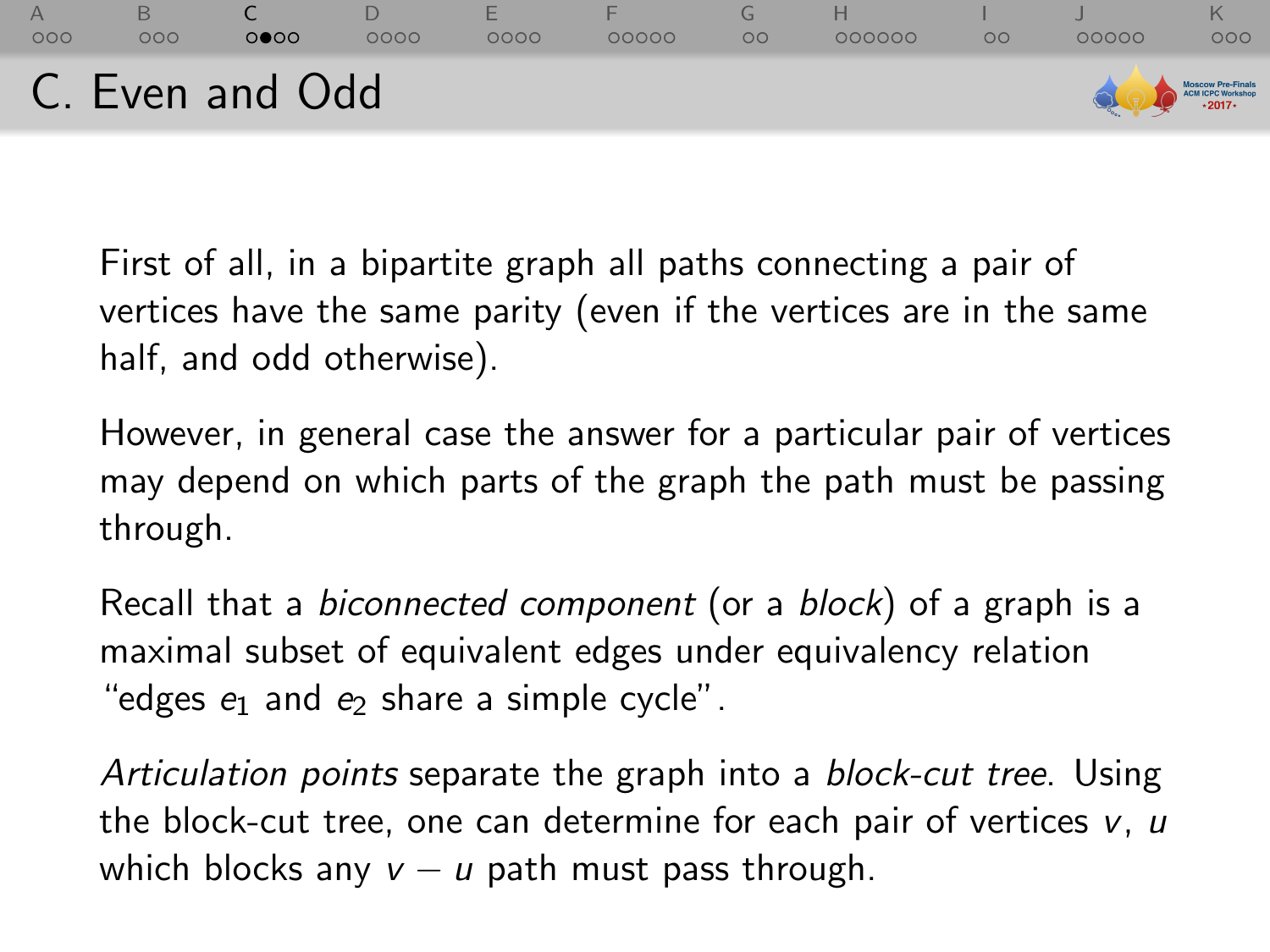

If all blocks between v and u are bipartite, it follows that  $v - u$ paths have fixed parity.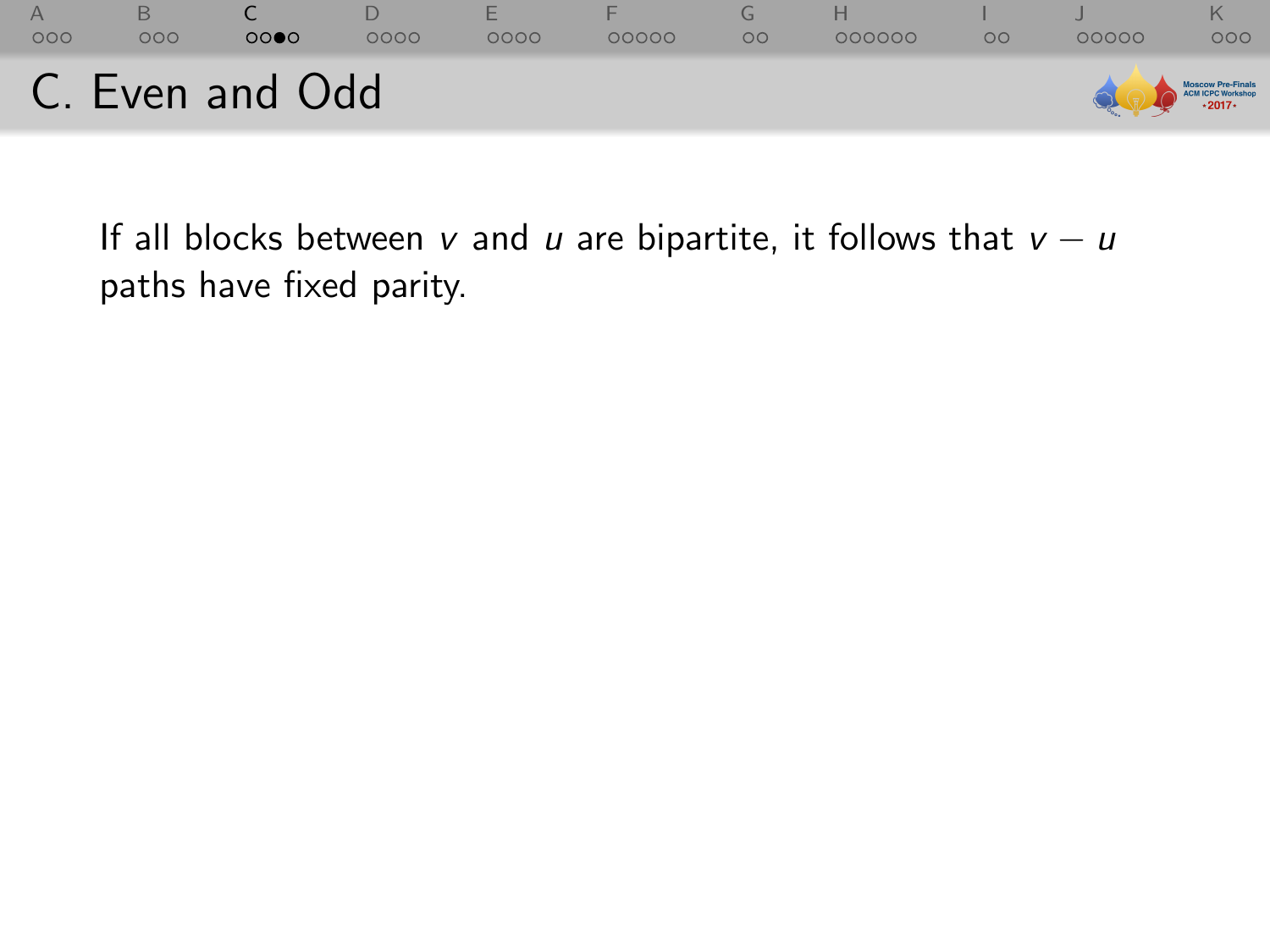

If all blocks between v and u are bipartite, it follows that  $v - u$ paths have fixed parity.

Otherwise, suppose that at least one non-bipartite block occurs between  $v$  and  $u$ . First, we assert that

Claim

If  $v$  and  $u$  are distinct vertices of a non-bipartite block, there is an even-length  $v - u$  path and an odd-length  $v - u$  path.

The claim above can be proven with case analysis.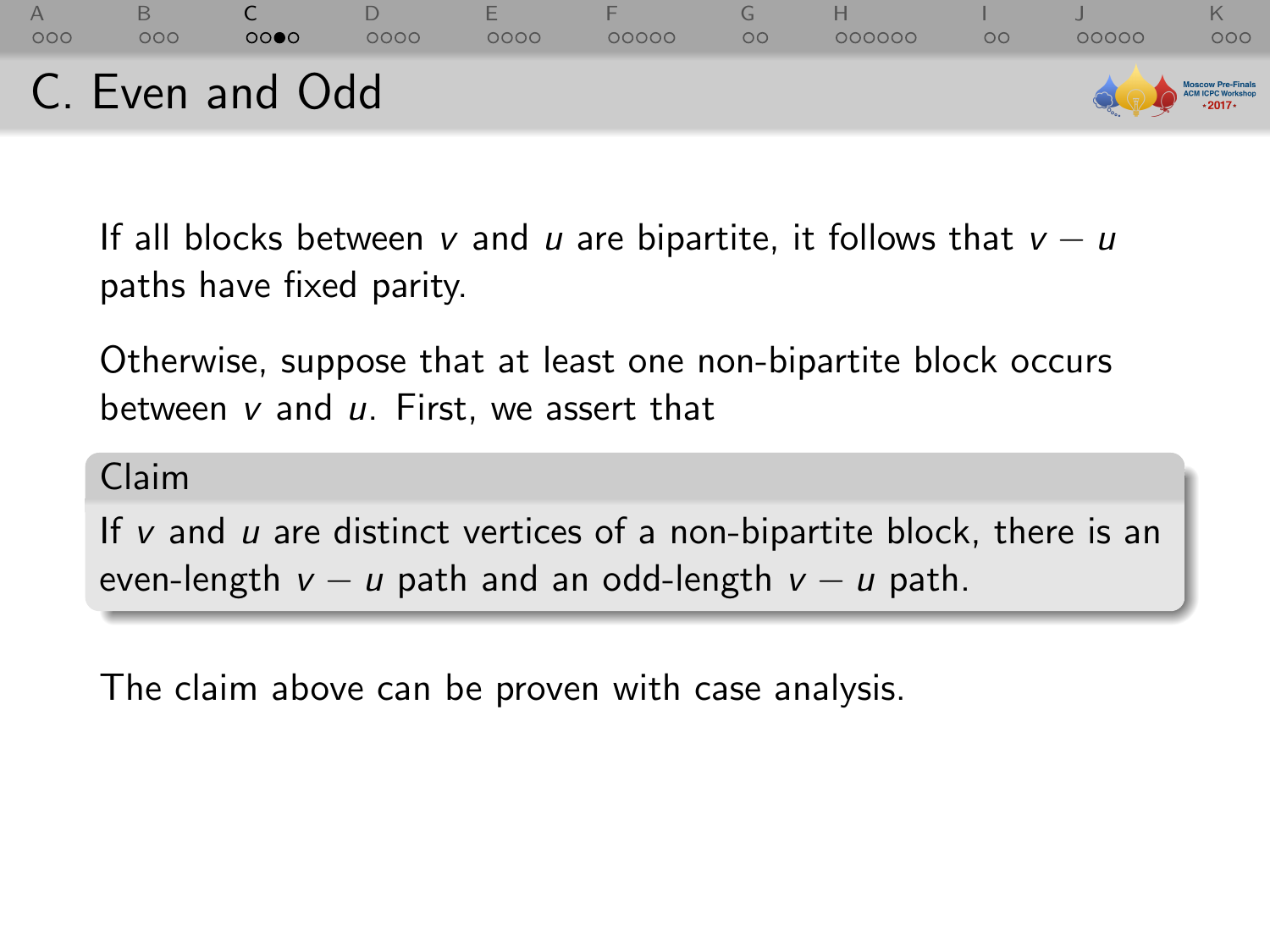

If all blocks between v and u are bipartite, it follows that  $v - u$ paths have fixed parity.

Otherwise, suppose that at least one non-bipartite block occurs between  $v$  and  $u$ . First, we assert that

Claim

If  $v$  and  $u$  are distinct vertices of a non-bipartite block, there is an even-length  $v - u$  path and an odd-length  $v - u$  path.

The claim above can be proven with case analysis.

Now consider any path passing through a non-bipartite block B. Due to the claim above, we may exchange the subpath inside  $B$  to a subpath of different parity. It follows that no fixed-parity pairs are on different sides of  $B$ , or partially inside  $B$ .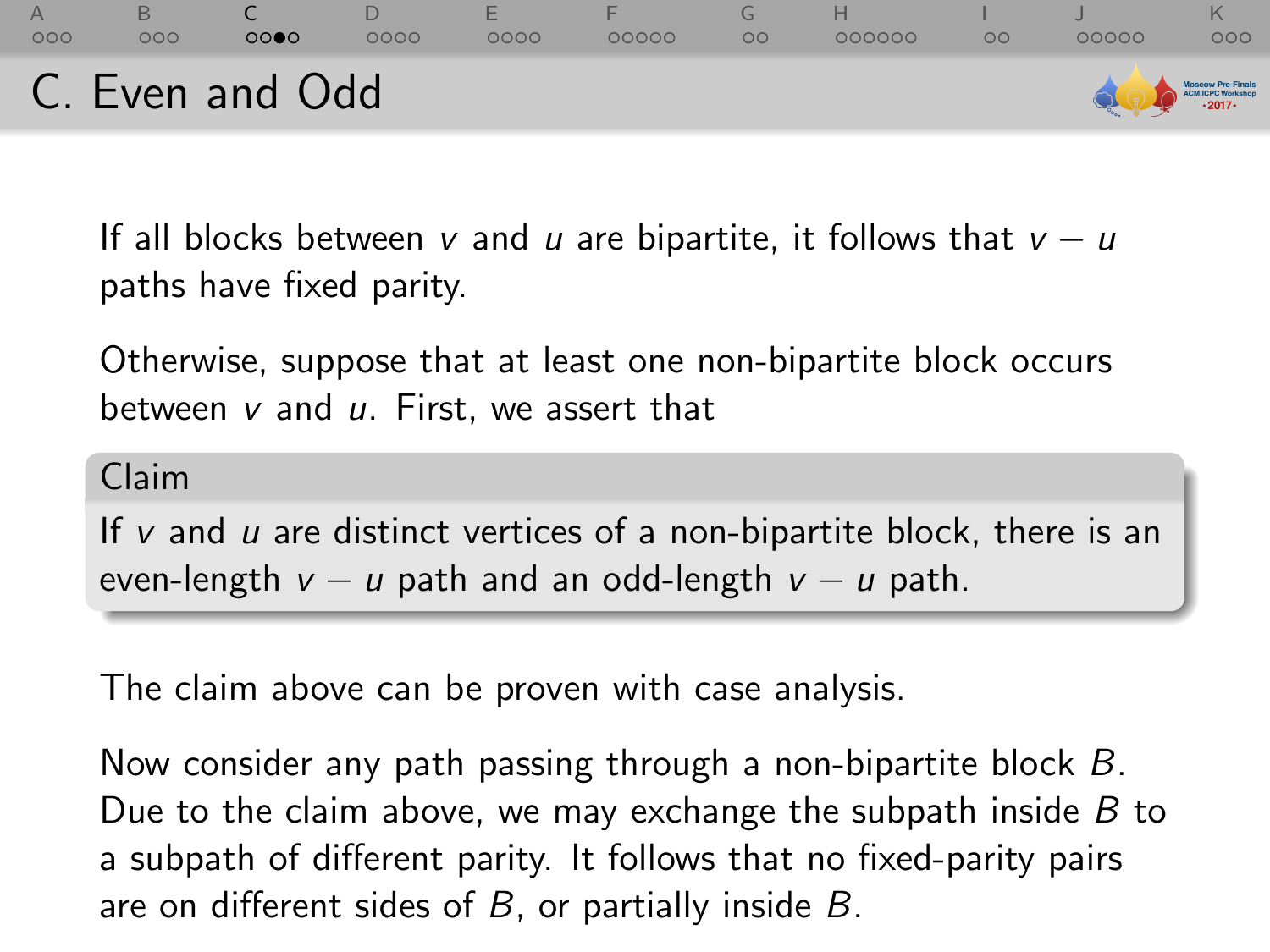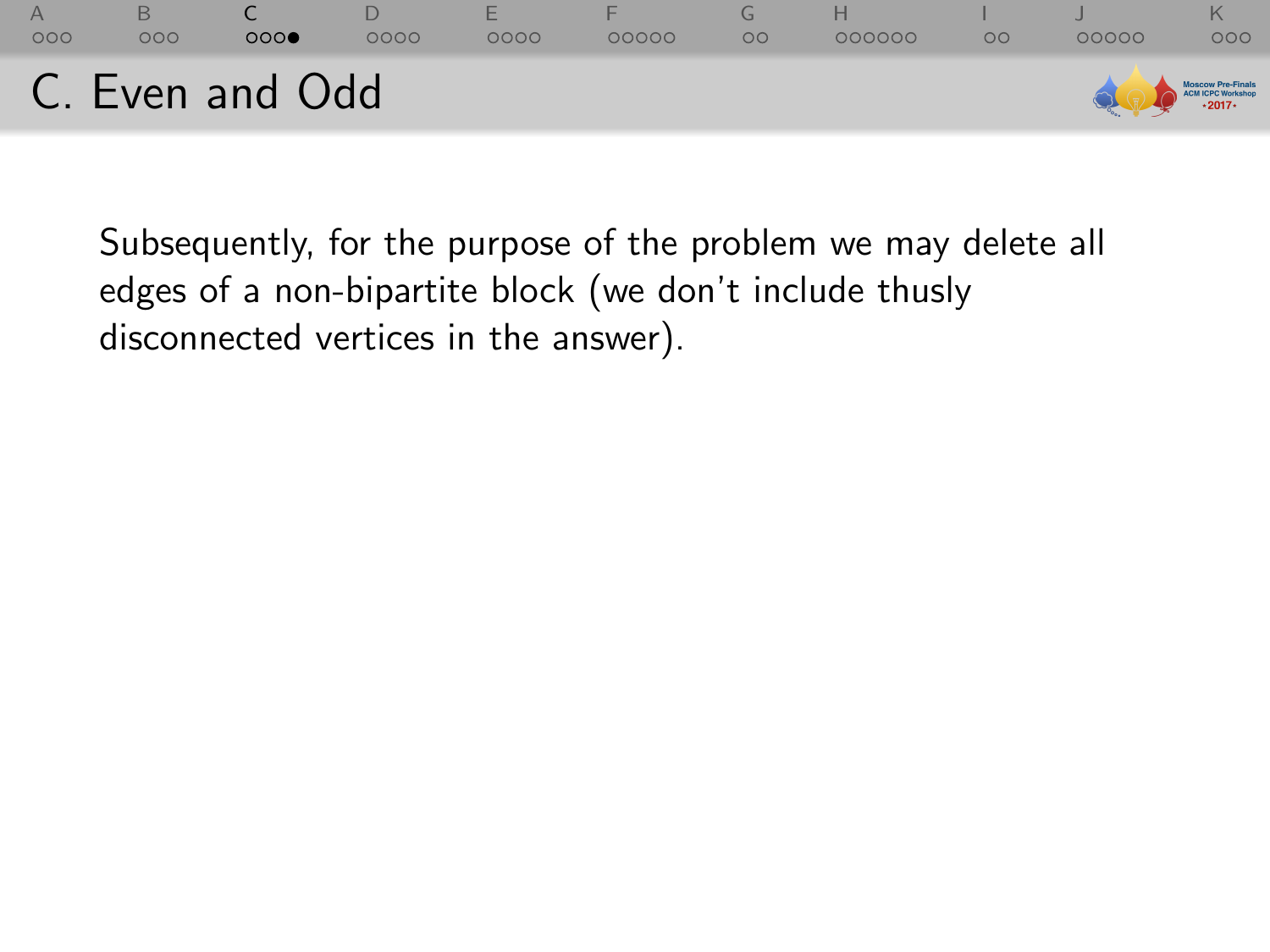

After we have erased all non-bipartite blocks, the graph falls apart into several bipartite connected components; the answer for this case is found trivially (see above).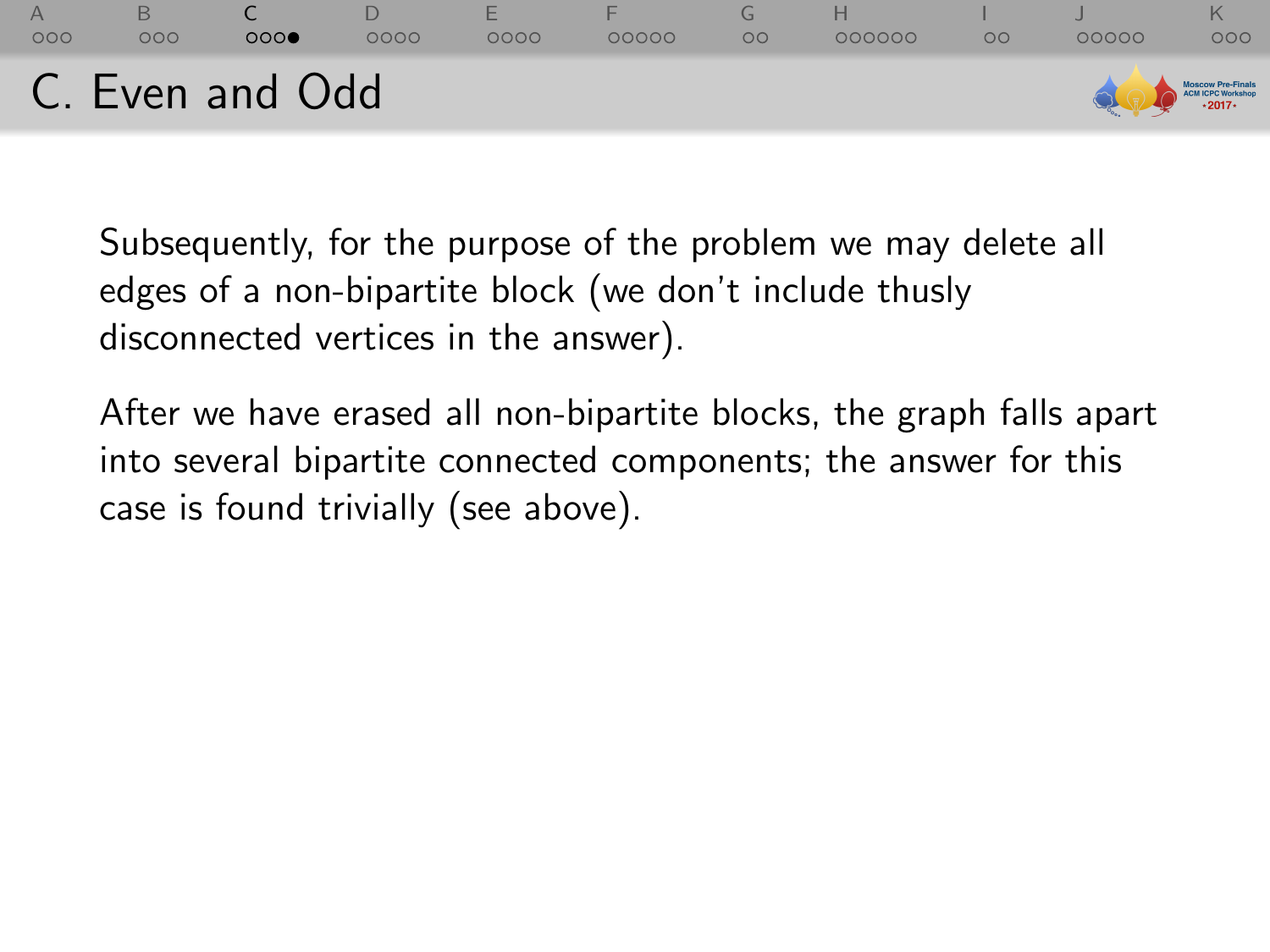

After we have erased all non-bipartite blocks, the graph falls apart into several bipartite connected components; the answer for this case is found trivially (see above).

To sum up: we produce the block decomposition of the graph, erase all edges of non-bipartite blocks, and find the answer for the remaining bipartite graph.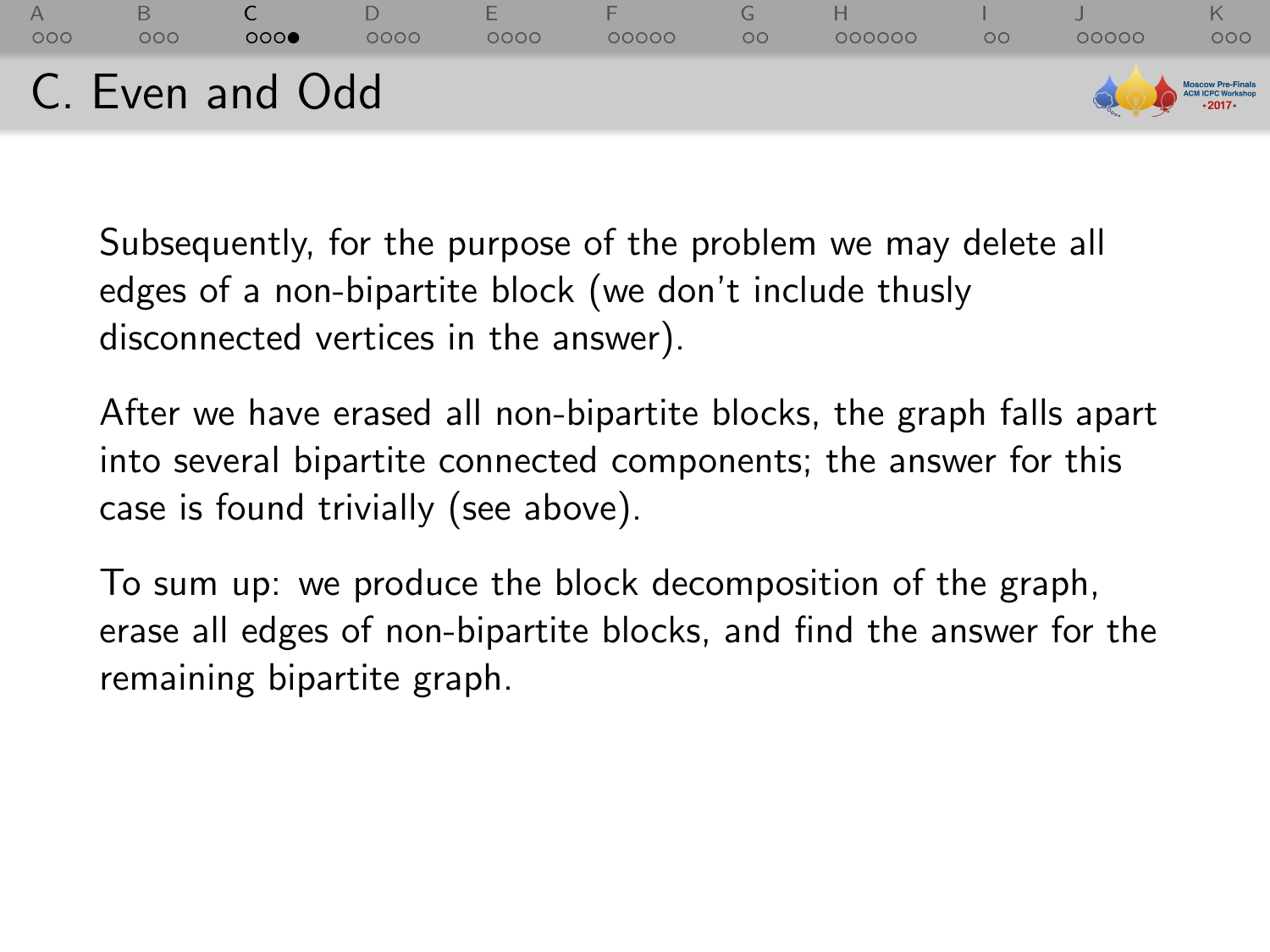

After we have erased all non-bipartite blocks, the graph falls apart into several bipartite connected components; the answer for this case is found trivially (see above).

To sum up: we produce the block decomposition of the graph, erase all edges of non-bipartite blocks, and find the answer for the remaining bipartite graph.

Note that we don't even actually need the explicit block-cut tree. The blocks can be found with simple DFS (modification of articulation points finding algorithm with a stack). The complexity is  $O(n+m)$ .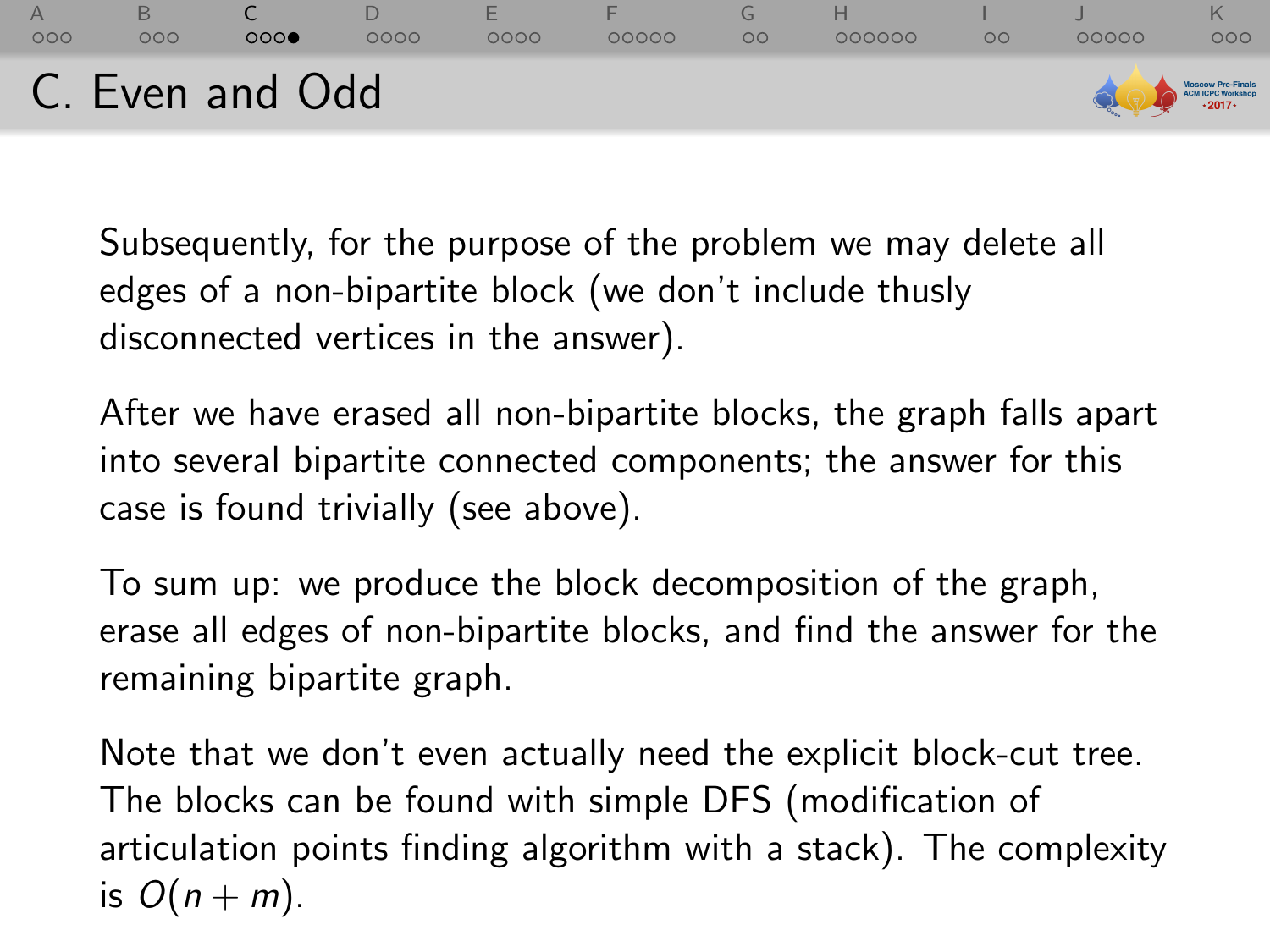<span id="page-28-0"></span>

| AA<br>000 | 000            | 0000 | $\bullet$ 000 | 0000 | 00000 | 000000 | $\circ$ | 00000                                             | 000 |
|-----------|----------------|------|---------------|------|-------|--------|---------|---------------------------------------------------|-----|
|           | D. Great Again |      |               |      |       |        |         | MOSCOW Pro-Finals<br>Call (CPC Workshop)<br>2017- |     |

# Problem idea: Mikhail Tikhomirov Developer: Alexander Ostanin Editorial: Mikhail Tikhomirov

Divide the segment region with elements taking values in  ${-1, 0, 1}$  so that to maximize (the number of positive-sum segments) - (the number of negative-sum segments).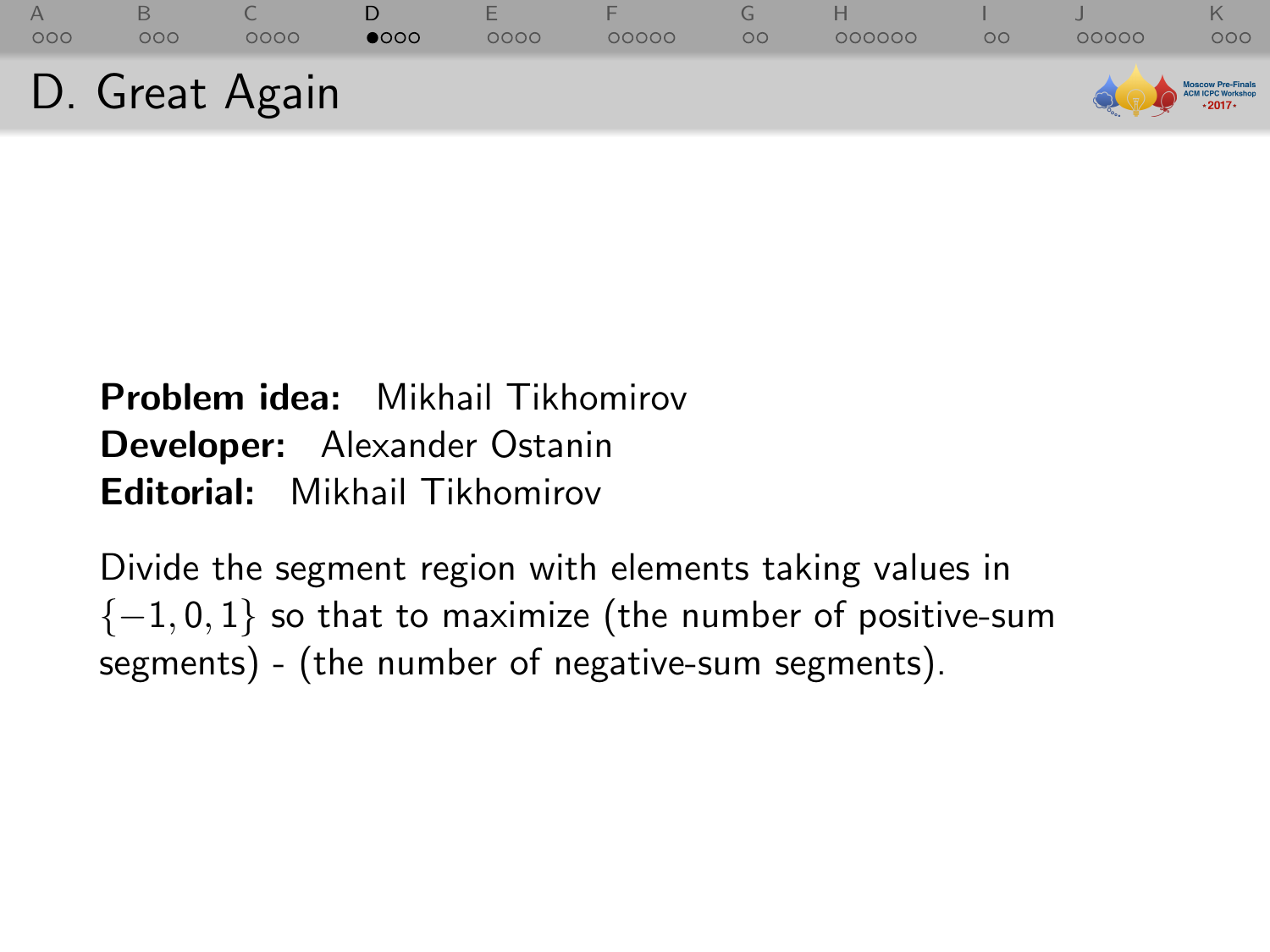

There is a straightforward, but slow DP solution. Let  $ans_k$  be the answer for the first k elements, and  $p_k$  be the sum of the first k elements. Then we must have

$$
dp_k = \max_{j=k-r}^{k-l} dp_j + \text{sgn}(p_k - p_j)
$$

(we assume that  $dp_0 = 0$  and  $dp_k = -\infty$  for negative k).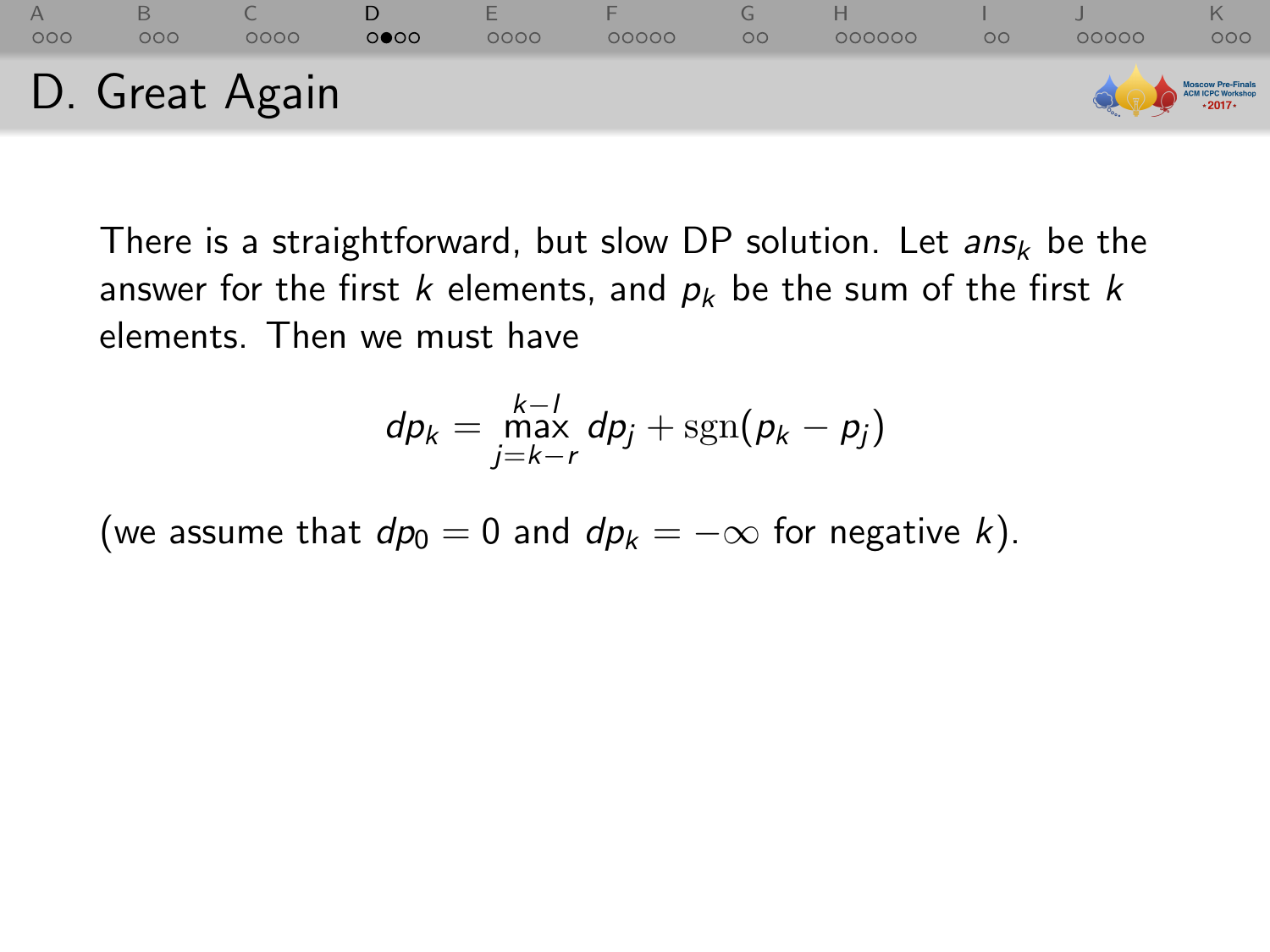

There is a straightforward, but slow DP solution. Let  $ans_k$  be the answer for the first k elements, and  $p_k$  be the sum of the first k elements. Then we must have

$$
dp_k = \max_{j=k-r}^{k-l} dp_j + \text{sgn}(p_k - p_j)
$$

(we assume that  $dp_0 = 0$  and  $dp_k = -\infty$  for negative k).

To avoid slow linear computation of  $dp_k$  we use some data structures. For particular  $k$  and  $b$  let us put

$$
val_{k,b} = \max_{k-r \leq j \leq k-l, p_j = b} dp_j
$$

(note that the maximum on the right-hand side may be taken over an empty set, by a common convention we then put  $val_{k,b} = -\infty$ ).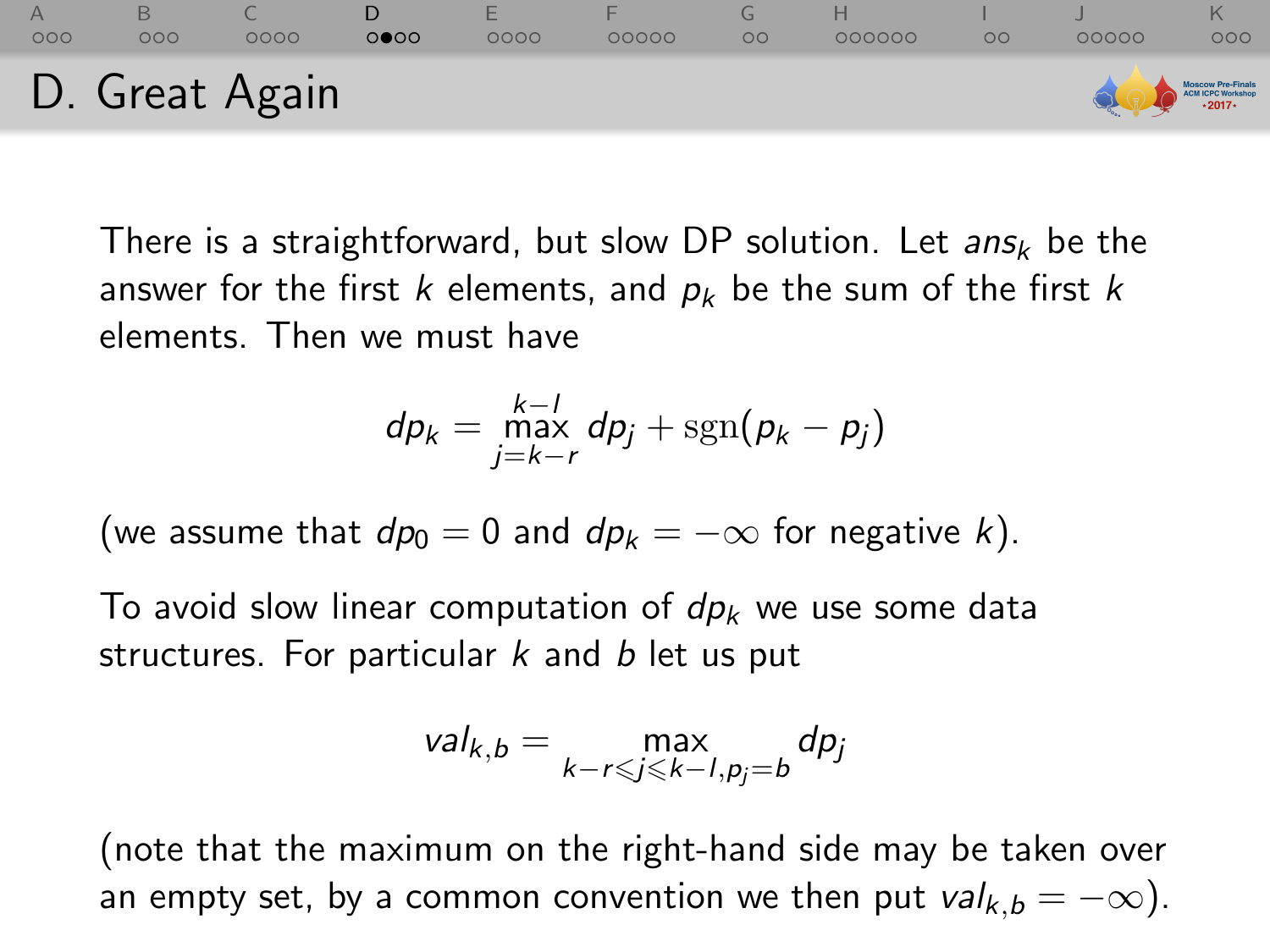

We now have

$$
dp_k = \max\left(\max_{b < p_k} (val_{k,b} - 1), \max_{b = p_k} val_{k,b}, \max_{b > p_k} (val_{k,b} + 1)\right).
$$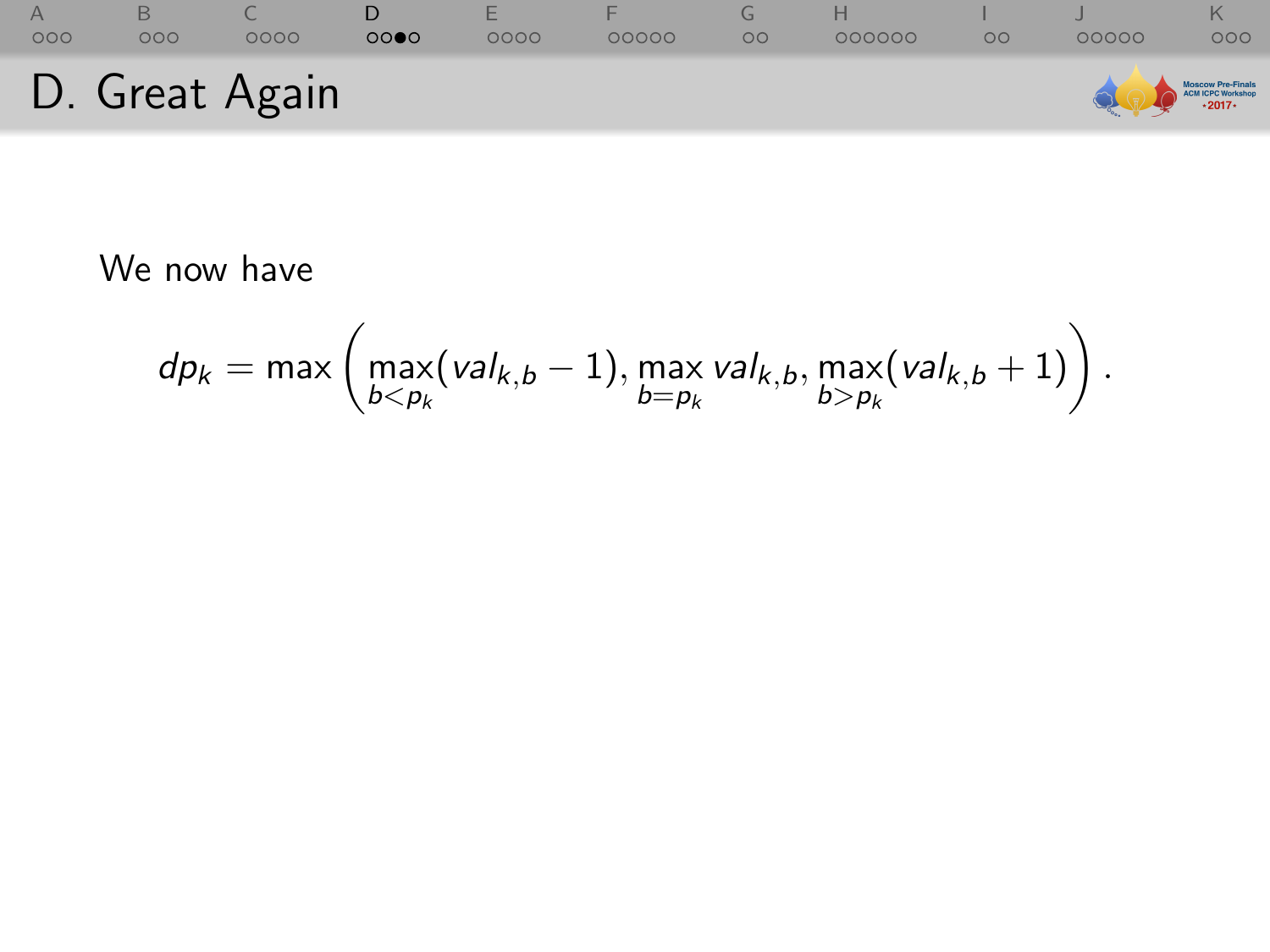

We now have

$$
\text{d} p_k = \max \left( \max_{b < p_k}(\text{val}_{k,b} - 1), \max_{b = p_k} \text{val}_{k,b}, \max_{b > p_k}(\text{val}_{k,b} + 1) \right).
$$

We will store  $val_{k,b}$  in an RMQ structure with b as indices. If the values of val<sub>k,b</sub> are up to date, computing  $dp_k$  is just a few range minimum queries.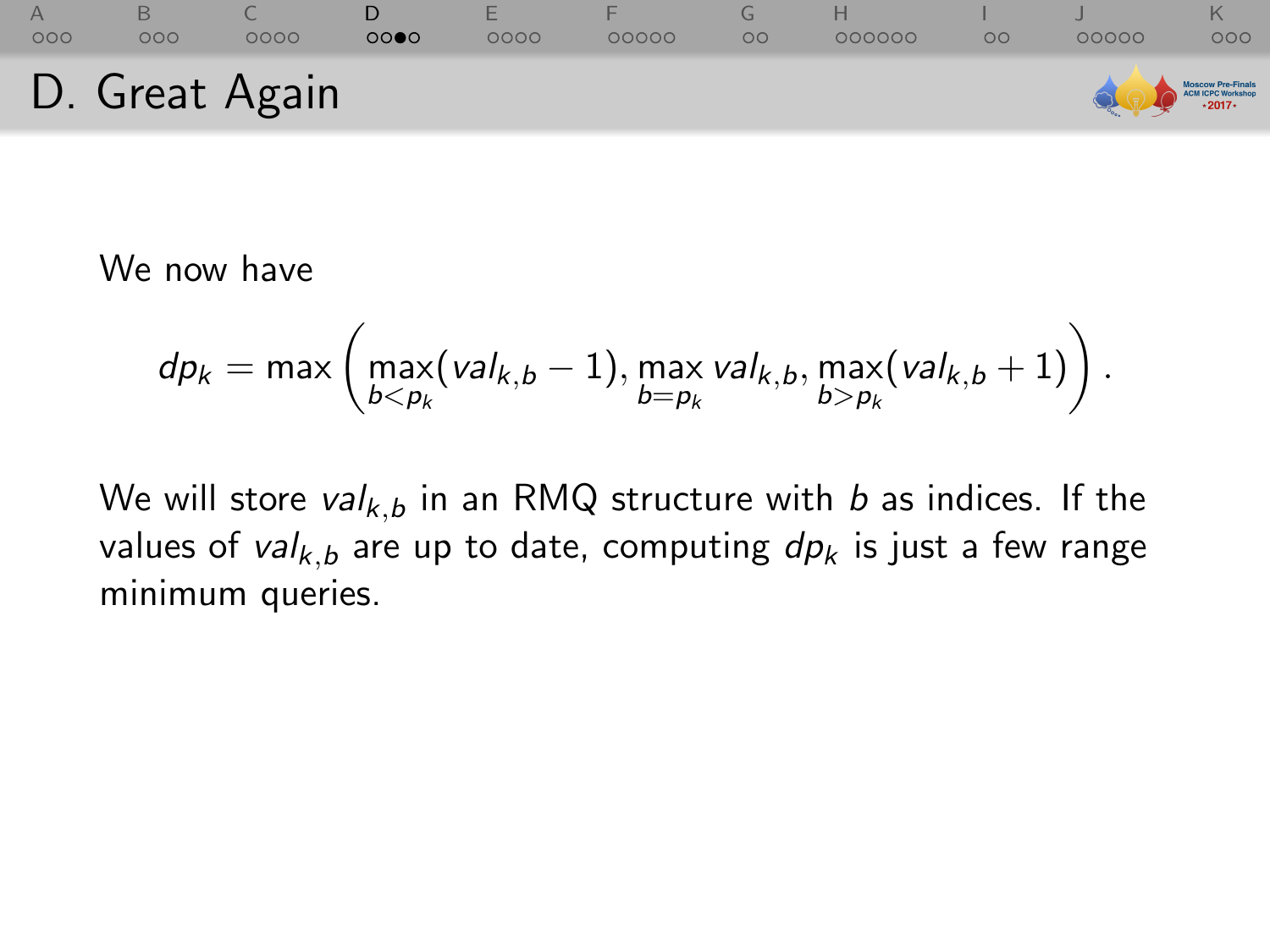

We now have

$$
\text{d} p_k = \max \left( \max_{b < p_k}(\text{val}_{k,b} - 1), \max_{b = p_k} \text{val}_{k,b}, \max_{b > p_k}(\text{val}_{k,b} + 1) \right).
$$

We will store  $val_{k,b}$  in an RMQ structure with b as indices. If the values of val<sub>k,b</sub> are up to date, computing  $dp_k$  is just a few range minimum queries.

How do we update val<sub>k, b</sub> when k changes? Note that at most element enters the range  $[k - r, k - l]$ , and at most one element leaves. Let us store a queue of relevant positions for each value of b (note that b can be negative), now val<sub>k, b</sub> is equal to maximum in the b-th queue.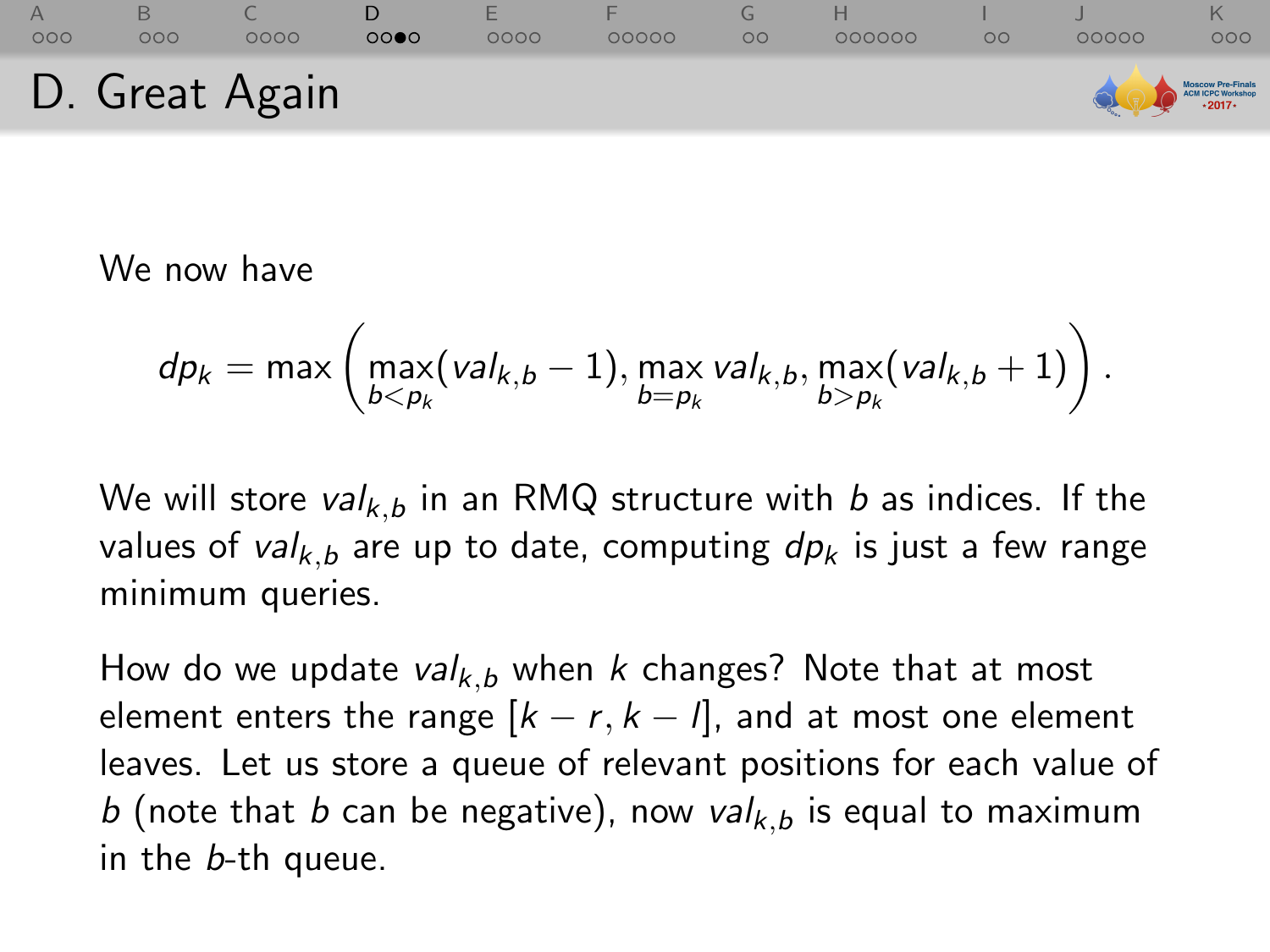| 000 | 000            | 0000 | 000 | 0000 | 00000 | $\circ$ | 000000 | $\circ$ | 00000             | 000 |
|-----|----------------|------|-----|------|-------|---------|--------|---------|-------------------|-----|
|     | D. Great Again |      |     |      |       |         |        |         | MOSCOW Pre-Finals |     |

Maintaining maximum in a queue can be done, for example, with a deque of elements that are greater than everyone after them. Clearly, the maximal element is at the front of the deque.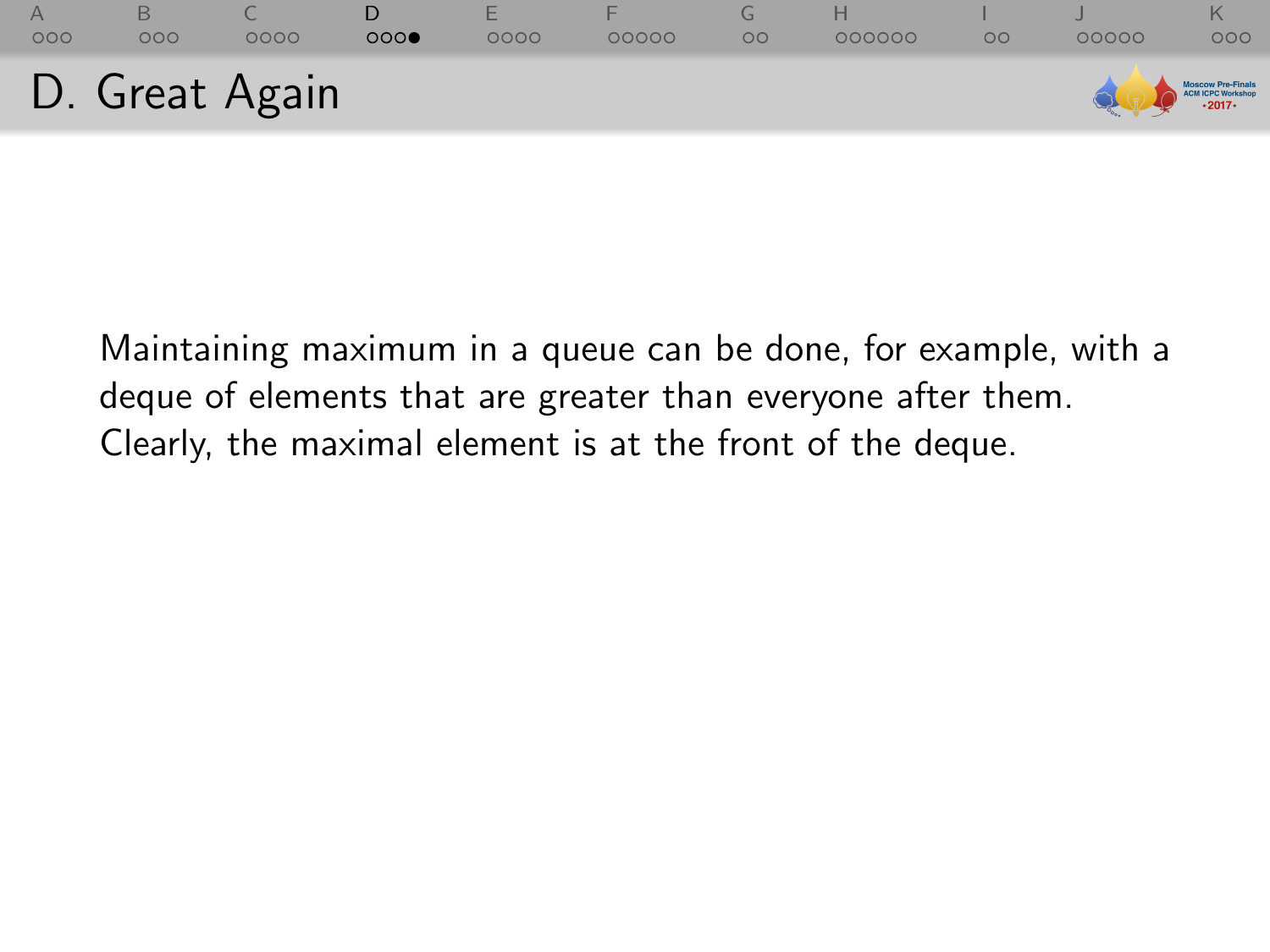|     |     | D. Great Again |     |            |       |         |        |         | MOSCOW Pre-Finals |     |
|-----|-----|----------------|-----|------------|-------|---------|--------|---------|-------------------|-----|
| 000 | 000 | 0000           | 000 | Е.<br>0000 | 00000 | $\circ$ | 000000 | $\circ$ | 00000             | 000 |

Maintaining maximum in a queue can be done, for example, with a deque of elements that are greater than everyone after them. Clearly, the maximal element is at the front of the deque.

To push  $x$ , popback everyone at most  $x$  from the deque, and push  $x$  to the back. To pop an element, check if it is at the front of the deque and possibly popfront it. This approach has amortized linear complexity.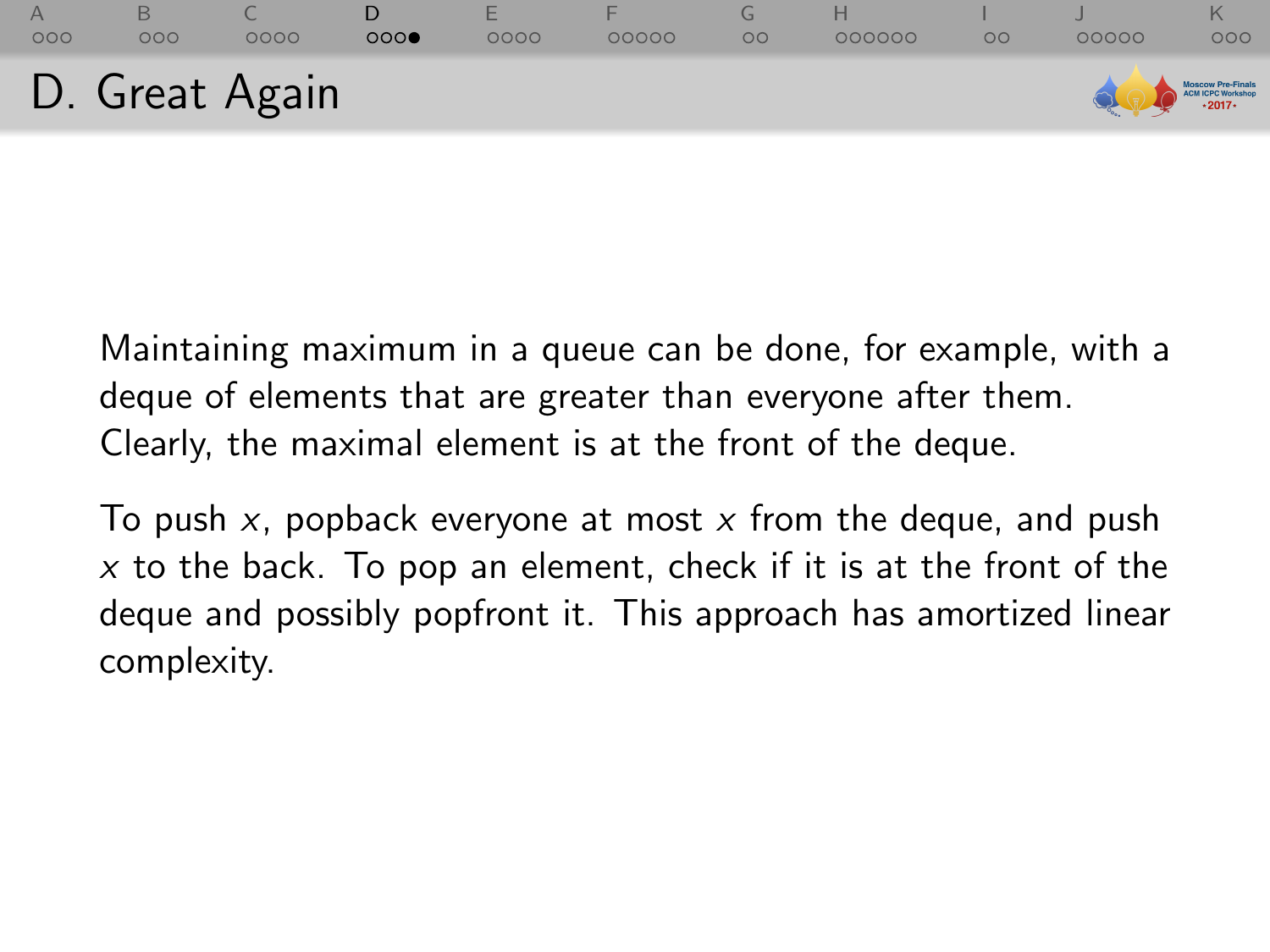|     |     | D. Great Again |     |            |       |         |        |         | MOSCOW Pre-Finals |     |
|-----|-----|----------------|-----|------------|-------|---------|--------|---------|-------------------|-----|
| 000 | 000 | 0000           | 000 | Е.<br>0000 | 00000 | $\circ$ | 000000 | $\circ$ | 00000             | 000 |

Maintaining maximum in a queue can be done, for example, with a deque of elements that are greater than everyone after them. Clearly, the maximal element is at the front of the deque.

To push  $x$ , popback everyone at most  $x$  from the deque, and push  $x$  to the back. To pop an element, check if it is at the front of the deque and possibly popfront it. This approach has amortized linear complexity.

RMQ is the hardest part, thus the complexity is thus  $O(n \log n)$ .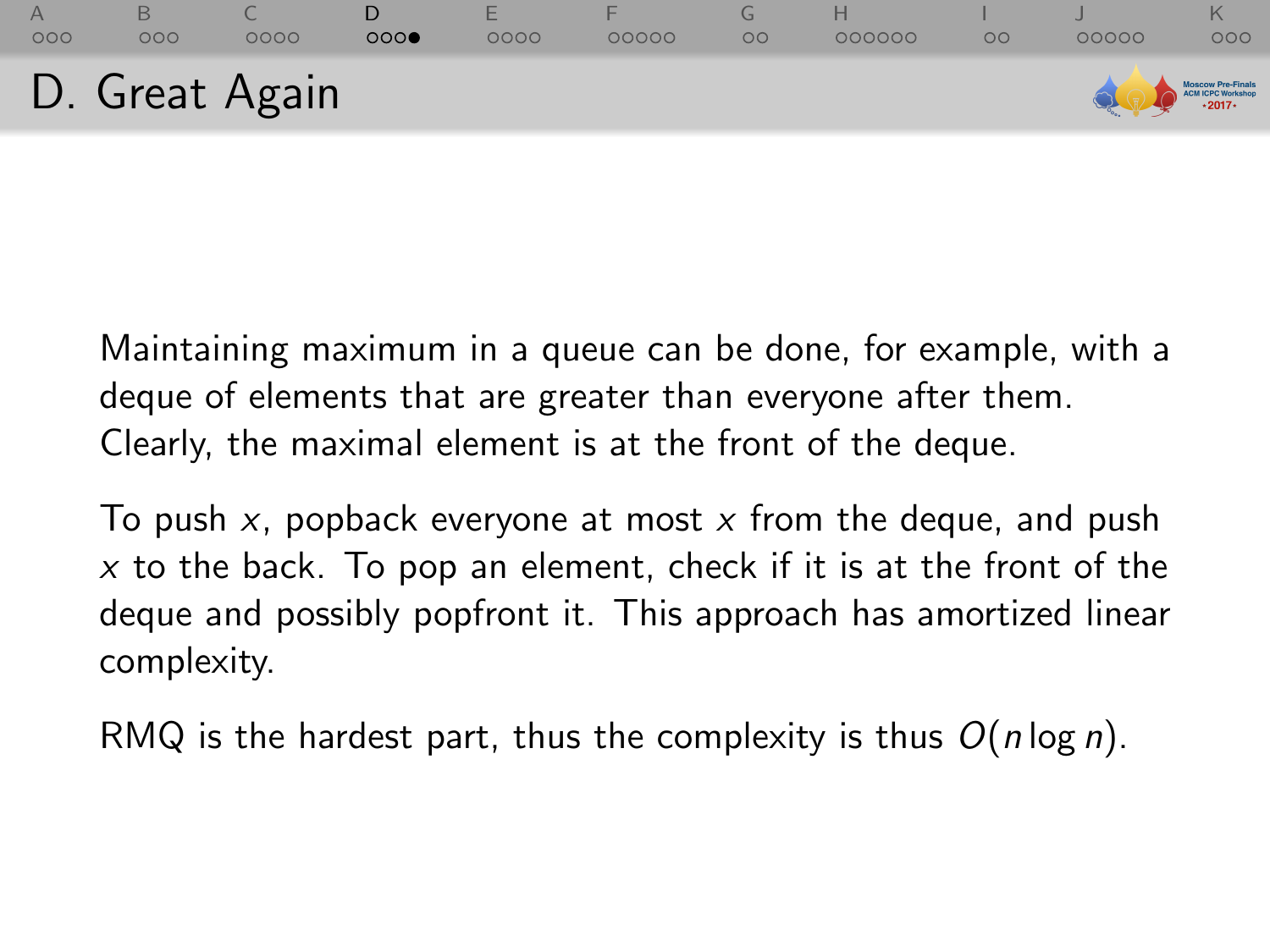<span id="page-37-0"></span>

## Problem idea: Gleb Evstropov Developer: Ivan Smirnov Editorial: Gleb Evstropov

Given a sequence  $a_1, a_2, \ldots, a_n$  we define a directed graph  $G = (V, E)$ , where  $|V| = n$  and there is an arc from *i* to *j* iff  $|j - i| \leqslant a_i$ . Find a pair  $(i, j)$ , such that min $(\rho(i, j), \rho(j, i))$  is maximum possible. Here,  $\rho(i, j)$  denotes the number of arcs on the shortest path from  $i$  to  $j$ .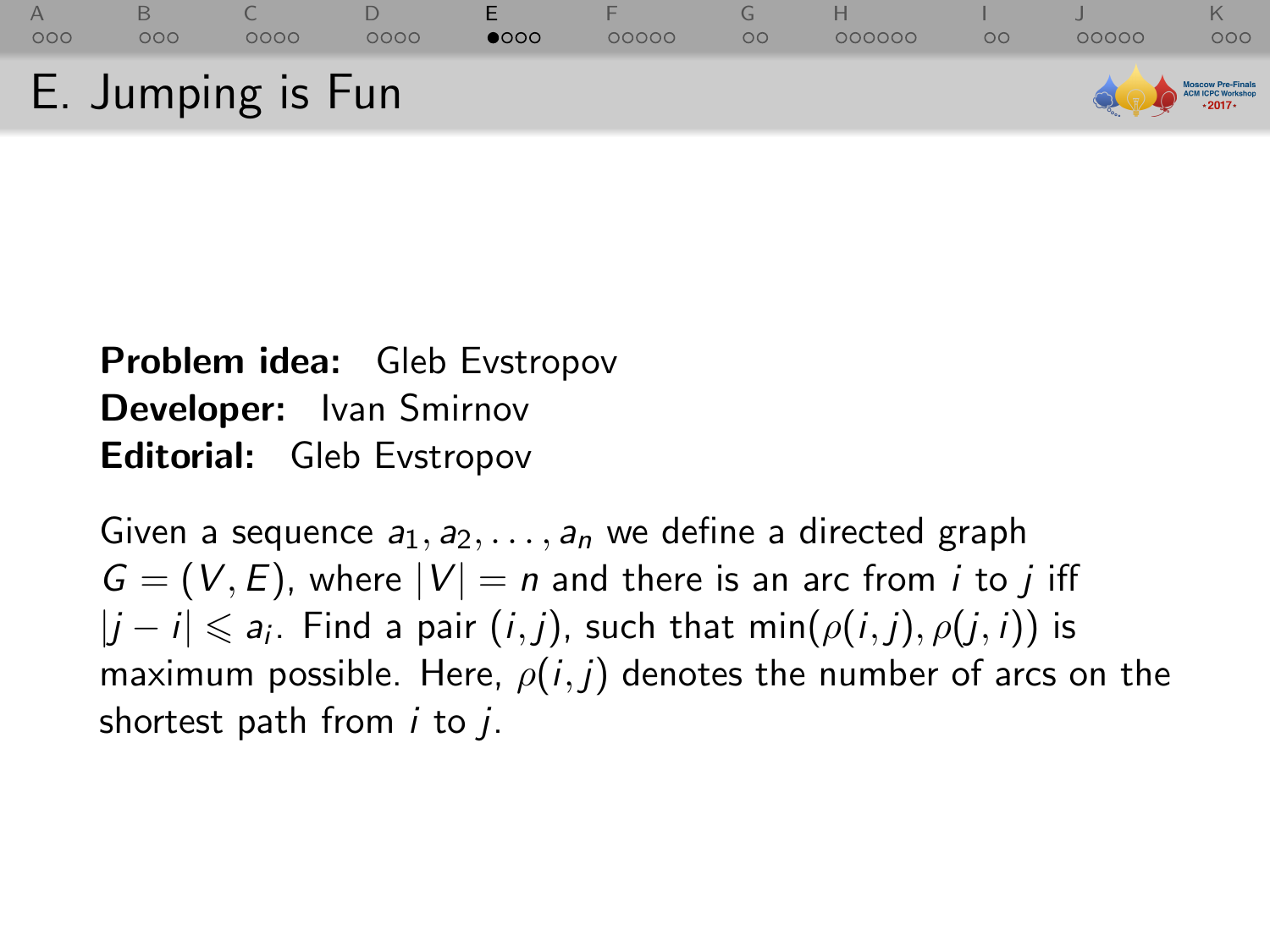

First we would like to find a way to process the distance query faster than in linear time.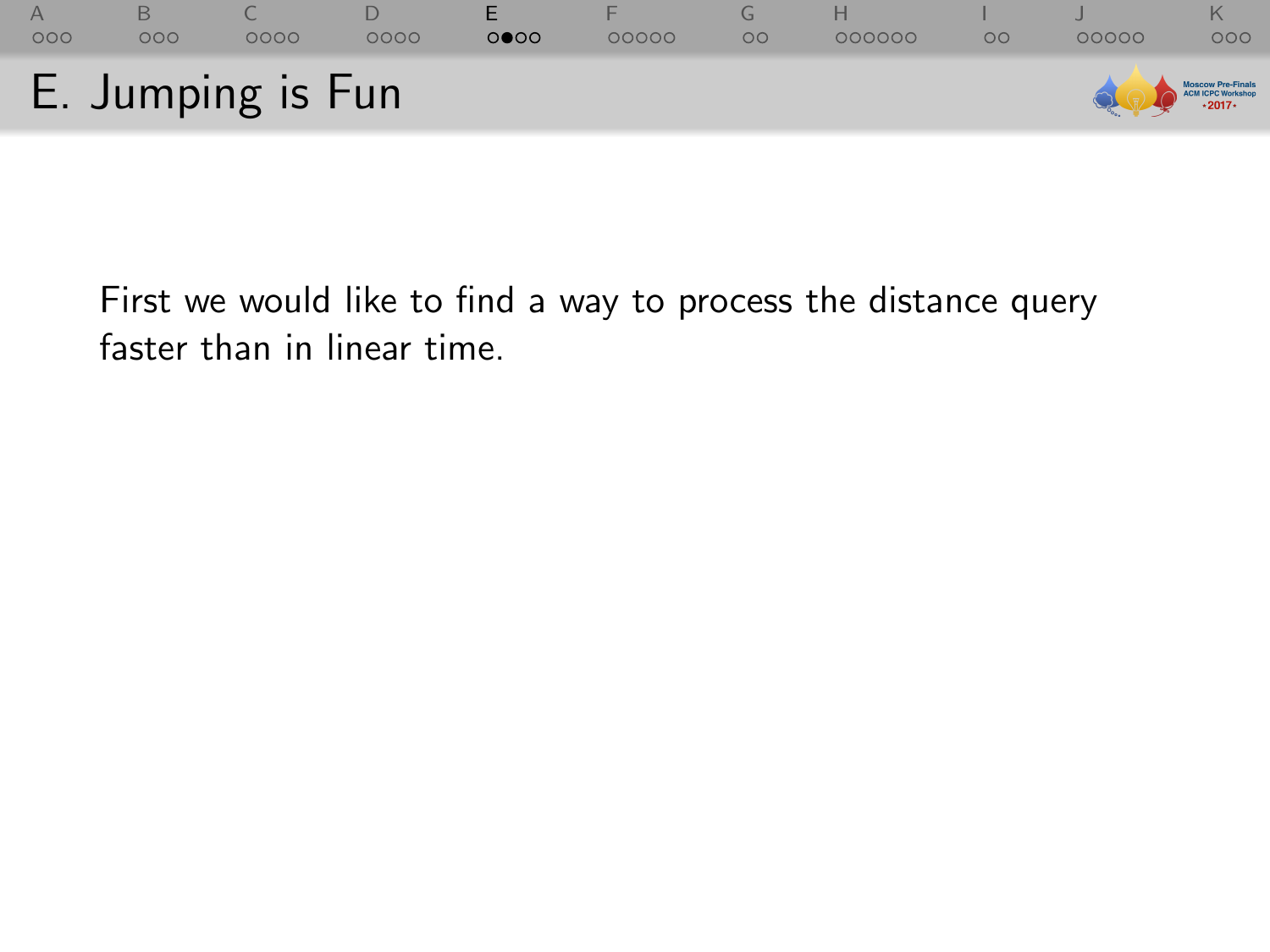

First we would like to find a way to process the distance query faster than in linear time.

Observation: the set of nodes that can be reached from node  *in* k steps is a consecutive segment. Denote as  $l_k(i)$  its leftmost node and as  $r_k(i)$  its rightmost node. Knowing  $l_k$  and  $r_k$  we can compute

$$
I_{k+1}(i) = \max(1, \min_{I_k(i) \leq j \leq r_k(i)} j - a_j)
$$

and

$$
r_{k+1}(i) = \min(n, \max_{l_k(i) \leq j \leq r_k(i)} j + a_j)
$$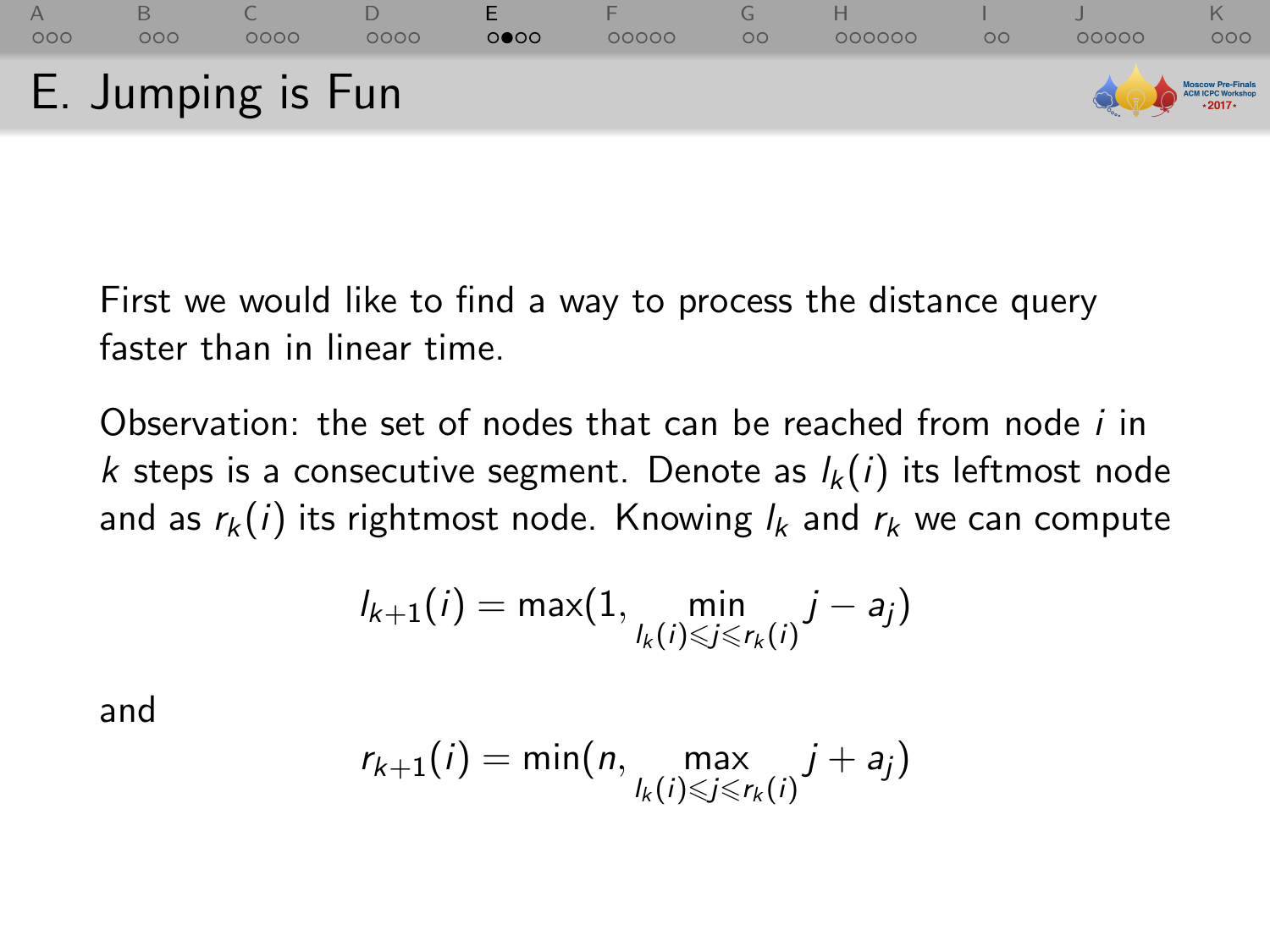### [A](#page-1-0) [B](#page-7-0) [C](#page-16-0) [D](#page-28-0) [E](#page-37-0) [F](#page-45-0) [G](#page-56-0) [H](#page-60-0) [I](#page-79-0) [J](#page-82-0) [K](#page-88-0)  $000$  $0000$  $0000$  $000$ E. Jumping is Fun **ICM ICPC Worksho**  $.2017.$

To compute and keep all the above functions  $l_k(i)$  we need up to  $O(n^2)$  time and memory. Instead, we can use the idea similar to sparse tables and binary jumps for LCA, and compute  $l_k(i)$  and  $r_k(i)$  for all k that are powers of 2. Indeed,

$$
I_{2k}(i) = \max(1, \min_{\substack{l_k(i) \leq j \leq r_k(i)}} l_k(j)
$$

and

$$
r_{2k}(i) = \min(n, \max_{l_k(i) \leq j \leq r_k(i)} r_k(j))
$$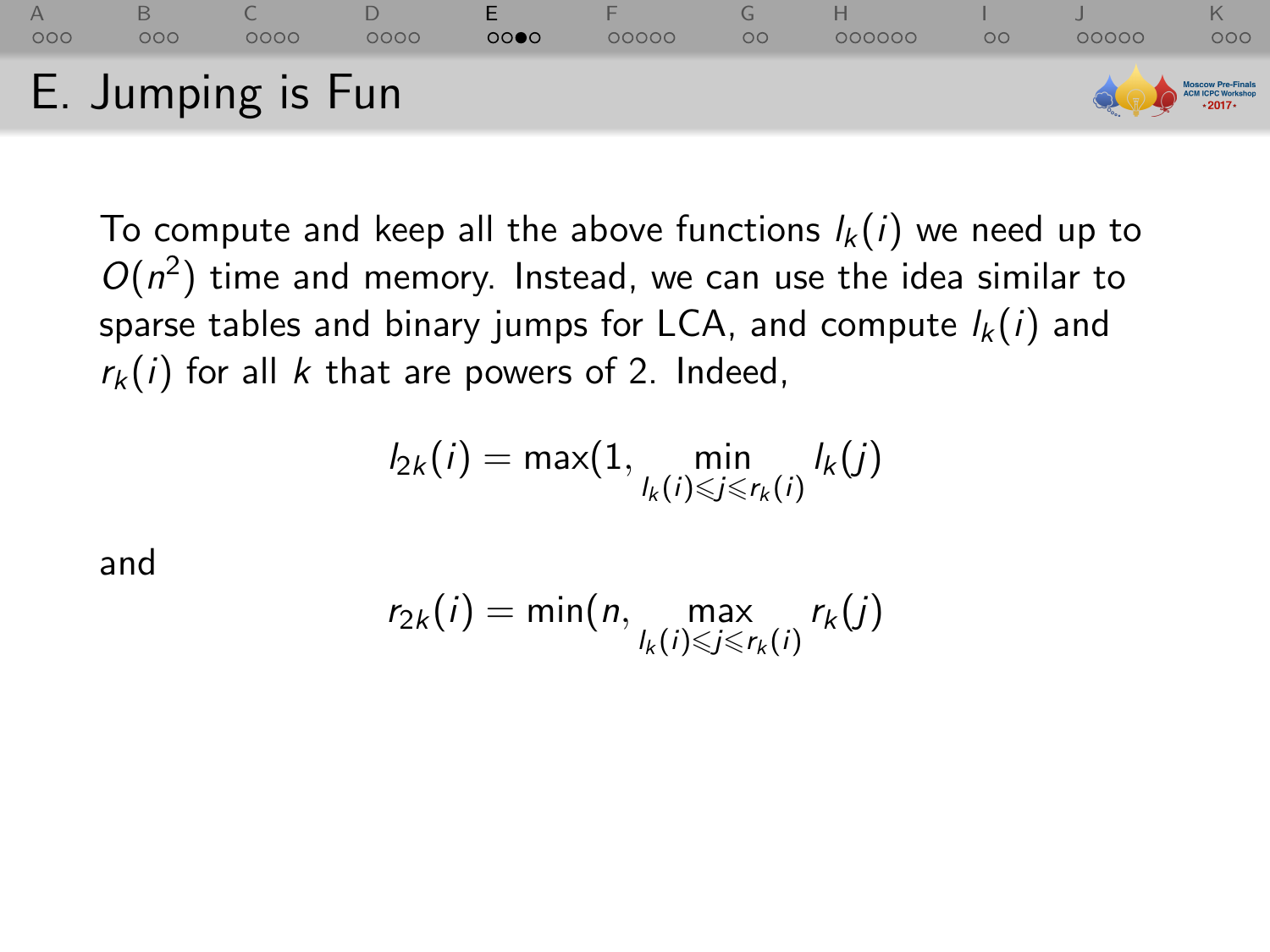#### [A](#page-1-0) [B](#page-7-0) [C](#page-16-0) [D](#page-28-0) [E](#page-37-0) [F](#page-45-0) [G](#page-56-0) [H](#page-60-0) [I](#page-79-0) [J](#page-82-0) [K](#page-88-0)  $000$ OOOC ററ⊜റ  $00000$ 000000  $\Omega$ OOOOC  $000$ E. Jumping is Fun **38 ICPC Workshe**

To compute and keep all the above functions  $l_k(i)$  we need up to  $O(n^2)$  time and memory. Instead, we can use the idea similar to sparse tables and binary jumps for LCA, and compute  $l_k(i)$  and  $r_k(i)$  for all k that are powers of 2. Indeed,

$$
I_{2k}(i) = \max(1, \min_{\substack{l_k(i) \leq j \leq r_k(i)}} l_k(j)
$$

and

$$
r_{2k}(i) = \min(n, \max_{l_k(i) \leq j \leq r_k(i)} r_k(j))
$$

Using the segment tree to query minimum we can run the above computations in  $O(n\log^2 n)$  time. Now, to process the query of minimum distance from *i* to *j* (consider  $i < j$ ) we have to find minimum  $k$ , such that  $r_k(i) \geqslant j$ . This can be done in  $O(\log^2)$ similar to binary jumps algorithm for LCA and LA problems.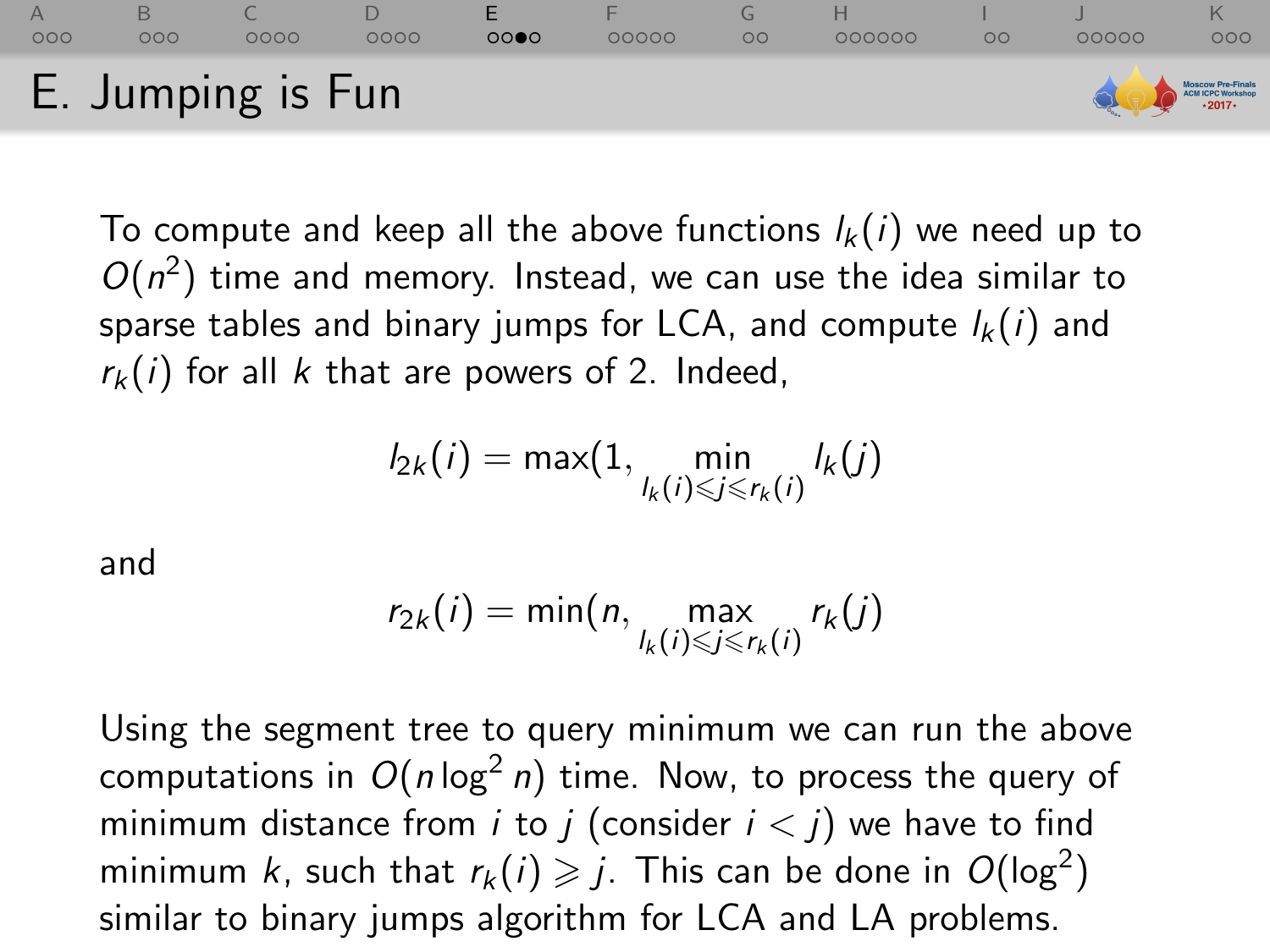

Now we would like to solve the problem for a fixed value of distance k. Does there exists a pair  $(i, j)$ , such that min $(\rho(i, j), \rho(j, i)) \geq k$ ?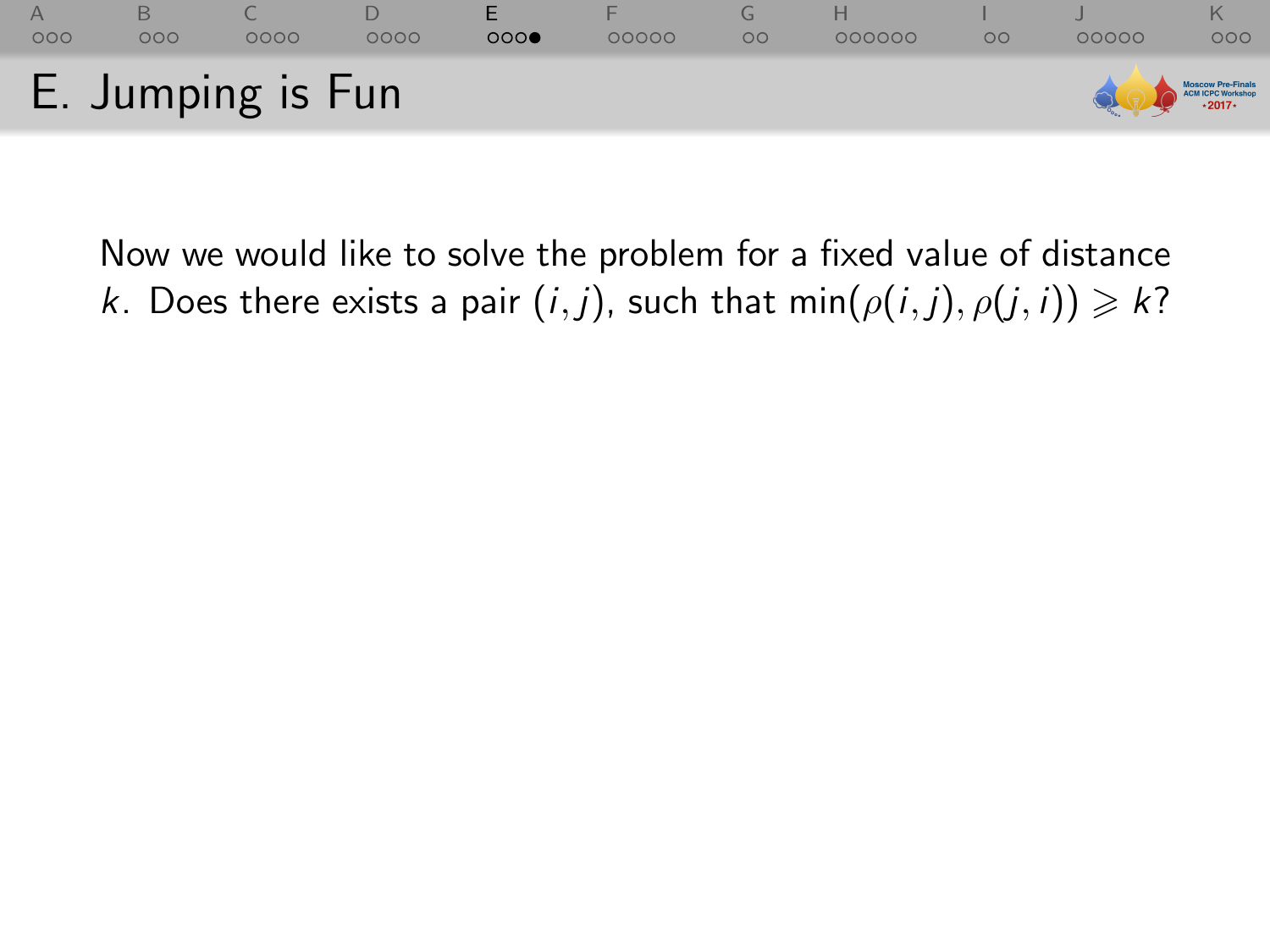

Now we would like to solve the problem for a fixed value of distance k. Does there exists a pair  $(i, j)$ , such that min $(\rho(i, j), \rho(j, i)) \geq k$ ?

Consider triples  $(l_k(i), i, r_k(i))$ . We are looking for a pair of triples  $(l_k(i), i, r_k(i))$  and  $(l_k(j), j, r_k(j))$  such that  $i < l_k(j)$  and  $r_k(i) < j$ . For each j we can query minimum value of  $r_k(i)$  on the prefix from 1 to  $l_k(j) - 1$ . This can be done in linear time after all triples are built.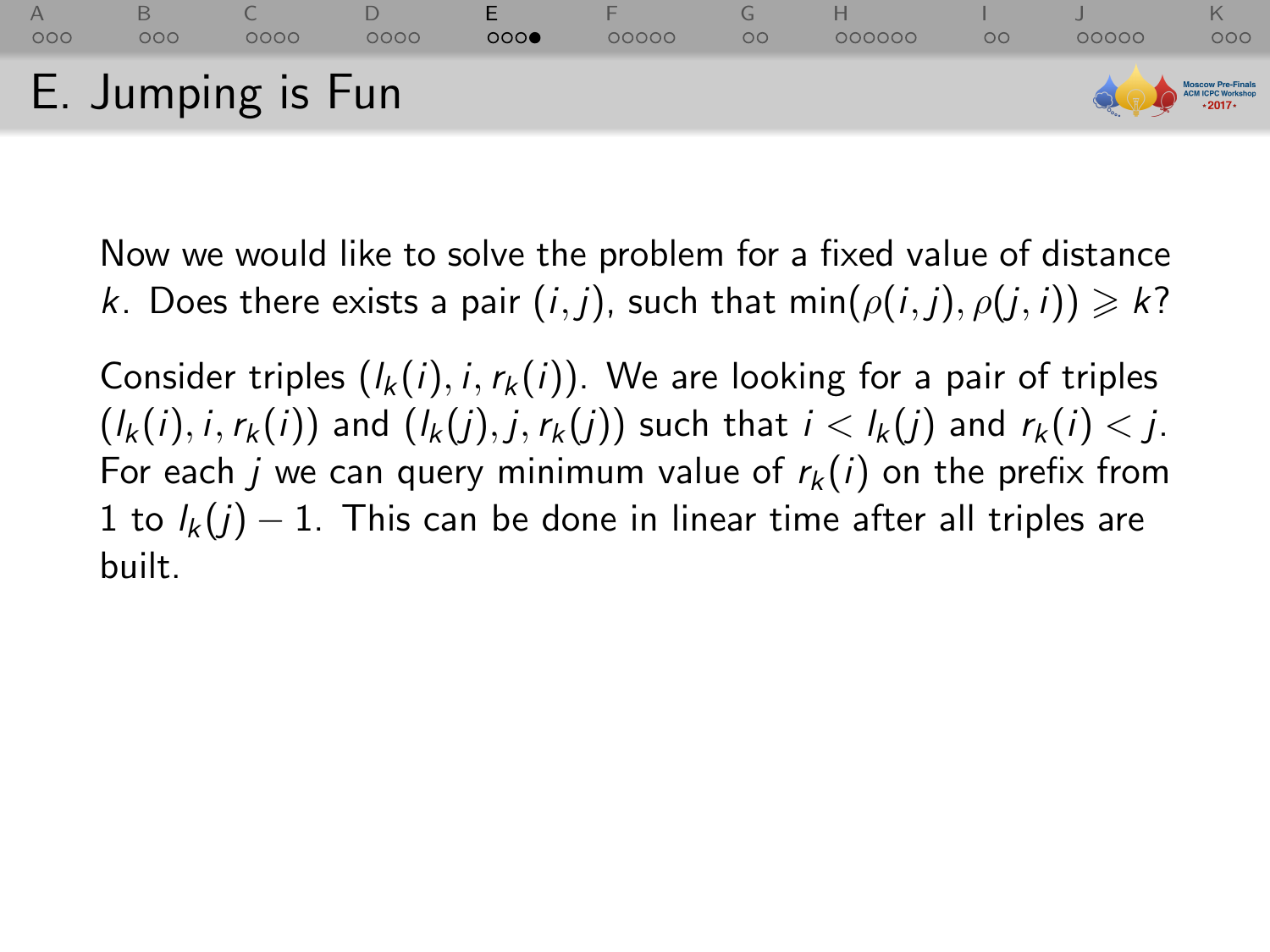#### [A](#page-1-0) [B](#page-7-0) [C](#page-16-0) [D](#page-28-0) [E](#page-37-0) [F](#page-45-0) [G](#page-56-0) [H](#page-60-0) [I](#page-79-0) [J](#page-82-0) [K](#page-88-0)  $000$  $000$  $0000$  $0000$  $000$  $00000$  $\Omega$  $000000$  $\Omega$ OOOOC  $000$ E. Jumping is Fun **ICPC Workshe**

Now we would like to solve the problem for a fixed value of distance k. Does there exists a pair  $(i, j)$ , such that min $(\rho(i, j), \rho(j, i)) \geq k$ ?

Consider triples  $(l_k(i), i, r_k(i))$ . We are looking for a pair of triples  $(l_k(i), i, r_k(i))$  and  $(l_k(j), i, r_k(j))$  such that  $i < l_k(j)$  and  $r_k(i) < j$ . For each *j* we can query minimum value of  $r_k(i)$  on the prefix from 1 to  $l_k(j) - 1$ . This can be done in linear time after all triples are built.

The above solution requires  $\log n$  iterations of binary search and  $O(n \log^2 n)$  time to compute triples, thus  $O(n \log^3 n)$  time in total. Note, that we can avoid recomputing triples from scratch every time using the fact that we actually go from largest powers of two to lowest (same as in LCA or LA). Thus, the running time will be reduced to  $O(n \log^2 n)$ .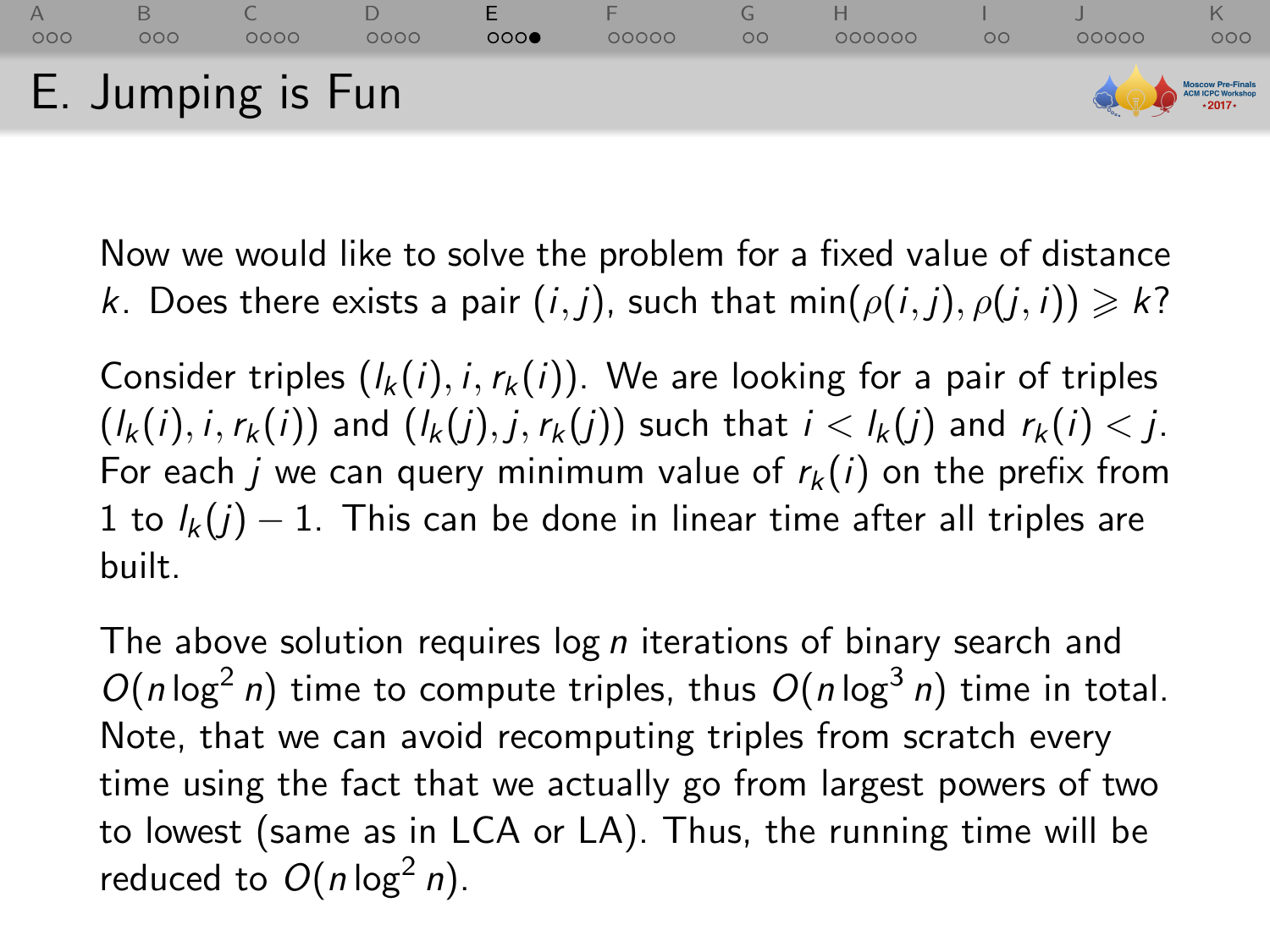<span id="page-45-0"></span>

| $\Delta$<br>OOC | OOC | 0000          | 0000 | 0000 | $\bullet$ 0000 | $\circ$ | 000000 | OO | 00000                                   | 000 |
|-----------------|-----|---------------|------|------|----------------|---------|--------|----|-----------------------------------------|-----|
|                 |     | F. Online LCS |      |      |                |         |        |    | Moscow Pro-Finals<br>Call LCPC Workshop |     |

## Problem idea: Gleb Evstropov Developer: Konstantin Semyonov Editorial: Gleb Evstropov

Given two initially empty strings  $s$  and  $t$  you should process online q queries. Each query is to add ' $\hat{0}$ ' or ' $\hat{1}$ ' at the end of one of these strings and return the current length of the longest common substring of  $s$  and  $t$ .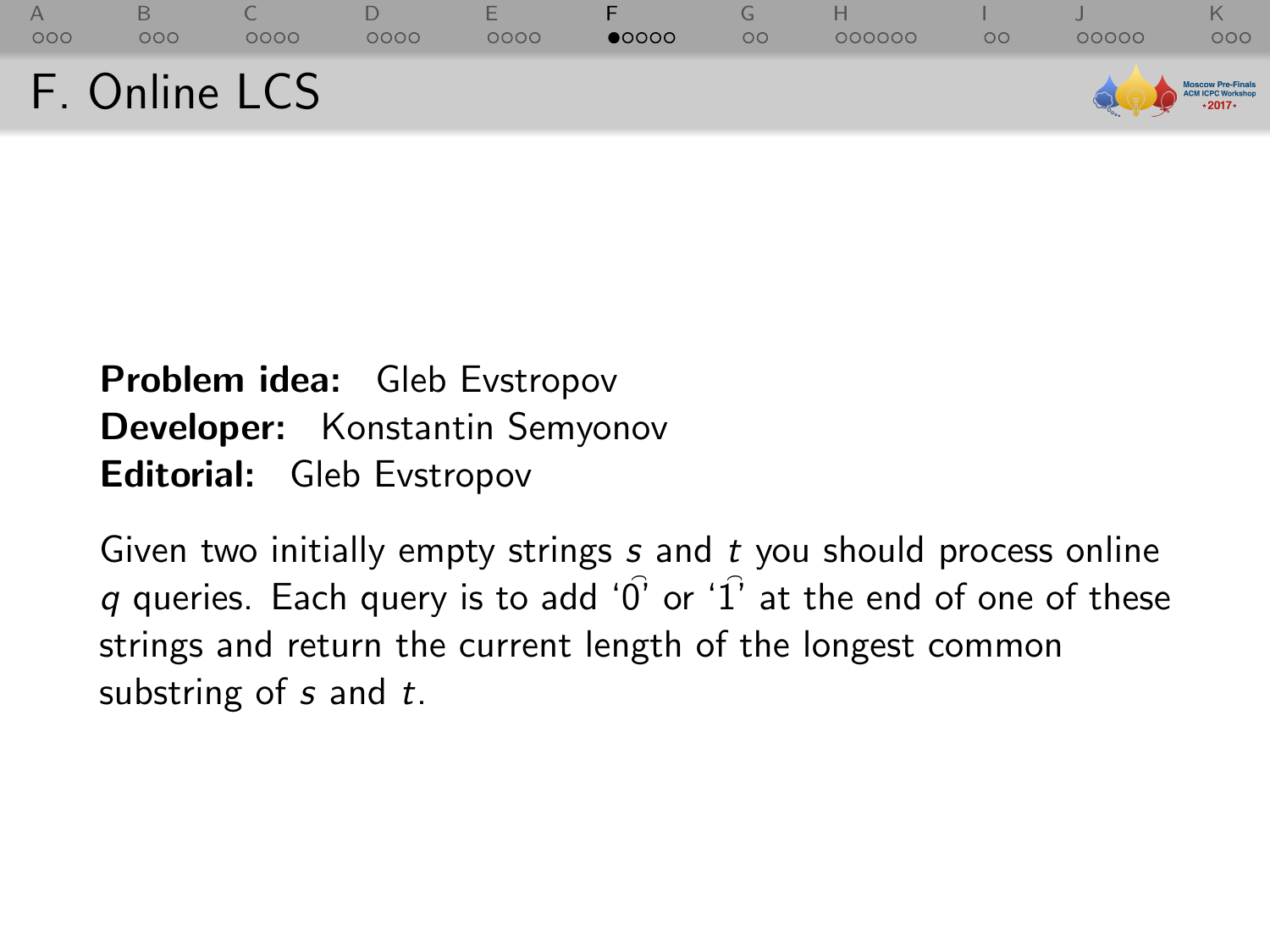

Note, that if the current length of the longest common substring is  $k$  and we add a new character to the string  $s$ , the answer can increase only by 1, i.e. become equal to  $k + 1$  and this might happen only if the suffix of string s of length  $k + 1$  will be a substring of t.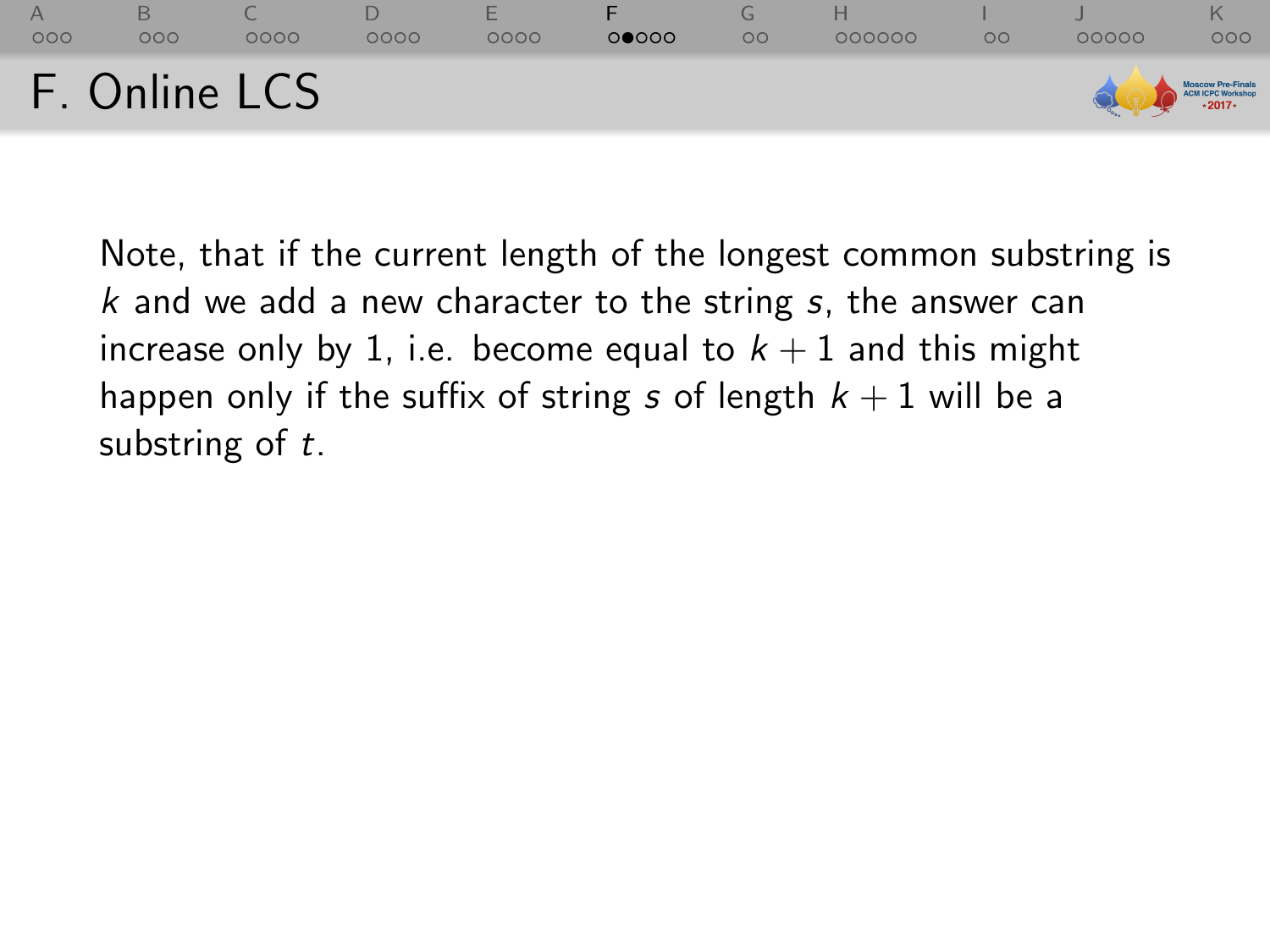

Note, that if the current length of the longest common substring is  $k$  and we add a new character to the string  $s$ , the answer can increase only by 1, i.e. become equal to  $k + 1$  and this might happen only if the suffix of string s of length  $k + 1$  will be a substring of t.

First we would like to introduce the solution to the following problem: given a static string t and some  $p$  that is know to be its substing, be able to add character  $c$  at the beginning of  $p$  or at the end of p if  $c + p$  or  $p + c$  (respectively) is still a substring of t. Also, we would like to be able to remove first character of  $p$ .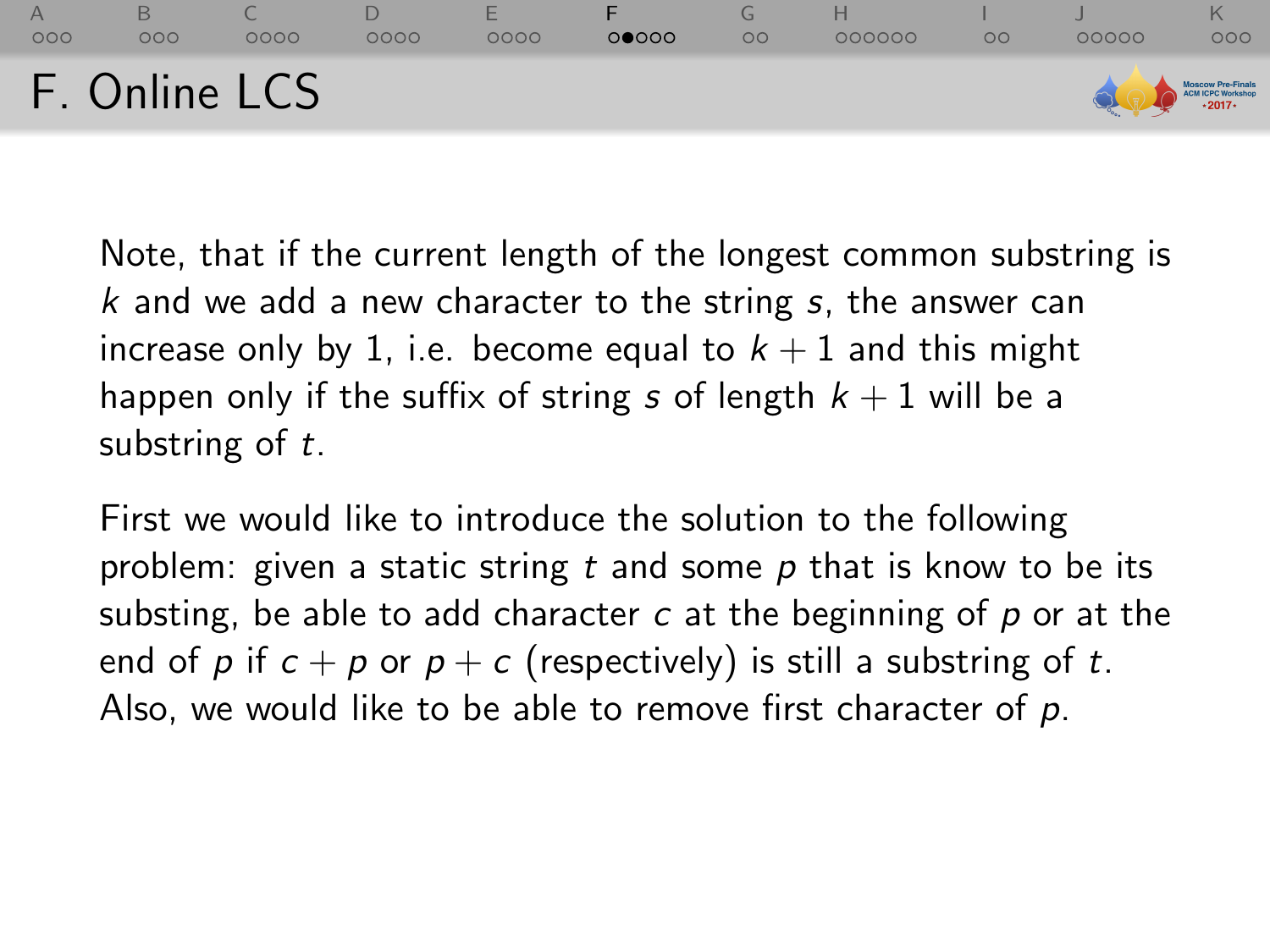| 000 | $\circ \circ \circ$ | 0000          | 0000 | 0000 | 00000 | $\circ$ | 000000 | OΟ | nnnnn | 000                                   |
|-----|---------------------|---------------|------|------|-------|---------|--------|----|-------|---------------------------------------|
|     |                     | F. Online LCS |      |      |       |         |        |    |       | Moscow Pre-Finals<br>ACHICPC Workshop |

Note, that if the current length of the longest common substring is  $k$  and we add a new character to the string  $s$ , the answer can increase only by 1, i.e. become equal to  $k + 1$  and this might happen only if the suffix of string s of length  $k + 1$  will be a substring of t.

First we would like to introduce the solution to the following problem: given a static string t and some  $p$  that is know to be its substing, be able to add character  $c$  at the beginning of  $p$  or at the end of p if  $c + p$  or  $p + c$  (respectively) is still a substring of t. Also, we would like to be able to remove first character of  $p$ .

Build a suffix automaton of string  $t$ . For string  $p$  we only need to keep the pointer to the current state  $\nu$  of automaton corresponding to p and  $m = |p|$ .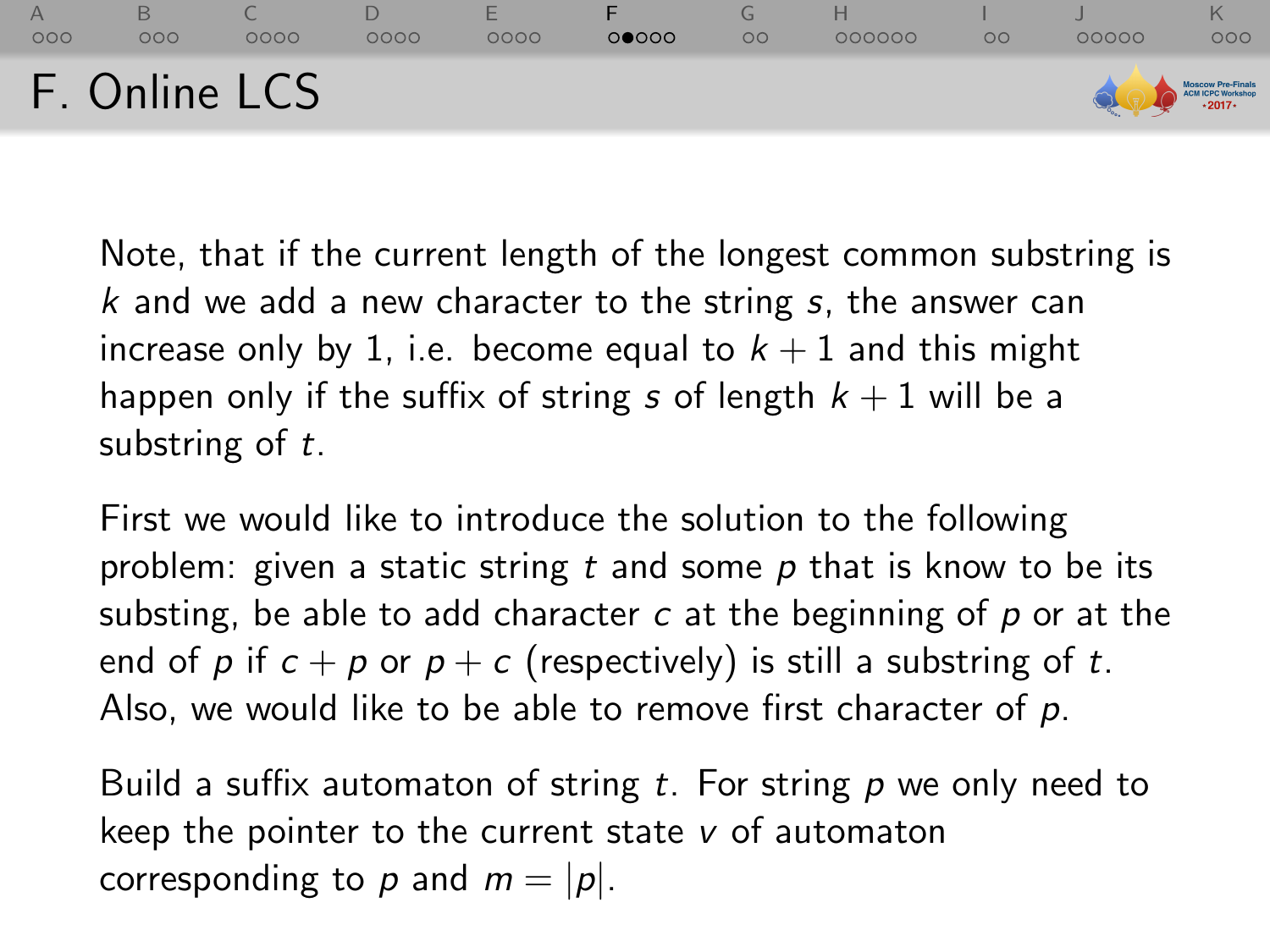

If the new character  $c$  is added at the end of  $p$  we should check whether there exists the corresponding arc from state  $v$ . If the character  $c$  is added at the beginning of  $p$ , we should first check whether  $p$  is the longest string corresponding to state  $v$ , i.e. whether  $m = maxlen(v)$ .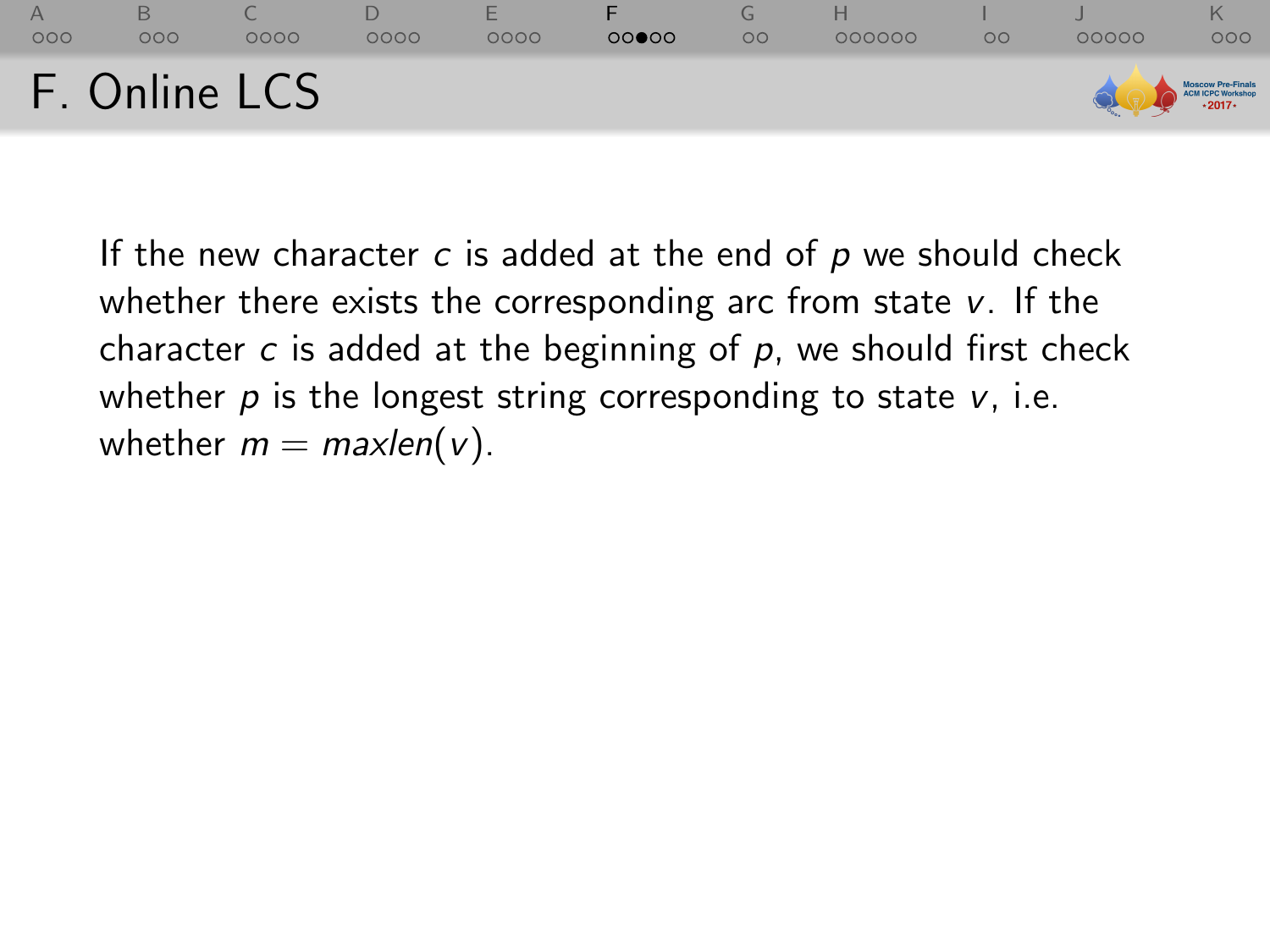### [A](#page-1-0) [B](#page-7-0) [C](#page-16-0) [D](#page-28-0) [E](#page-37-0) [F](#page-45-0) [G](#page-56-0) [H](#page-60-0) [I](#page-79-0) [J](#page-82-0) [K](#page-88-0)  $0000$  $0000$  $00000$  $000000$  $\Omega$  $000$ F. Online LCS CM ICPC Worksho

If the new character  $c$  is added at the end of  $p$  we should check whether there exists the corresponding arc from state  $v$ . If the character  $c$  is added at the beginning of  $p$ , we should first check whether  $p$  is the longest string corresponding to state  $v$ , i.e. whether  $m = maxlen(v)$ .

If  $m <$  maxlen(v) simply check that c is equal to character at corresponding position, otherwise we should find the suffix link going to  $v$  using character  $c$ . To check this we need to maintain two graphs, one of arcs of suffix automaton and the other of reversed suffix links of automaton.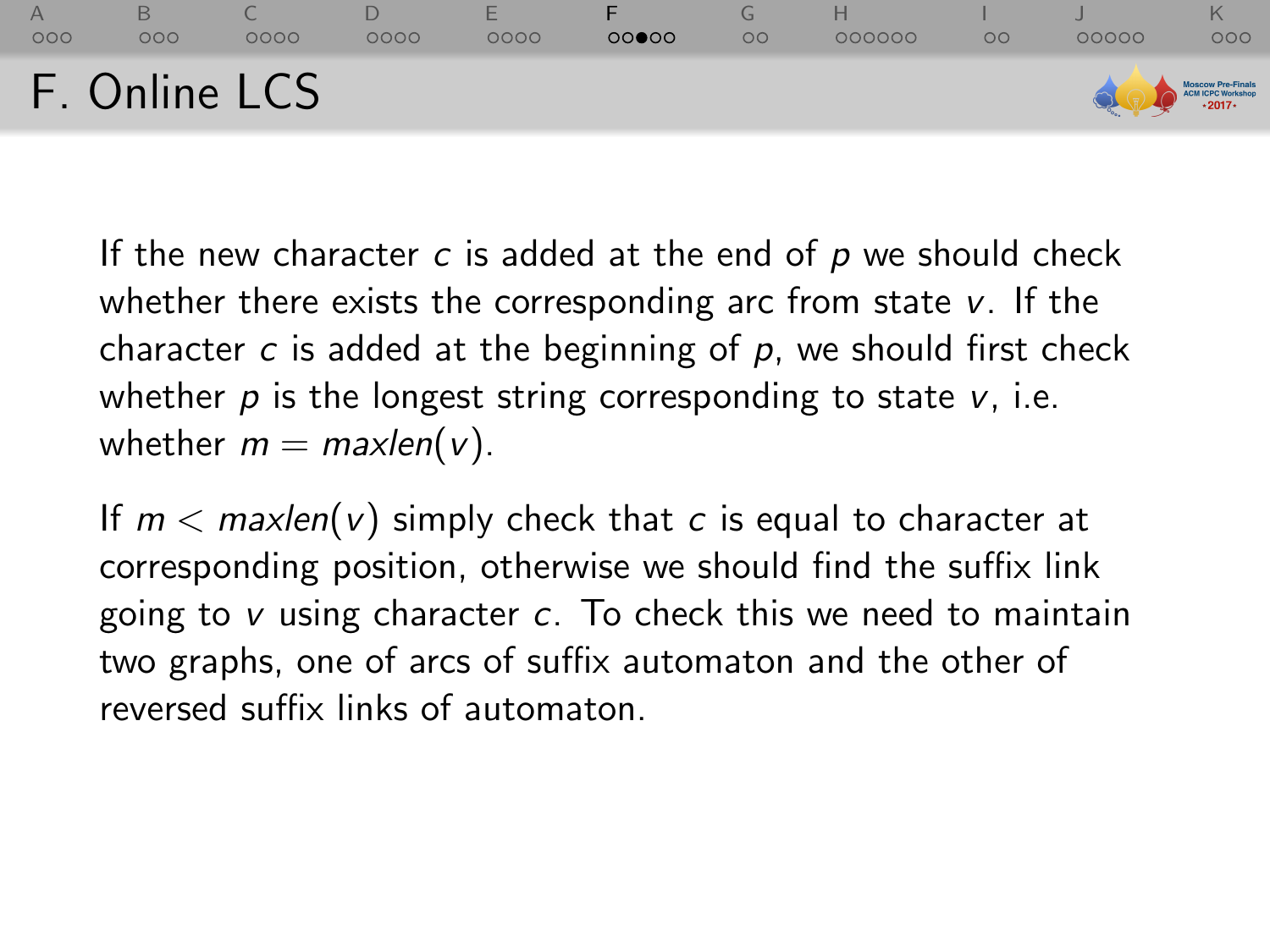#### [A](#page-1-0) [B](#page-7-0) [C](#page-16-0) [D](#page-28-0) [E](#page-37-0) [F](#page-45-0) [G](#page-56-0) [H](#page-60-0) [I](#page-79-0) [J](#page-82-0) [K](#page-88-0)  $0000$  $0000$  $00000$  $000000$  $\Omega$ OOOOC  $000$ F. Online LCS **38 ICPC Workshe**

If the new character  $c$  is added at the end of  $p$  we should check whether there exists the corresponding arc from state  $v$ . If the character  $c$  is added at the beginning of  $p$ , we should first check whether  $p$  is the longest string corresponding to state  $v$ , i.e. whether  $m = maxlen(v)$ .

If  $m <$  maxlen(v) simply check that c is equal to character at corresponding position, otherwise we should find the suffix link going to  $v$  using character  $c$ . To check this we need to maintain two graphs, one of arcs of suffix automaton and the other of reversed suffix links of automaton.

Finally, to remove a single character from the beginning of  $p$  we do nothing or rollback using suffix link. Note that all operations are performed in  $O(1)$  time.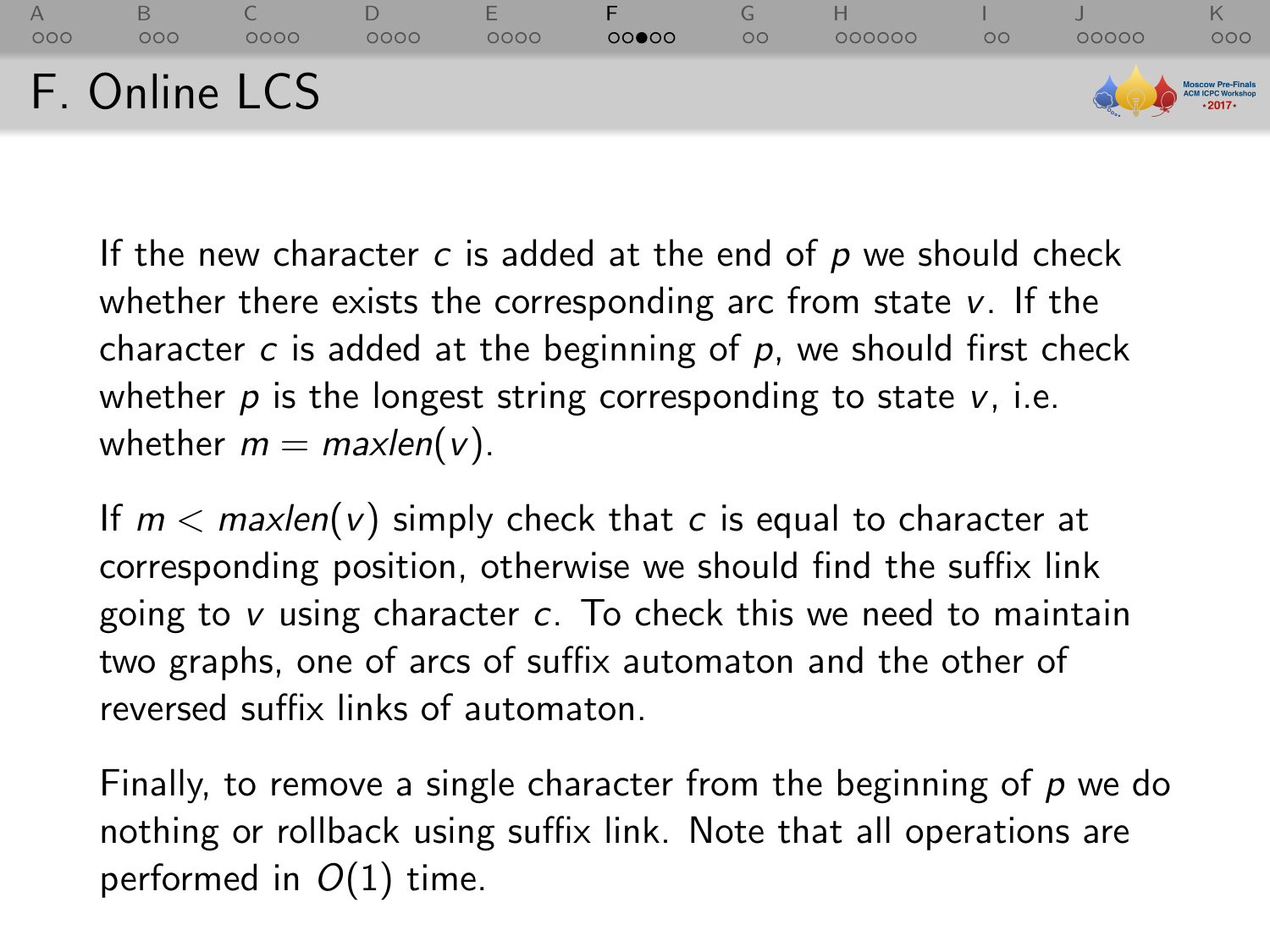

Moreover, we can add a new operation to this subproblem: add a new character at the end of the string  $t$ , as the algorithm of suffix automaton in online itself. The only thing that might change about  $v$  is that the state  $v$  can be split in two (clone operation in automaton), then we should pick the right one assuming length of p.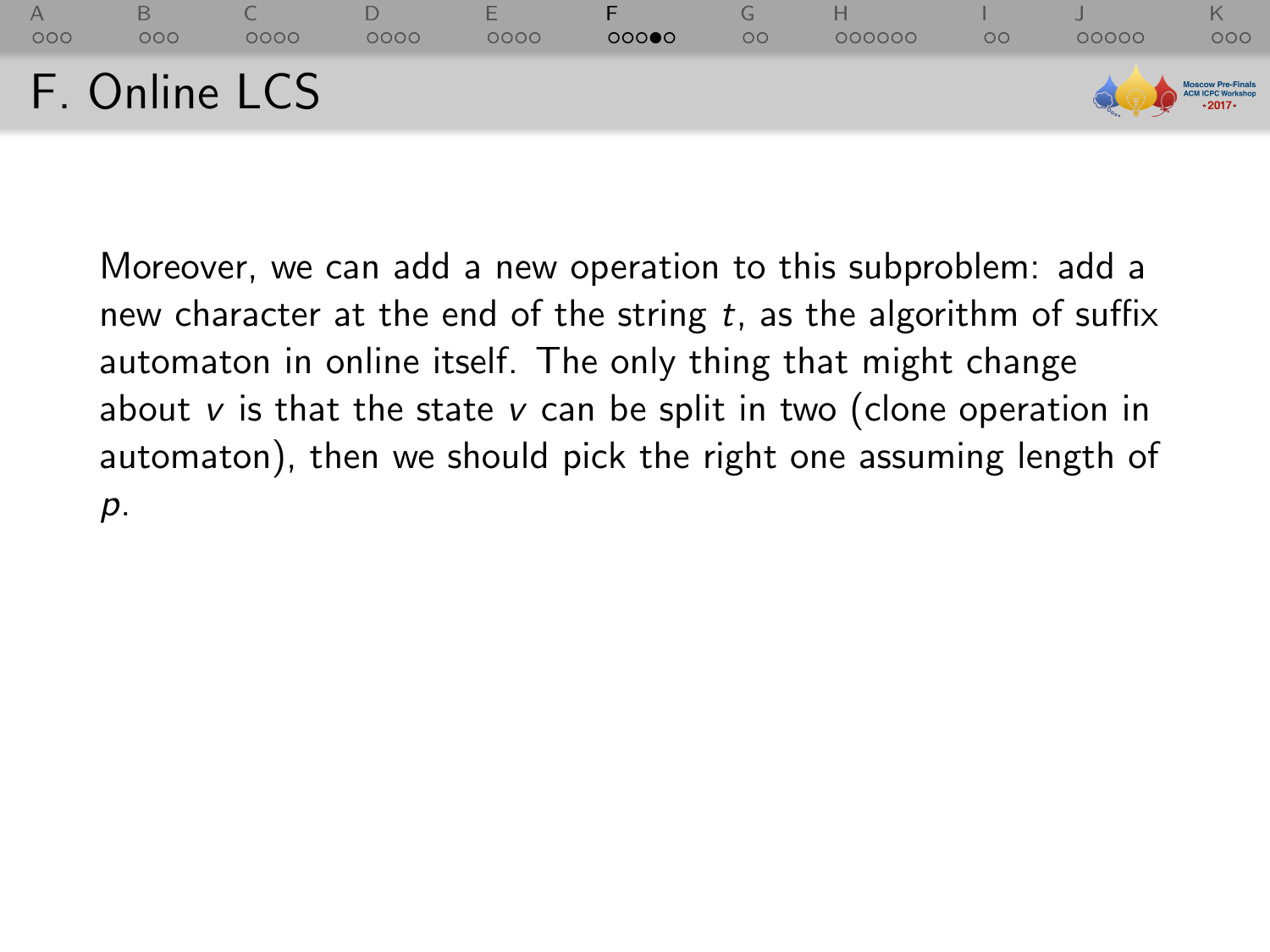

Moreover, we can add a new operation to this subproblem: add a new character at the end of the string  $t$ , as the algorithm of suffix automaton in online itself. The only thing that might change about  $v$  is that the state  $v$  can be split in two (clone operation in automaton), then we should pick the right one assuming length of p.

Now, the final step is to be able to adopt the above algorithm to check the suffix of string s of length  $k + 1$  to be a substring of t. We would keep as a string  $p$  from the previous slide any substring  $s(i, j)$ , such that  $|s| - k \leq i \leq j \leq |s|$ ,  $s(i, j)$  is a substring of t,  $i = |s| - k$  or  $s(i - 1, j)$  is not a substring of t, and  $j = |s|$  or  $s(i, j + 1)$  is not a substring of t. Informal,  $s(i, j)$  is maximal in some sense, i.e. it cannot be greedily expanded.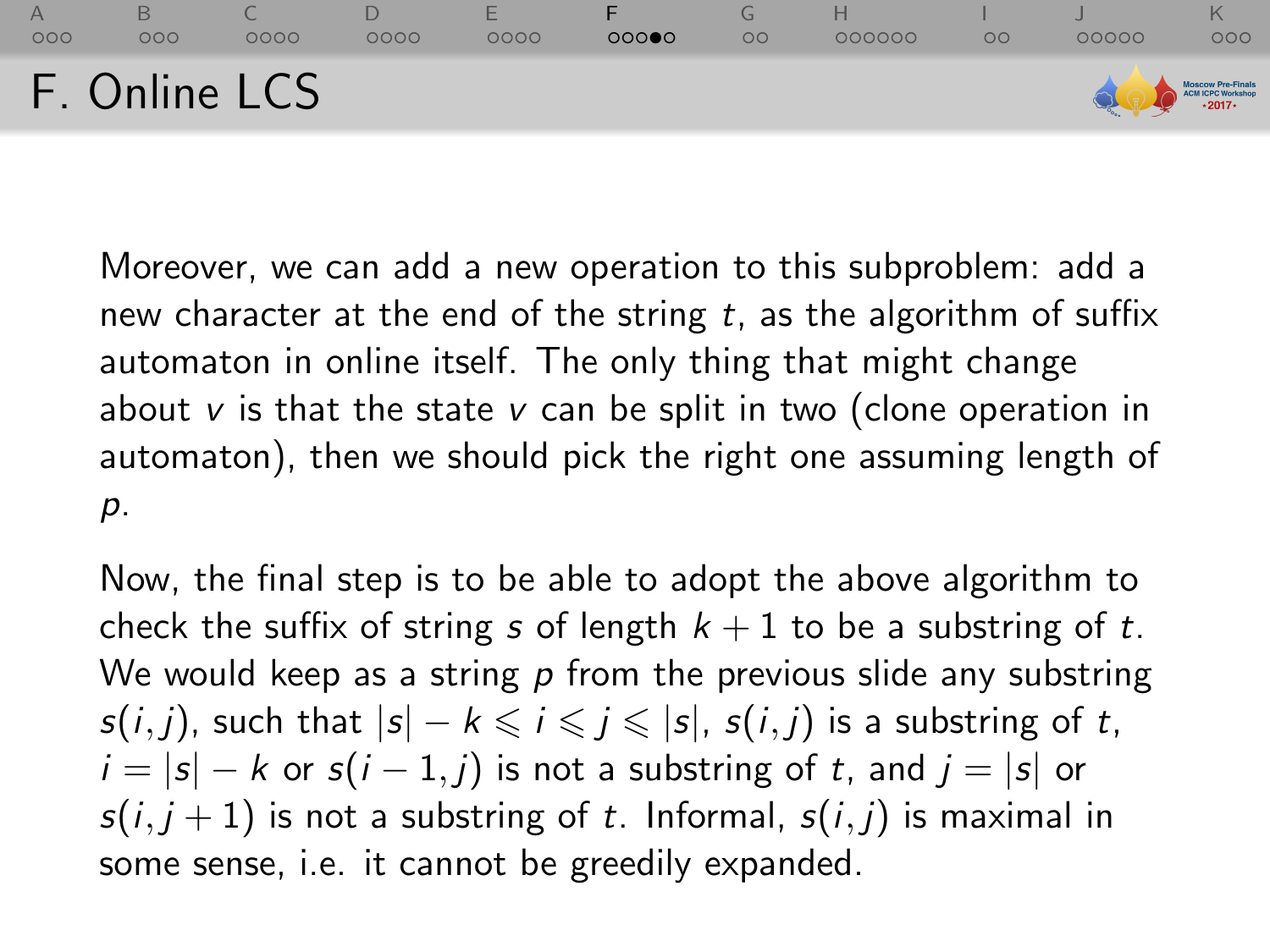| 000 | 000 | 0000          | 0000 | æ<br>0000 | 0000 | $\circ$ | 000000 | OΟ | 00000                                   | 000 |
|-----|-----|---------------|------|-----------|------|---------|--------|----|-----------------------------------------|-----|
|     |     | F. Online LCS |      |           |      |         |        |    | Moscow Pro-Finals<br>Call LCPC Workshop |     |

Obviously, if  $s(|s| - k, |s|)$  is a substring of t, any its substring is a substring of  $t$ , thus it would be the only valid maximal substring and we will detect the case of answer increment.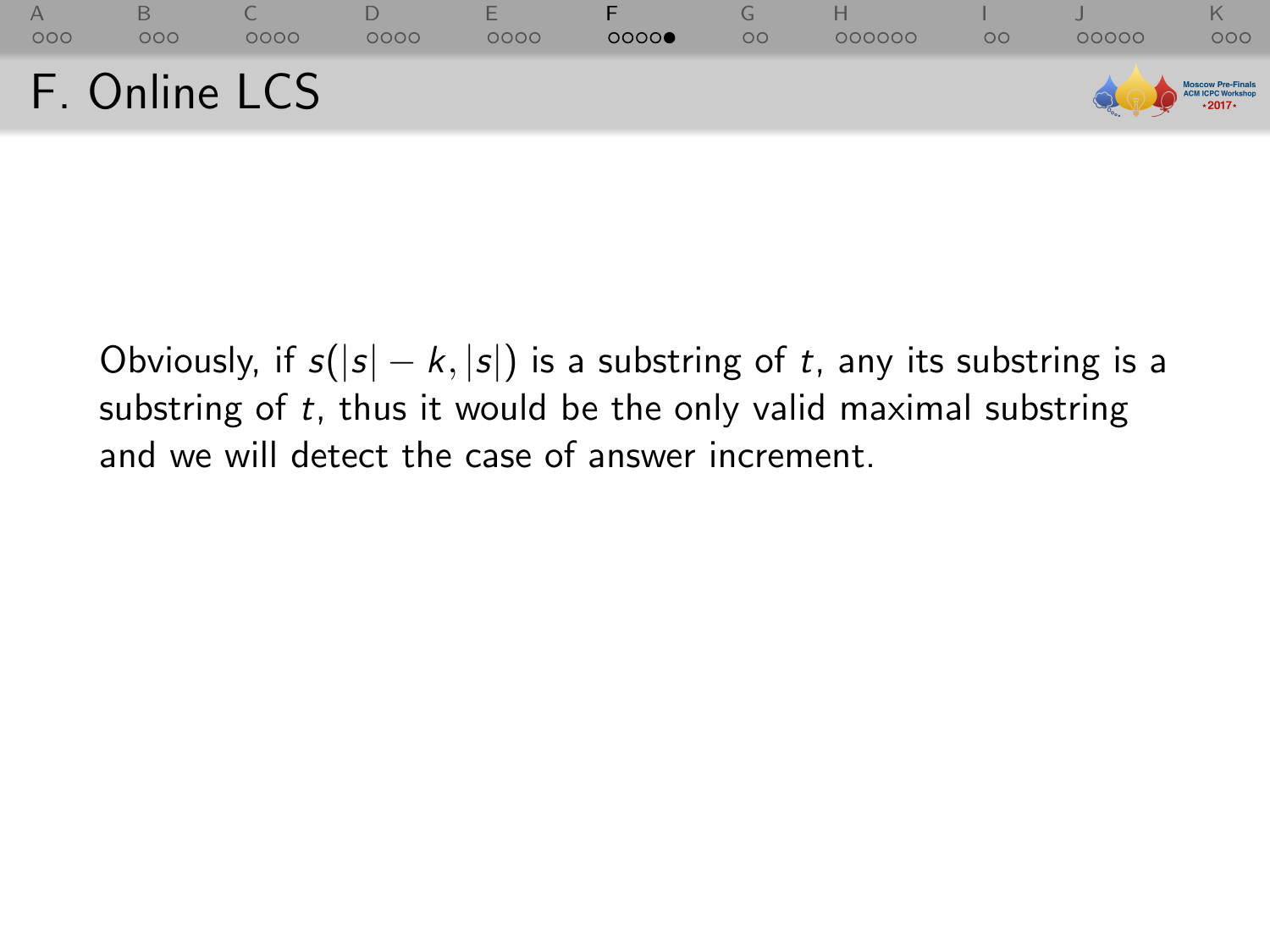| 000 | 000 | 0000          | 0000 | E<br>0000 | 0000 | $\circ$ | 000000 | OΟ | 00000             | റററ |
|-----|-----|---------------|------|-----------|------|---------|--------|----|-------------------|-----|
|     |     | F. Online LCS |      |           |      |         |        |    | MOSCOW Pre-Finals |     |

Obviously, if  $s(|s| - k, |s|)$  is a substring of t, any its substring is a substring of t, thus it would be the only valid maximal substring and we will detect the case of answer increment.

From the other hand, the length of a valid substring  $s(i, j)$  never decreases by more than 1 in one operation. This only happens if  $i = |s| - k$  and a new character is appended to s but the answer doesn't change. Thus, the amorhtized running time of one operation is  $O(1)$  and the total running time is  $O(q)$ .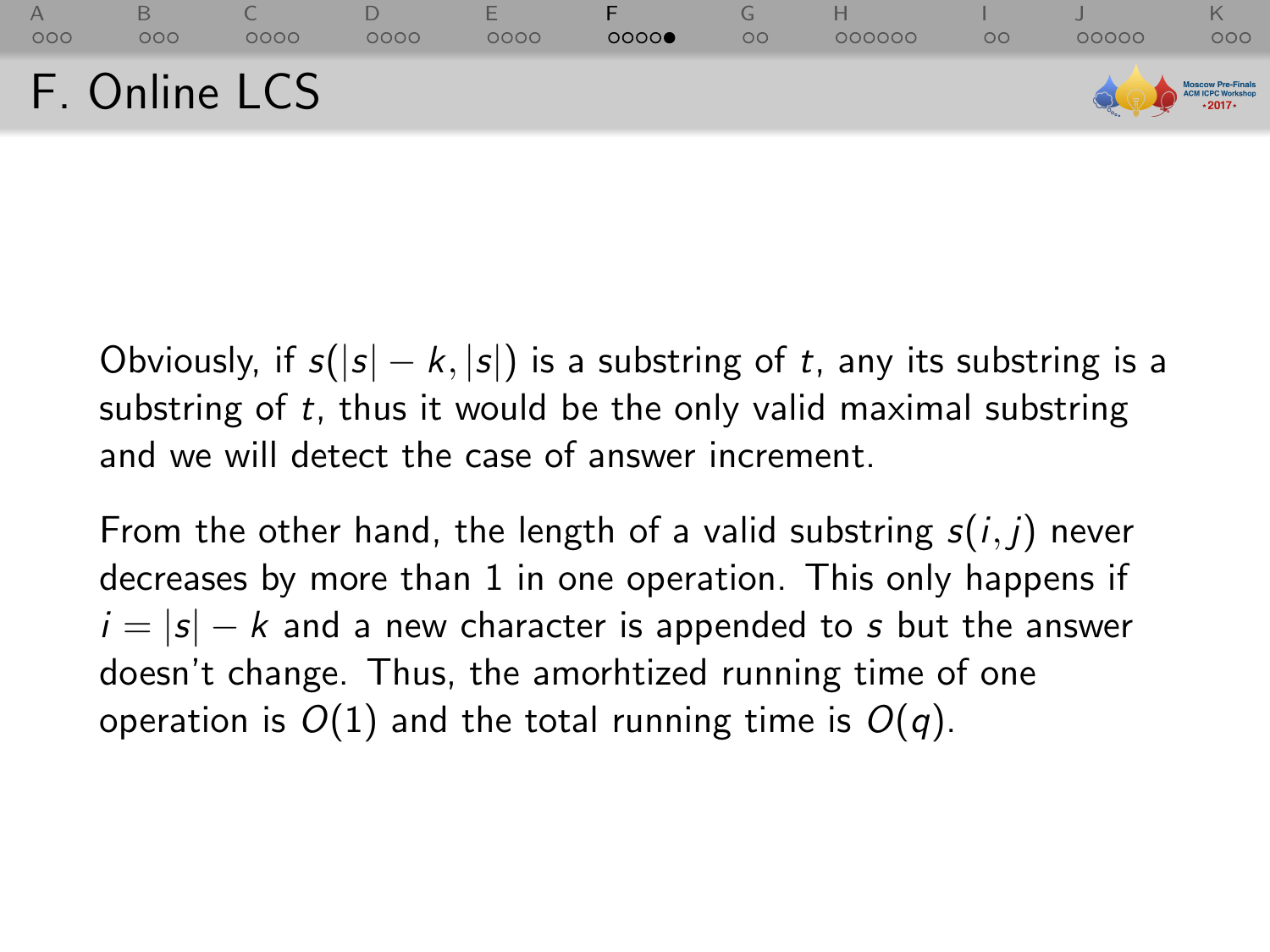<span id="page-56-0"></span>

|                 | G. Brawling |      |      |                  |       |           |        |         | MOSCOW Pro-Finals |     |
|-----------------|-------------|------|------|------------------|-------|-----------|--------|---------|-------------------|-----|
| $\Delta$<br>000 | 000         | 0000 | 0000 | <b>1</b><br>0000 | 00000 | $\bullet$ | 000000 | $\circ$ | 00000             | 000 |

# Problem idea: Mikhail Tikhomirov Developer: Nikita Uvarov Editorial: Mikhail Tikhomirov

There are *n* people in a row, two people facing each other may fight which results in pushing one of them out of the row. What is the smallest number of people that can be left after a sequence of fights?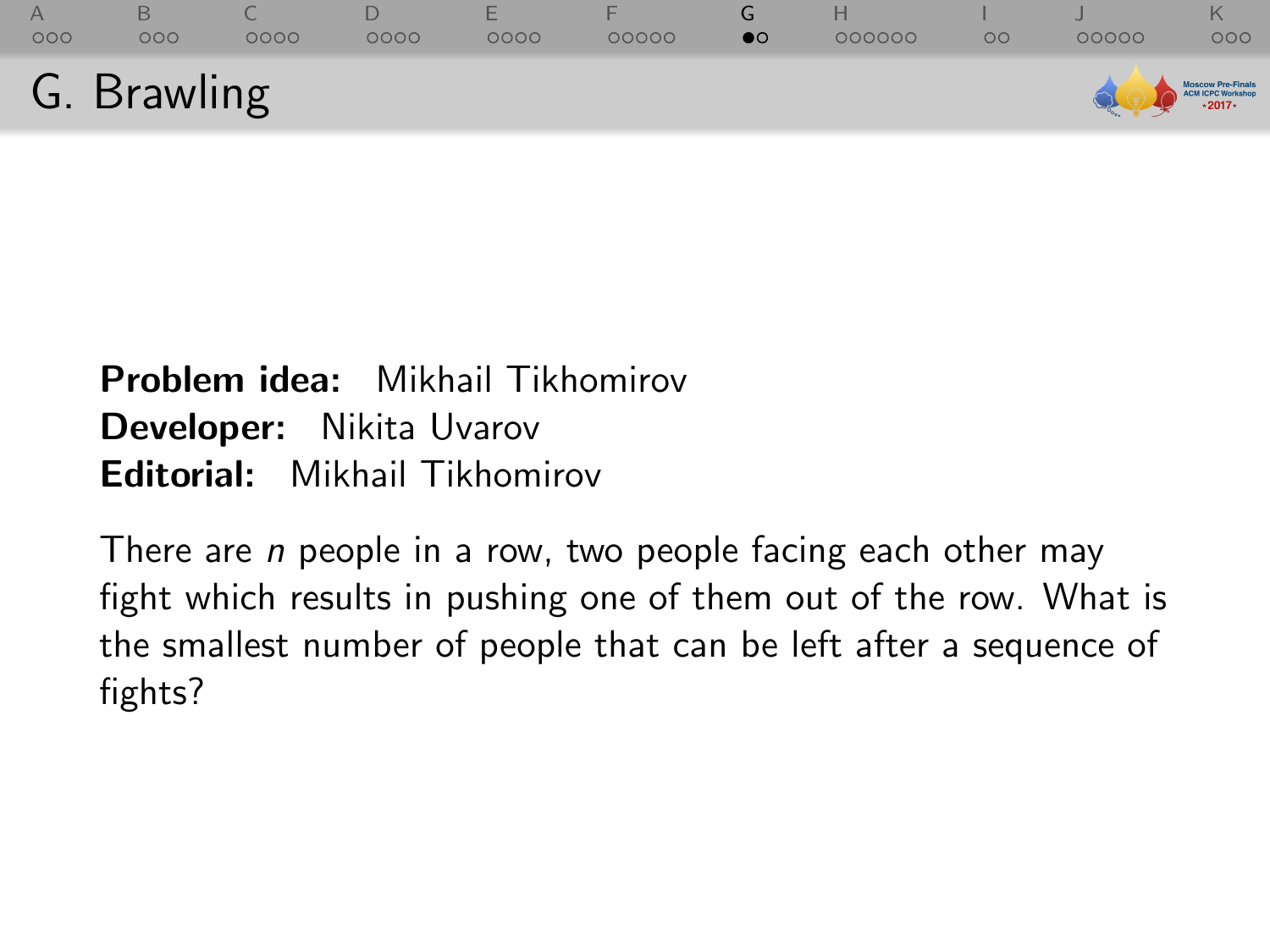|     | G. Brawling         |      |      |      |       |         |        |         |       | Moscow Pre-Finals<br>ACN ICPC Workshop<br>- 2017- |
|-----|---------------------|------|------|------|-------|---------|--------|---------|-------|---------------------------------------------------|
| 000 | $\circ \circ \circ$ | 0000 | 0000 | 0000 | 00000 | $\circ$ | 000000 | $\circ$ | 00000 | 000                                               |

Obviously, if several leftmost people are facing left, they cannot take part in fights, hence they will stay there forever; same for the rightmost people facing right. If there are no more people other than mentioned above, the answer is  $n$ .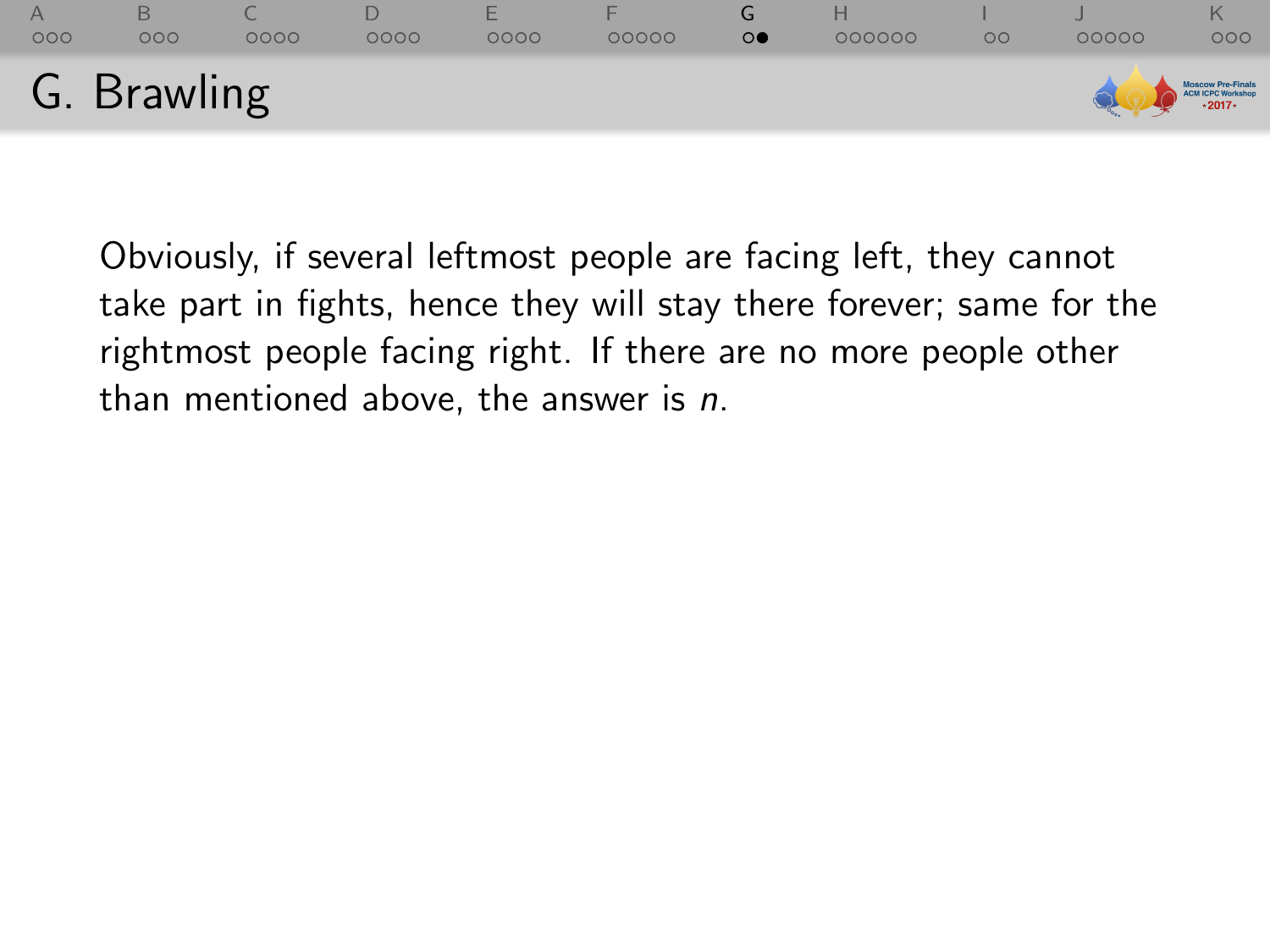|     | G. Brawling         |      |      |      |       |         |        |         |       | Moscow Pre-Finals<br>ACN ICPC Workshop<br>- 2017 |
|-----|---------------------|------|------|------|-------|---------|--------|---------|-------|--------------------------------------------------|
| 000 | $\circ \circ \circ$ | 0000 | 0000 | 0000 | 00000 | $\circ$ | 000000 | $\circ$ | 00000 | 000                                              |

Obviously, if several leftmost people are facing left, they cannot take part in fights, hence they will stay there forever; same for the rightmost people facing right. If there are no more people other than mentioned above, the answer is  $n$ .

Otherwise, there is a group of people in the middle, so that the situation looks like:

# LLLR...LRRR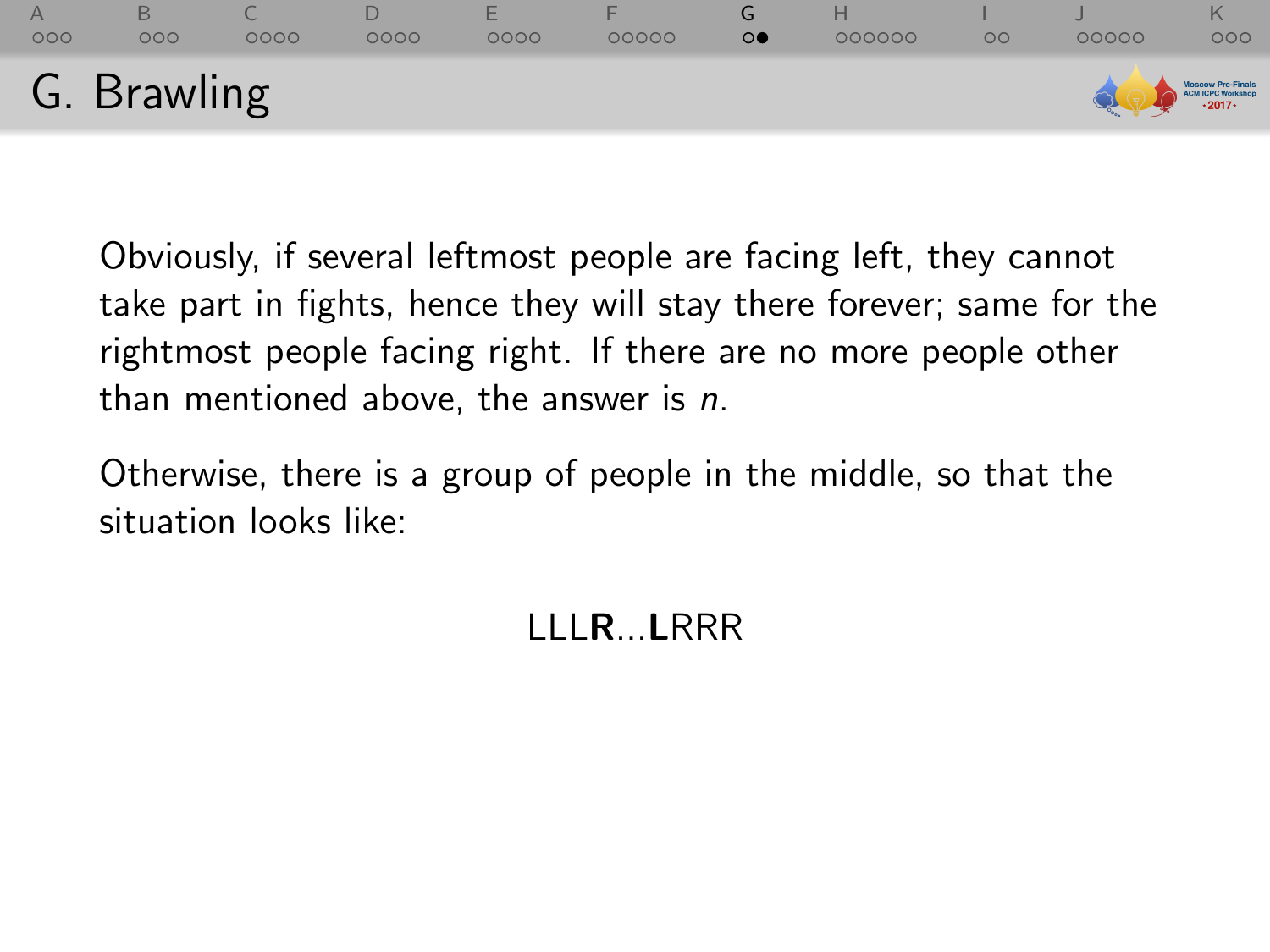|     | G. Brawling         |      |      |      |       |         |        |         |       | Moscow Pre-Finals<br>CALCHICPC Workshop<br>2017- |
|-----|---------------------|------|------|------|-------|---------|--------|---------|-------|--------------------------------------------------|
| 000 | $\circ \circ \circ$ | 0000 | 0000 | 0000 | 00000 | $\circ$ | 000000 | $\circ$ | 00000 | 000                                              |

Obviously, if several leftmost people are facing left, they cannot take part in fights, hence they will stay there forever; same for the rightmost people facing right. If there are no more people other than mentioned above, the answer is  $n$ .

Otherwise, there is a group of people in the middle, so that the situation looks like:

## LLLR...LRRR

It is easy to see that the middle group can not be cleared, but is possible to leave only one person there: kill all R's except for the leftmost one, then kill all L's with the leftmost one. The answer is then the total size of the extreme groups plus one.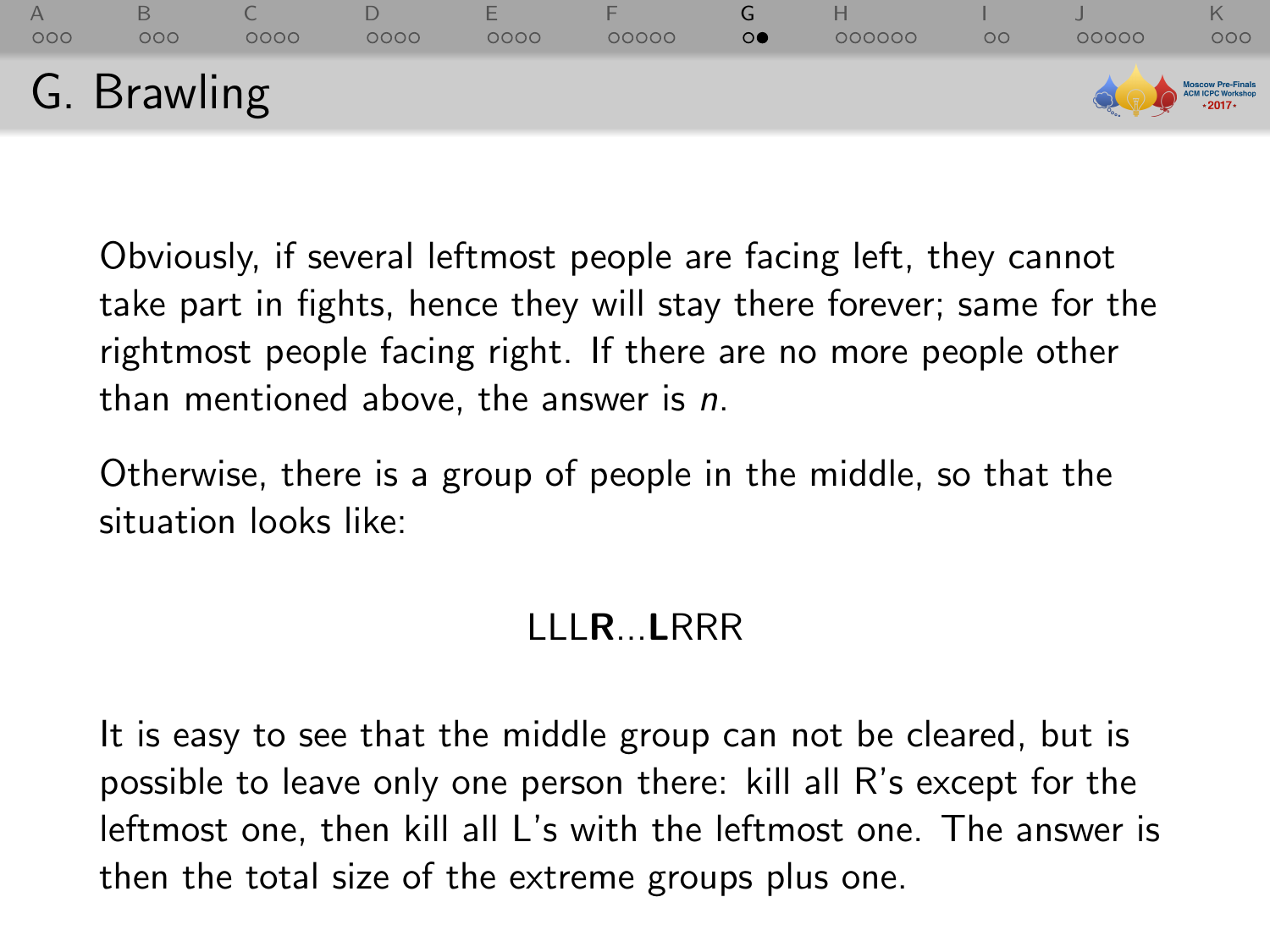<span id="page-60-0"></span>

| 000<br>H. I Spy | 000 | 0000 | 0000 | 0000 | 00000 | $\circ$ | $\bullet$ 00000 | $\circ$ | 00000<br>MOSCOW Pro-Finals | 000 |
|-----------------|-----|------|------|------|-------|---------|-----------------|---------|----------------------------|-----|
|                 |     |      |      |      |       |         |                 |         |                            |     |

### Author, developer: Alexander Golovanov Editorial: Mikhail Tikhomirov

This is an interactive problem.

*n* points  $p_1, \ldots, p_n$  with integer coordinates are placed in the plane. We can ask queries "how many points are within distance  $\sqrt{R}$  of the point  $(x, y)$ ?" with integer x, y, R. Guess all n points with a sufficiently small number of queries.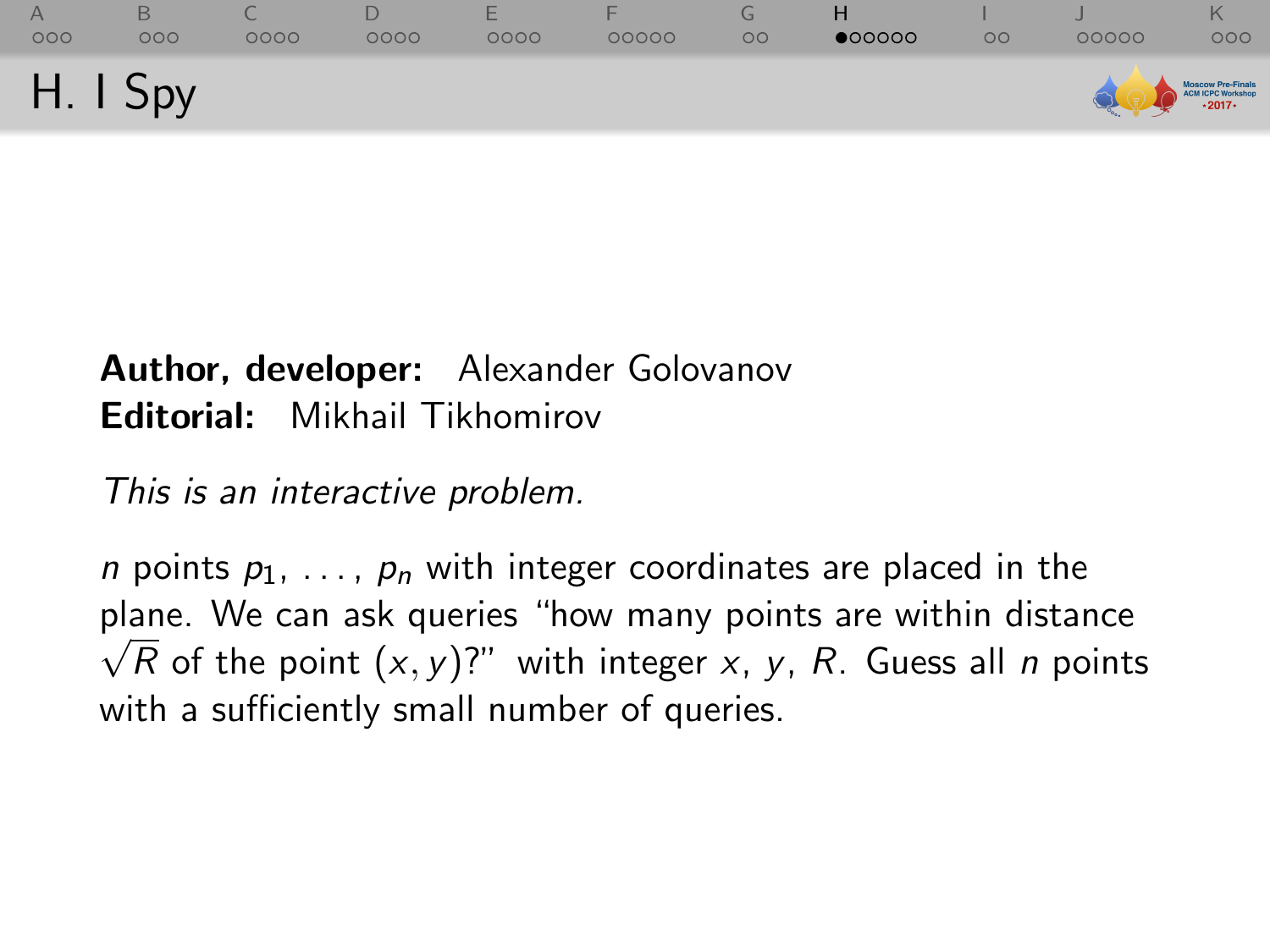| 000      | 000 | 0000 | 0000 | ⊢<br>0000 | 00000 | $\circ$ | 000000 | $\circ$ | 00000 | 000                                            |
|----------|-----|------|------|-----------|-------|---------|--------|---------|-------|------------------------------------------------|
| H. I Spy |     |      |      |           |       |         |        |         |       | Moscow Pro-Finals<br>CHI CPC Workshop<br>2017- |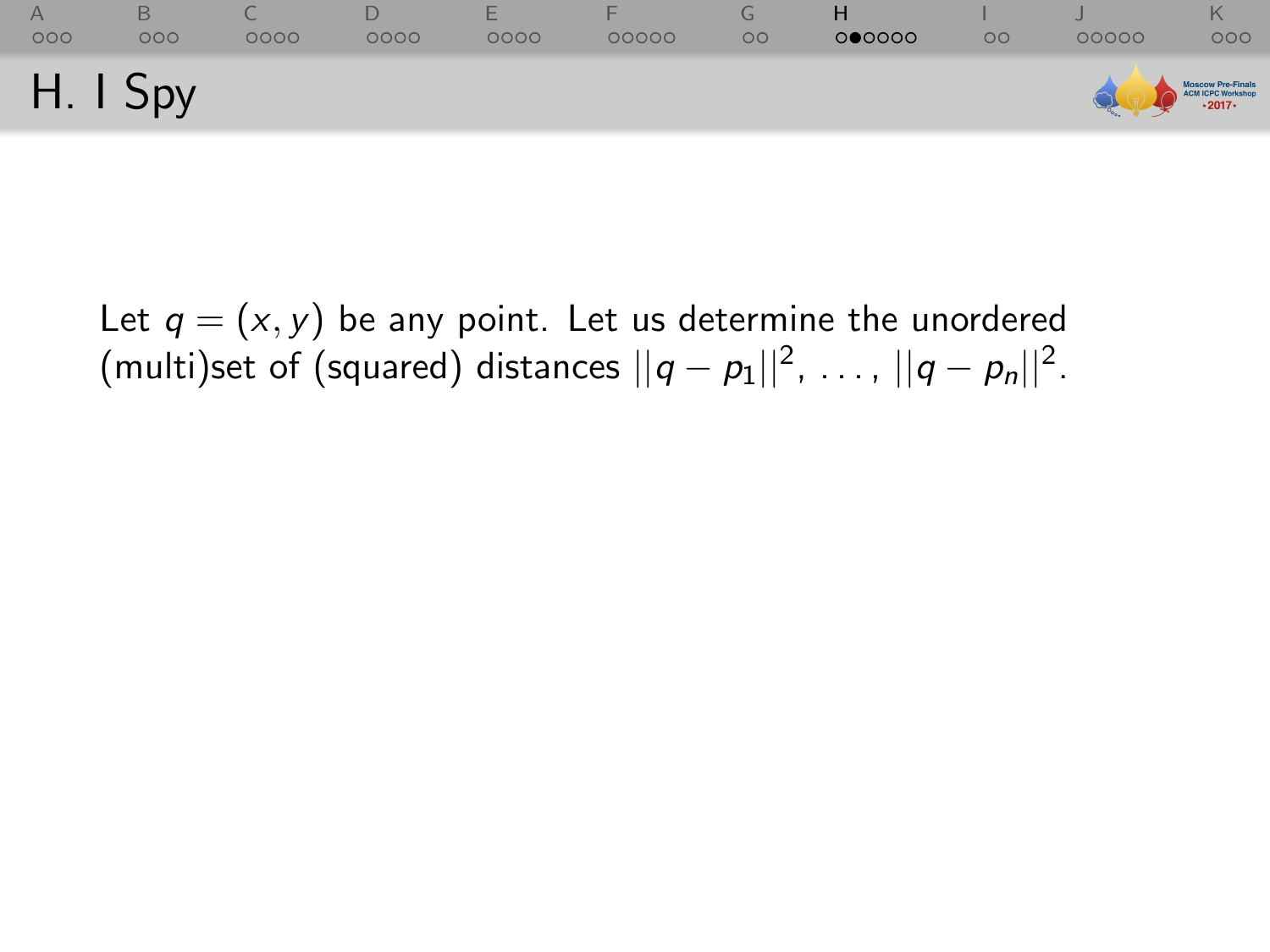| 000      | 000 | 0000 | 0000 | 0000 | 00000 | $\circ$ | 000000 | $\circ$ | 00000 | 000                                              |
|----------|-----|------|------|------|-------|---------|--------|---------|-------|--------------------------------------------------|
| H. I Spy |     |      |      |      |       |         |        |         |       | Moscow Pre-Finals<br>ACN ICPC Workshop<br>- 2017 |

Let us do a binary search to find minimal  $R$  so that  $k$  of the given Let us do a binary search to find minimal R so that k of the  $\chi$ <br>initial points are within  $\sqrt{R}$ . Now do this for all  $k = 1, \ldots, n$ .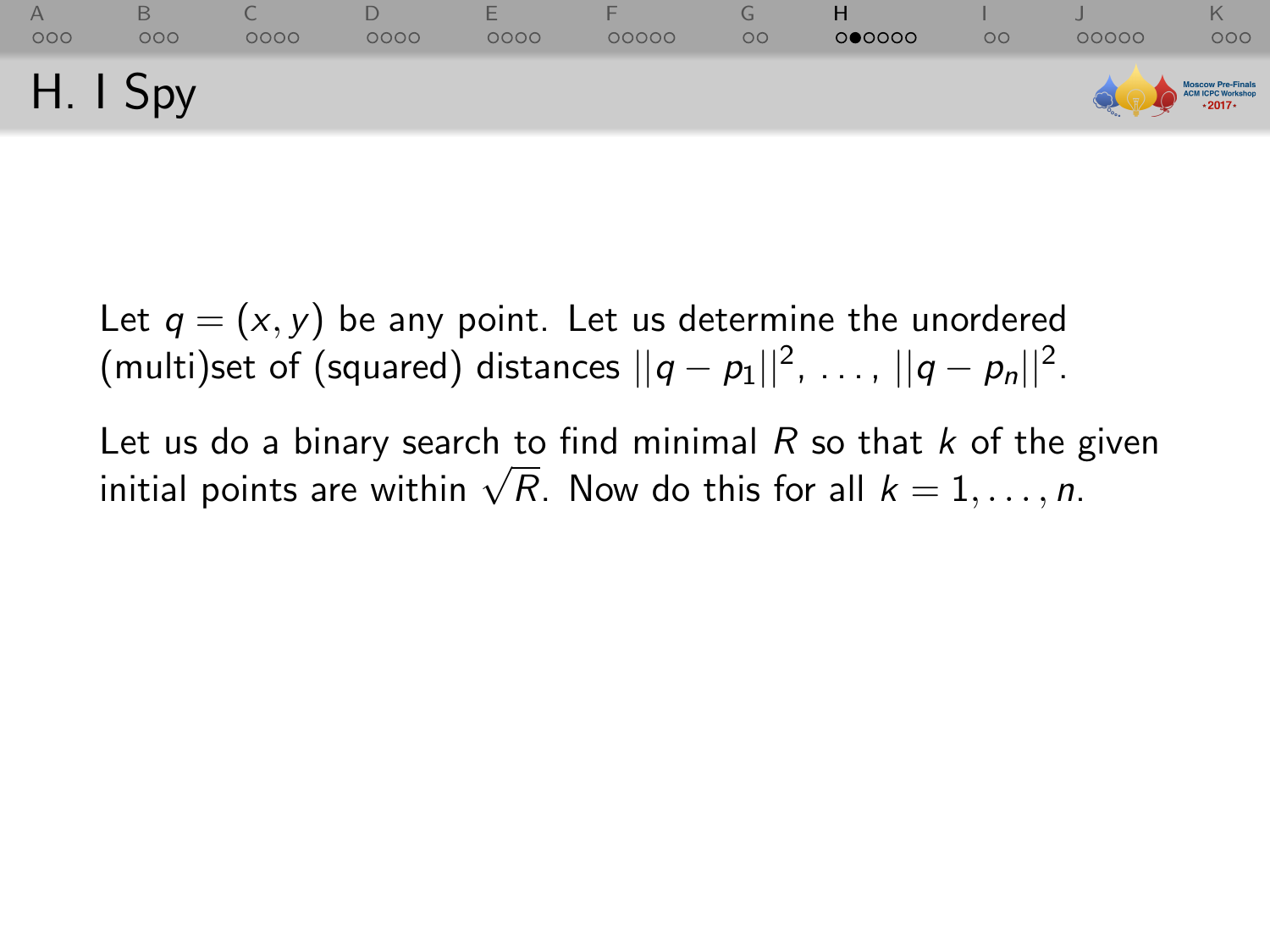| 000      | 000 | 0000 | 0000 | ⊢<br>0000 | 00000 | $\circ$ | 000000 | $\circ$ | 00000             | 000 |
|----------|-----|------|------|-----------|-------|---------|--------|---------|-------------------|-----|
| H. I Spy |     |      |      |           |       |         |        |         | Moscow Pre-Finals |     |

Let us do a binary search to find minimal  $R$  so that  $k$  of the given Let us do a binary search to find minimal R so that k of the  $\chi$ <br>initial points are within  $\sqrt{R}$ . Now do this for all  $k = 1, \ldots, n$ .

How many queries would we need? Each of *n* times we do an integer binary search within a range  $[0, 4 \cdot 10^{12}]$  (the maximal value of square of a distance).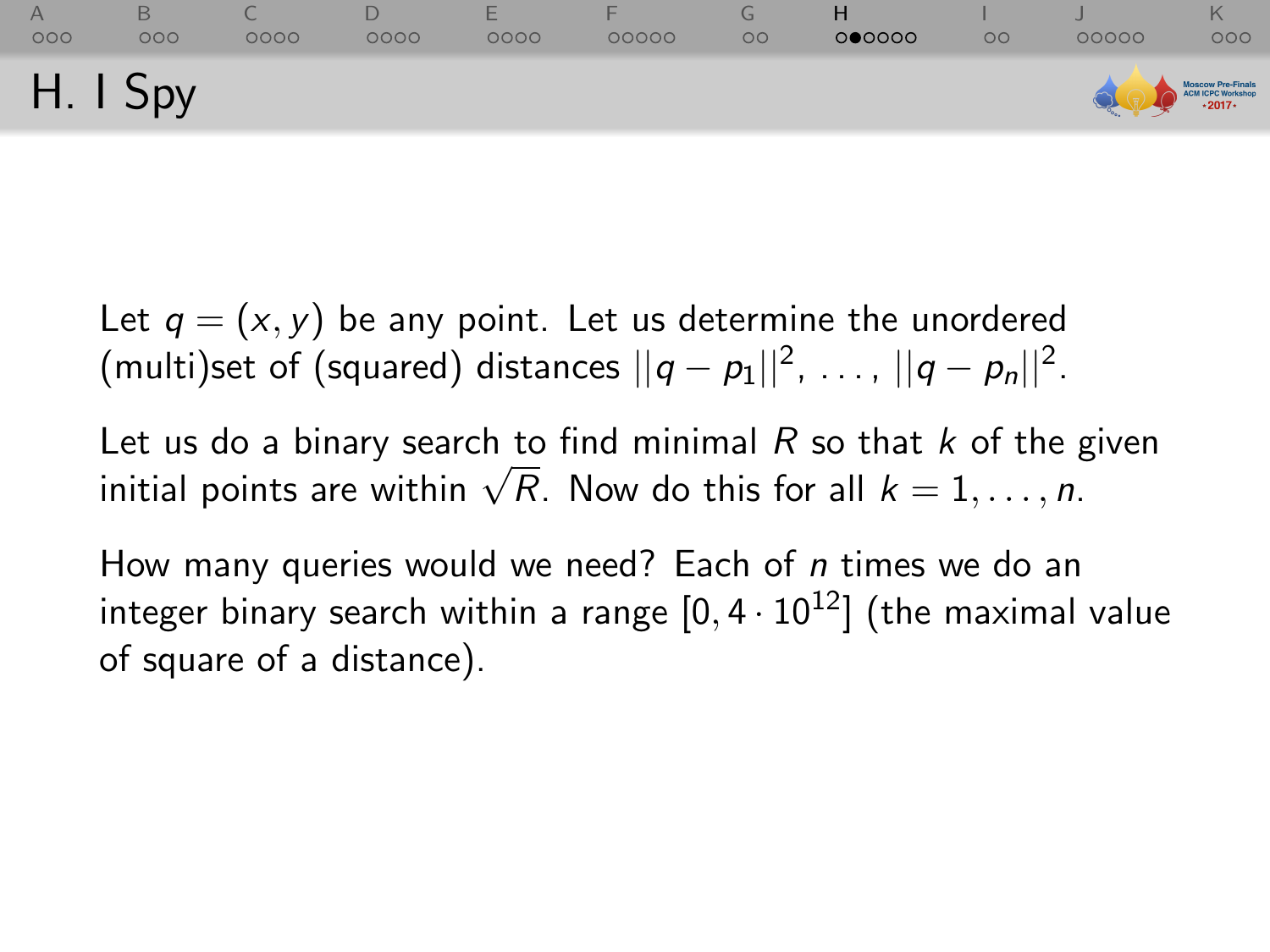| 000      | 000 | 0000 | 0000 | -<br>0000 | 00000 | $\circ$ | 000000 | $\circ$ | 00000 | 000                                              |
|----------|-----|------|------|-----------|-------|---------|--------|---------|-------|--------------------------------------------------|
| H. I Spy |     |      |      |           |       |         |        |         |       | Moscow Pre-Finals<br>ACN ICPC Workshop<br>-2017- |

Let us do a binary search to find minimal  $R$  so that  $k$  of the given Let us do a binary search to find minimal R so that k of the  $\chi$ <br>initial points are within  $\sqrt{R}$ . Now do this for all  $k = 1, \ldots, n$ .

How many queries would we need? Each of *n* times we do an integer binary search within a range  $[0, 4 \cdot 10^{12}]$  (the maximal value of square of a distance).

Hence, the number of operations is roughly Kn, where  $K = \log_2(4 \cdot 10^{12}) < 42.$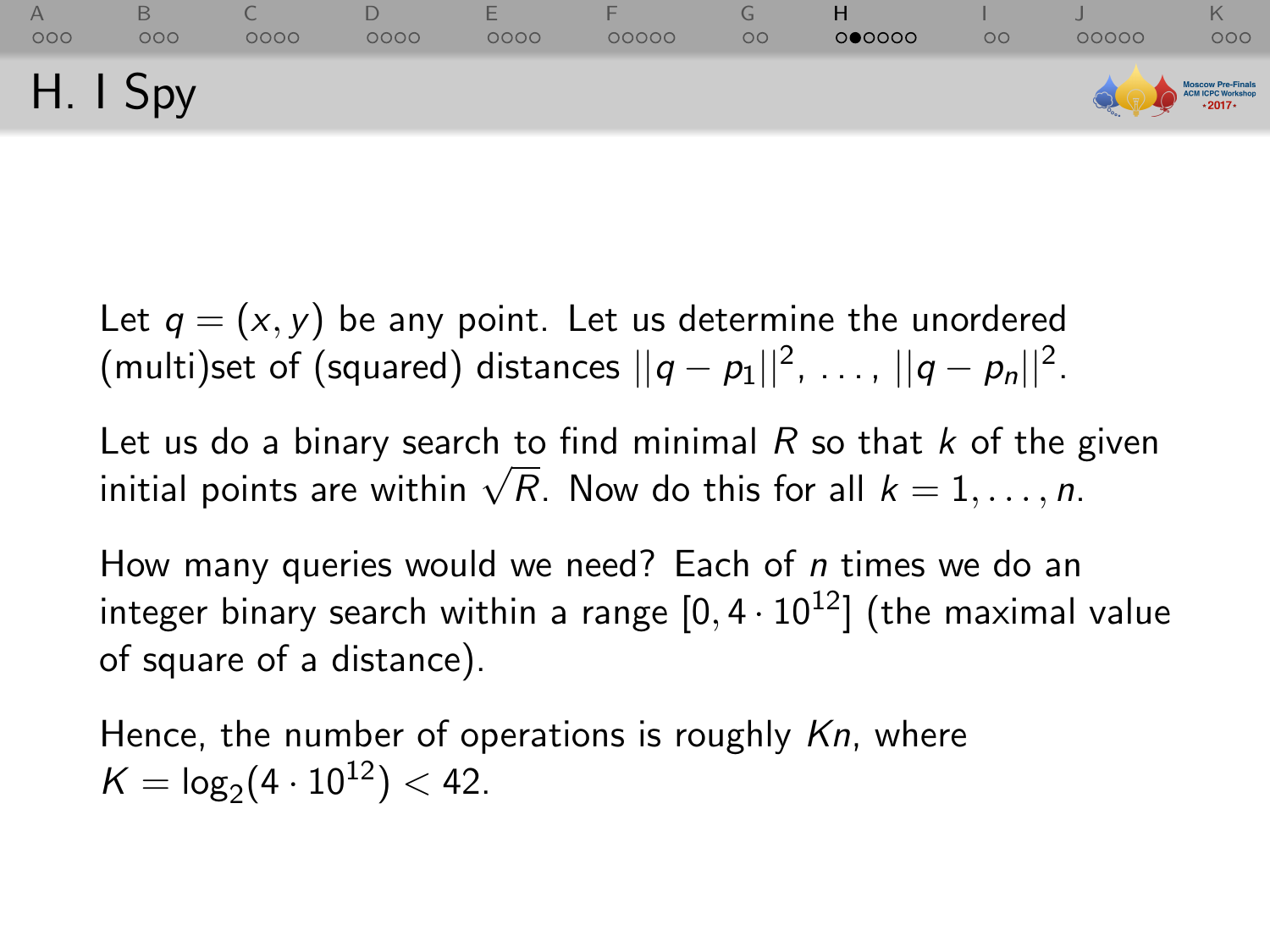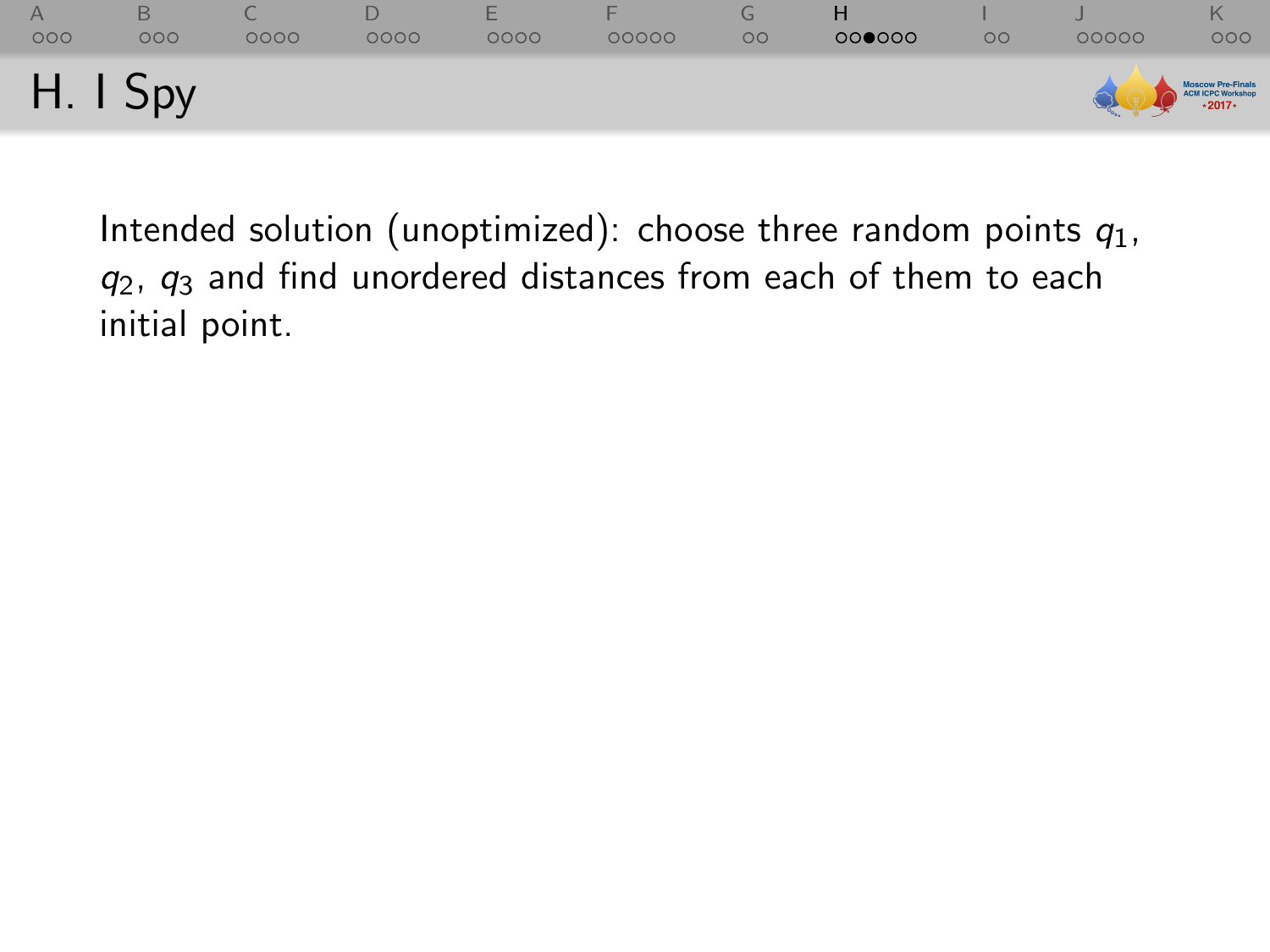| 000        | 000 | 0000 | 0000 | ⊢<br>0000 | 00000 | $\circ$ | 000000 | OO | 00000 | ĸ<br>000                                          |
|------------|-----|------|------|-----------|-------|---------|--------|----|-------|---------------------------------------------------|
| $H.$ I Spy |     |      |      |           |       |         |        |    |       | Moscow Pre-Finals<br>ACN ICPC Workshop<br>- 2017- |

There are now *n* circles centered at each of  $q_1$ ,  $q_2$ ,  $q_3$ . Any point  $p_i$  must lie on a triple intersection of some of these circles. We can explicitly find each intersection r of circles centered at  $q_1$  and  $q_2$ , and check that: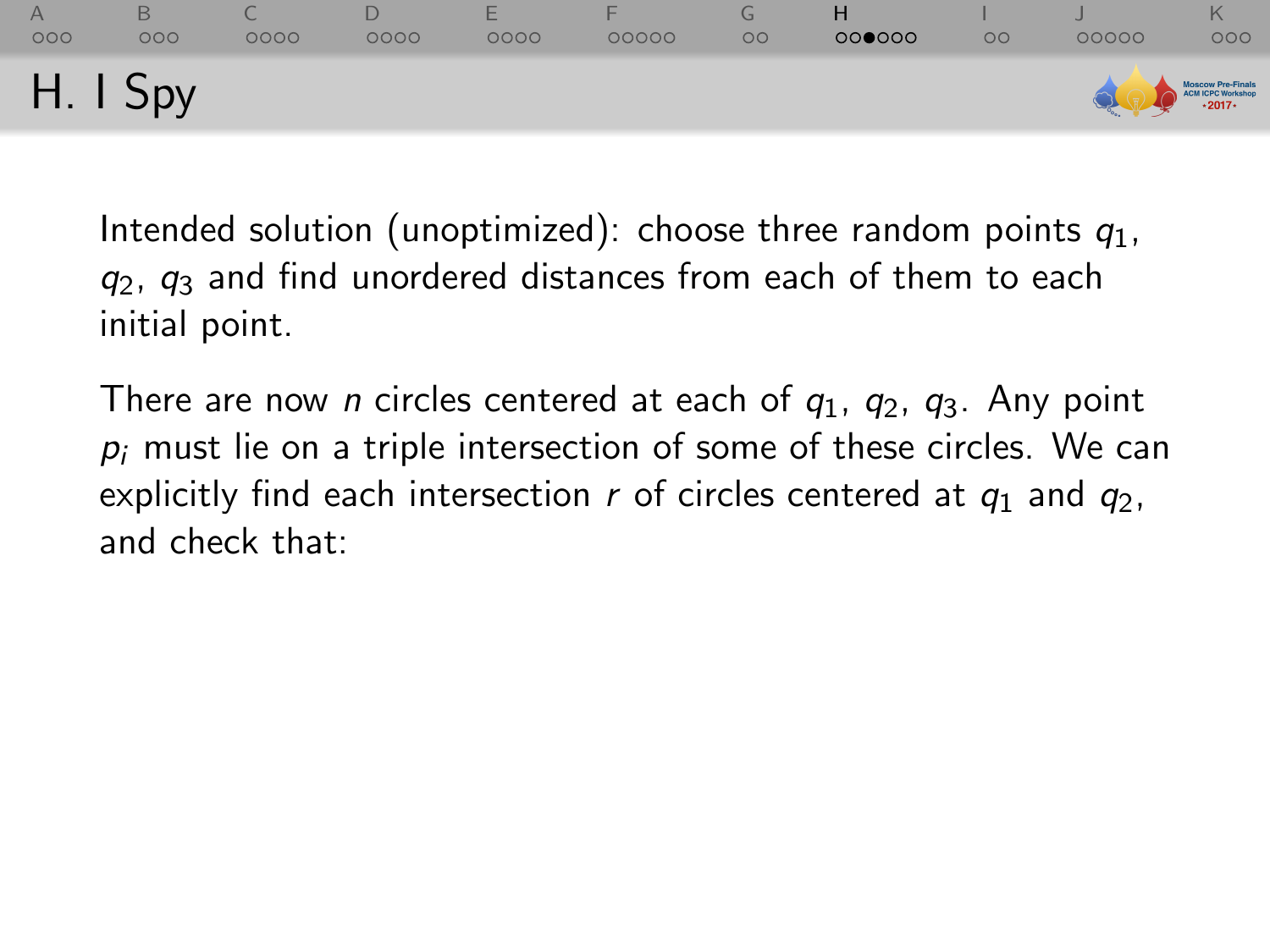| 000        | 000 | 0000 | 0000 | ⊢<br>0000 | 00000 | $\circ$ | 000000 | OO | 00000 | ĸ<br>000                                          |
|------------|-----|------|------|-----------|-------|---------|--------|----|-------|---------------------------------------------------|
| $H.$ I Spy |     |      |      |           |       |         |        |    |       | Moscow Pre-Finals<br>ACN ICPC Workshop<br>- 2017- |

There are now *n* circles centered at each of  $q_1$ ,  $q_2$ ,  $q_3$ . Any point  $p_i$  must lie on a triple intersection of some of these circles. We can explicitly find each intersection r of circles centered at  $q_1$  and  $q_2$ , and check that:

 $\circ$  r lies on a circle centered at  $q_3$ ,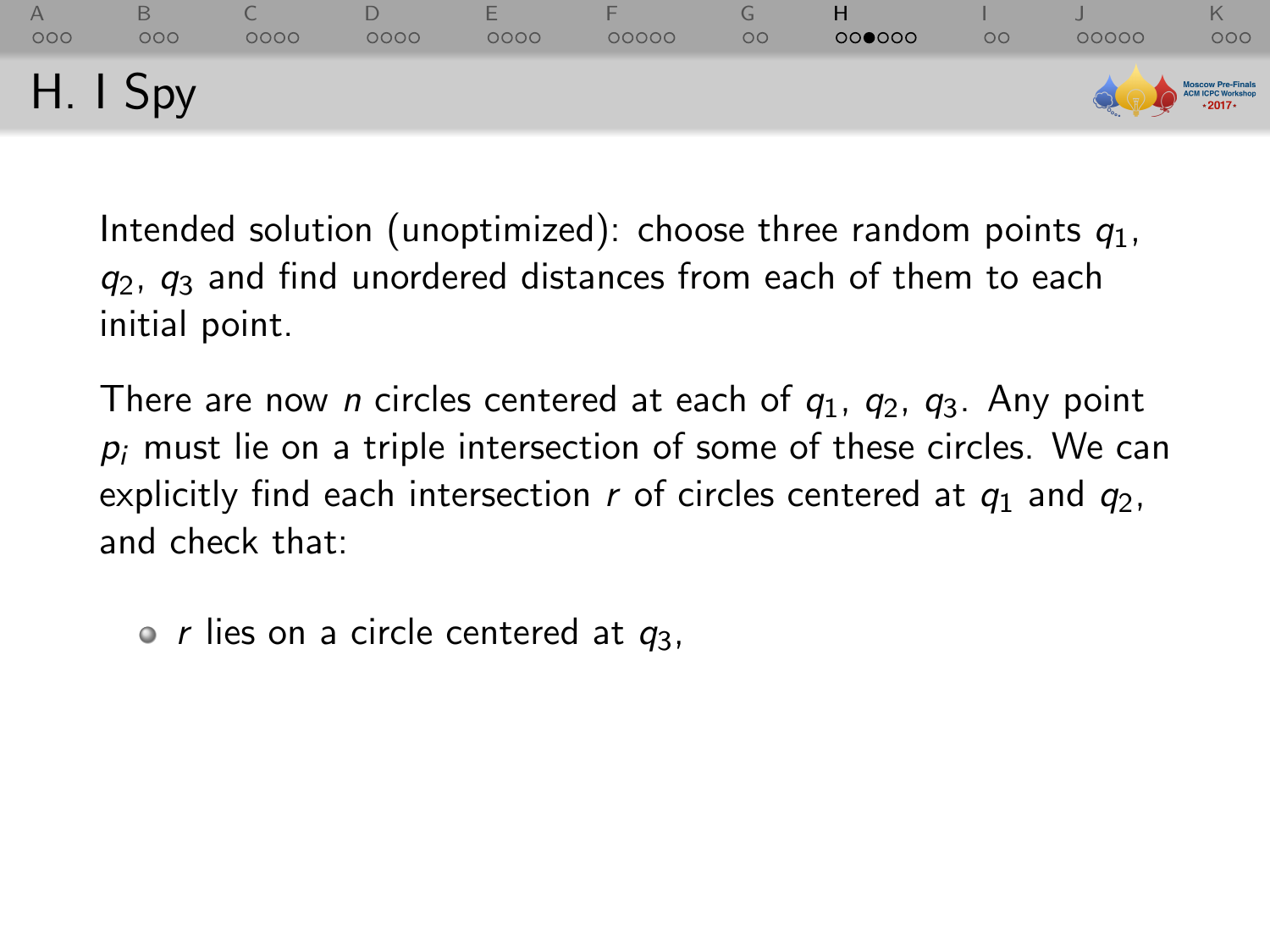| 000      | 000 | 0000 | 0000 | 0000 | 00000 | $\circ$ | 000000 | $\circ$ | 00000 | 000                                    |
|----------|-----|------|------|------|-------|---------|--------|---------|-------|----------------------------------------|
| H. I Spy |     |      |      |      |       |         |        |         |       | Moscow Pre-Finals<br>ACN ICPC Workshop |

There are now *n* circles centered at each of  $q_1$ ,  $q_2$ ,  $q_3$ . Any point  $p_i$  must lie on a triple intersection of some of these circles. We can explicitly find each intersection r of circles centered at  $q_1$  and  $q_2$ , and check that:

 $\circ$  r lies on a circle centered at  $q_3$ ,

•  $r$  is (sufficiently close to) an integer point.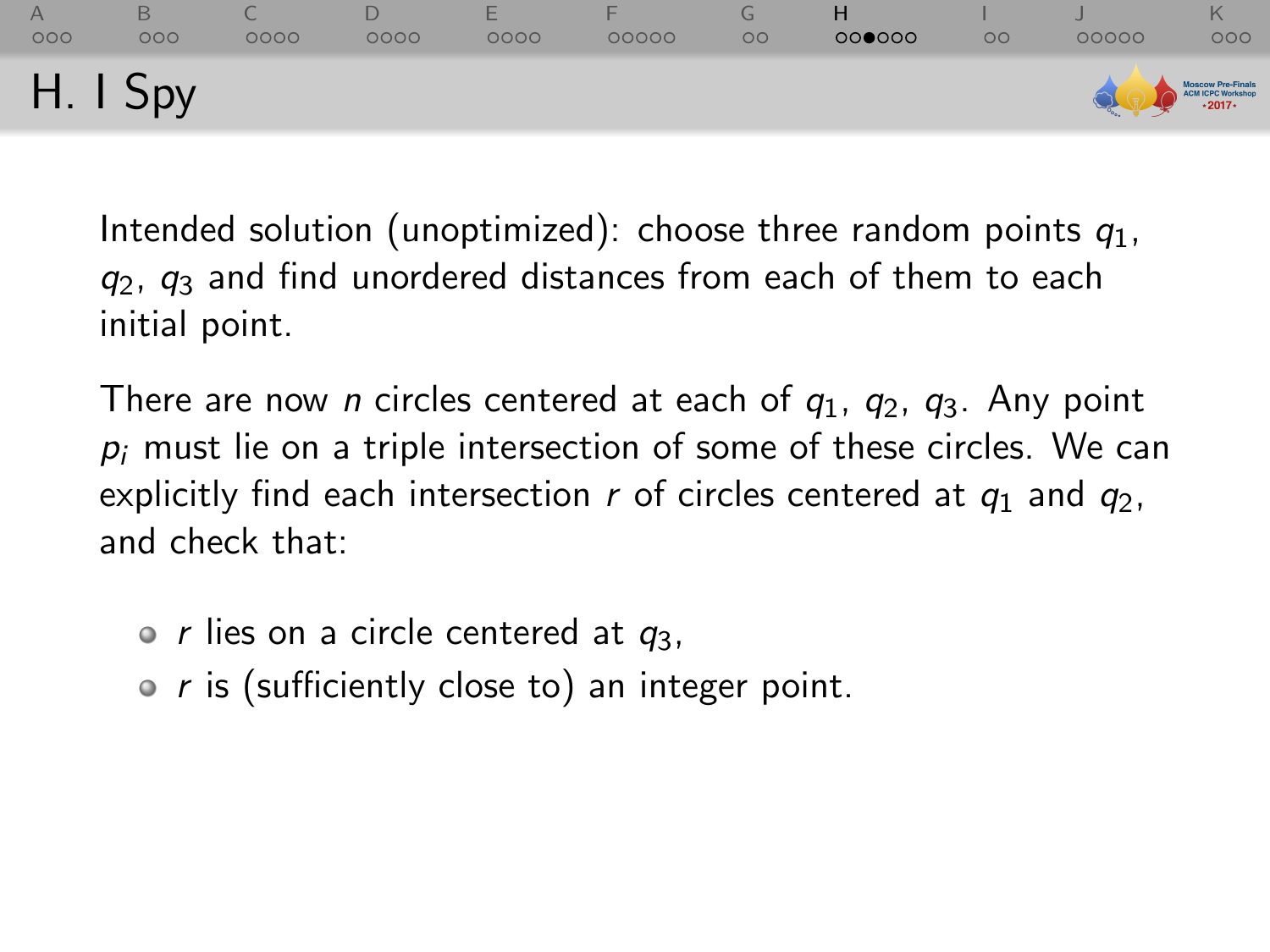| 000        | 000 | 0000 | 0000 | ⊢<br>0000 | 00000 | $\circ$ | 000000 | OO | 00000 | ĸ<br>000                                          |
|------------|-----|------|------|-----------|-------|---------|--------|----|-------|---------------------------------------------------|
| $H.$ I Spy |     |      |      |           |       |         |        |    |       | Moscow Pre-Finals<br>ACN ICPC Workshop<br>- 2017- |

There are now *n* circles centered at each of  $q_1$ ,  $q_2$ ,  $q_3$ . Any point  $p_i$  must lie on a triple intersection of some of these circles. We can explicitly find each intersection r of circles centered at  $q_1$  and  $q_2$ , and check that:

 $\circ$  r lies on a circle centered at  $q_3$ ,

•  $r$  is (sufficiently close to) an integer point.

Finally, one may verify that all resulting points are among initial points by making a  $R = 0$  query (this is hardly needed since coincidences are highly unlikely if  $q_1$ ,  $q_2$ ,  $q_3$  are random). The number of queries is bounded by  $3Kn + n < 13500$ .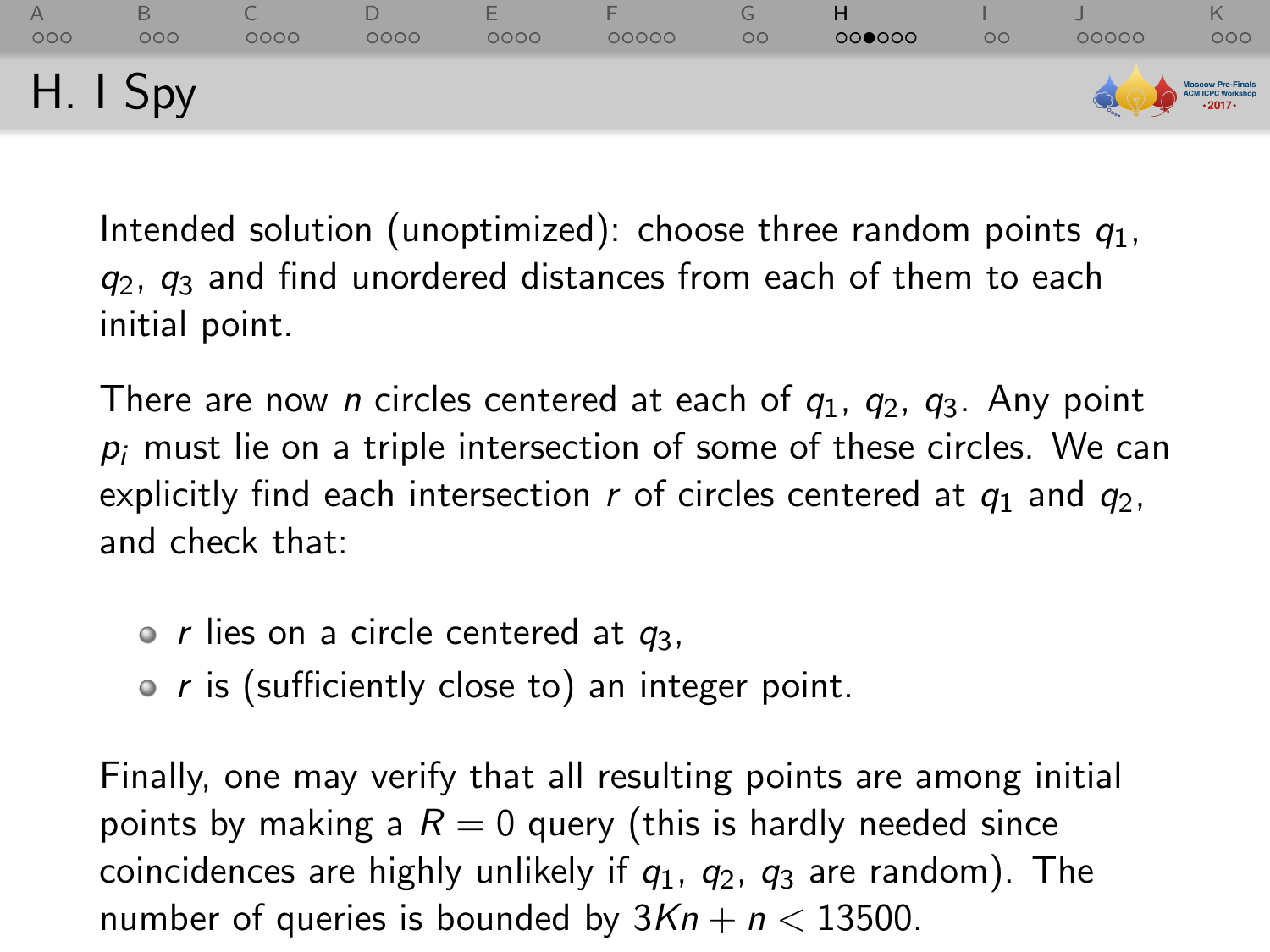| 000        | 000 | 0000 | 0000 | ⊢<br>0000 | 00000 | $\mathbf{G}$<br>$\circ$ | 000000 | $\circ$ | 00000 | 000                                 |
|------------|-----|------|------|-----------|-------|-------------------------|--------|---------|-------|-------------------------------------|
| $H.$ I Spy |     |      |      |           |       |                         |        |         |       | Moscow Pre-Finals<br>CHICPC Workhop |

Better solution (by Nikita Uvarov): perform a quad-tree like descent, with circles covering corresponding squares. Stop descending once the current circle contains no points.

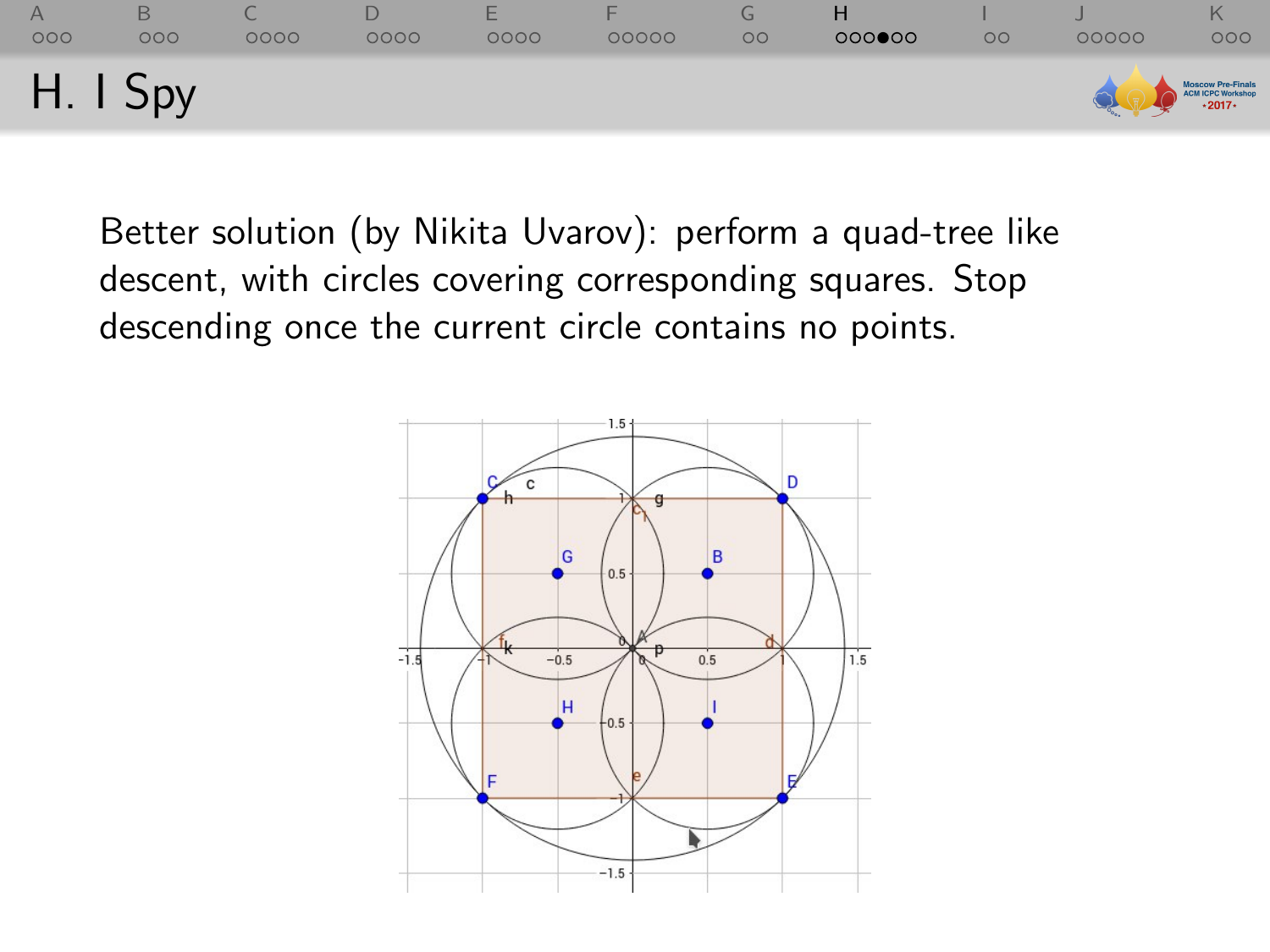| 000        | 000 | 0000 | 0000 | ⊢<br>0000 | 00000 | L.<br>$\circ$ | 000000 | $\circ$ | 00000 | 000                                              |
|------------|-----|------|------|-----------|-------|---------------|--------|---------|-------|--------------------------------------------------|
| $H.$ I Spy |     |      |      |           |       |               |        |         |       | Moscow Pre-Finals<br>ACN ICPC Workshop<br>-2017- |

Note that at each step of the descent the radius of a circle is Note that at each step of the descent the radius of a circle is<br>halved. It is convenient to start with  $r = 2^m > \sqrt{2} \cdot 10^6$  so that the initial circle covers all points. Once the radius reaches  $r = 2$ , try all points inside the circle explicitly.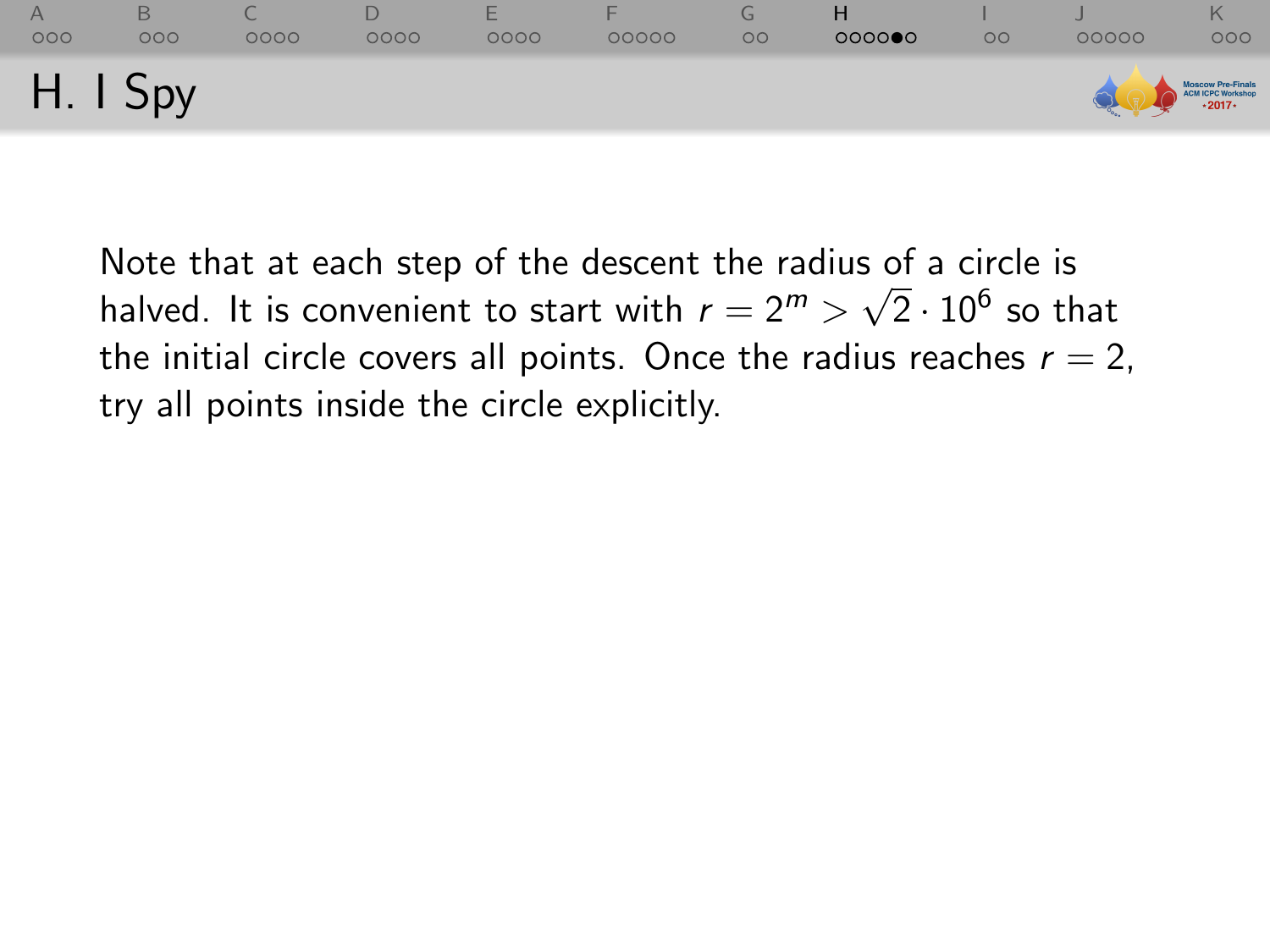| 000        | 000 | 0000 | 0000 | ⊢<br>0000 | 00000 | L٦<br>$\circ$ | 000000 | $\circ$ | 00000 | 000                                              |
|------------|-----|------|------|-----------|-------|---------------|--------|---------|-------|--------------------------------------------------|
| $H.$ I Spy |     |      |      |           |       |               |        |         |       | Moscow Pre-Finals<br>ACN ICPC Workshop<br>-2017- |

Note that at each step of the descent the radius of a circle is halved. It is convenient to start with  $r=2^m>\sqrt{2}\cdot 10^6$  so that the initial circle covers all points. Once the radius reaches  $r = 2$ , try all points inside the circle explicitly.

How to bound the number of queries? Let us notice that it does not exceed the number of incidence pairs  $(\rho_i, \mathcal{C}_j)$ , where  $\rho_i$  is an initial point,  $\mathit{C}_{j}$  is one of the circles occuring in the quad-tree covering  $p_i$ .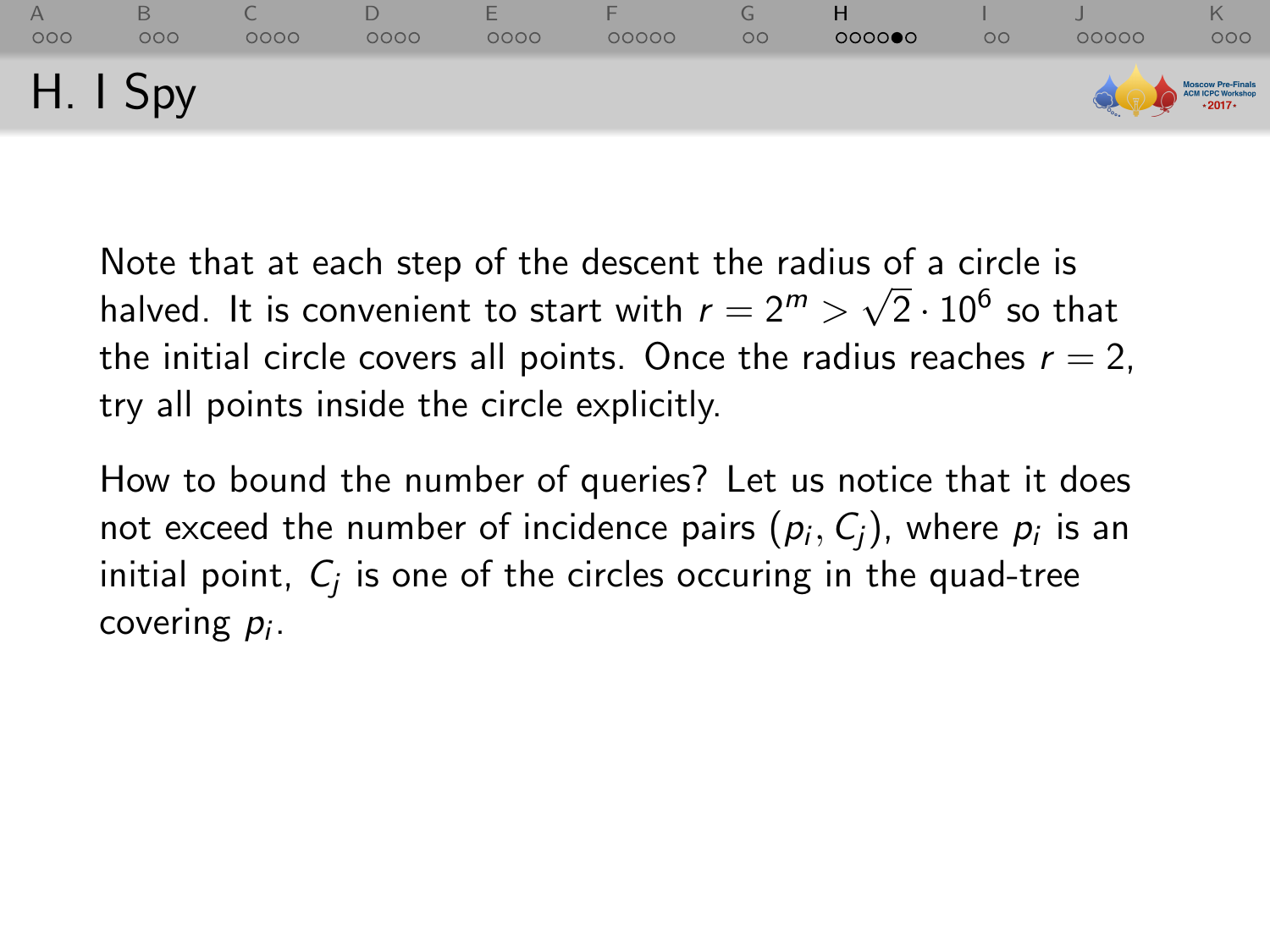| 000        | 000 | 0000 | 0000 | ⊢<br>0000 | 00000 | L٦<br>$\circ$ | 000000 | $\circ$ | 00000 | 000                                              |
|------------|-----|------|------|-----------|-------|---------------|--------|---------|-------|--------------------------------------------------|
| $H.$ I Spy |     |      |      |           |       |               |        |         |       | Moscow Pre-Finals<br>ACN ICPC Workshop<br>-2017- |

Note that at each step of the descent the radius of a circle is halved. It is convenient to start with  $r=2^m>\sqrt{2}\cdot 10^6$  so that the initial circle covers all points. Once the radius reaches  $r = 2$ , try all points inside the circle explicitly.

How to bound the number of queries? Let us notice that it does not exceed the number of incidence pairs  $(\rho_i, \mathcal{C}_j)$ , where  $\rho_i$  is an initial point,  $\mathit{C}_{j}$  is one of the circles occuring in the quad-tree covering  $p_i$ .

But the number of such pairs is at most 4mn. Indeed, each point is covered by at most four circles on each layer of recursion.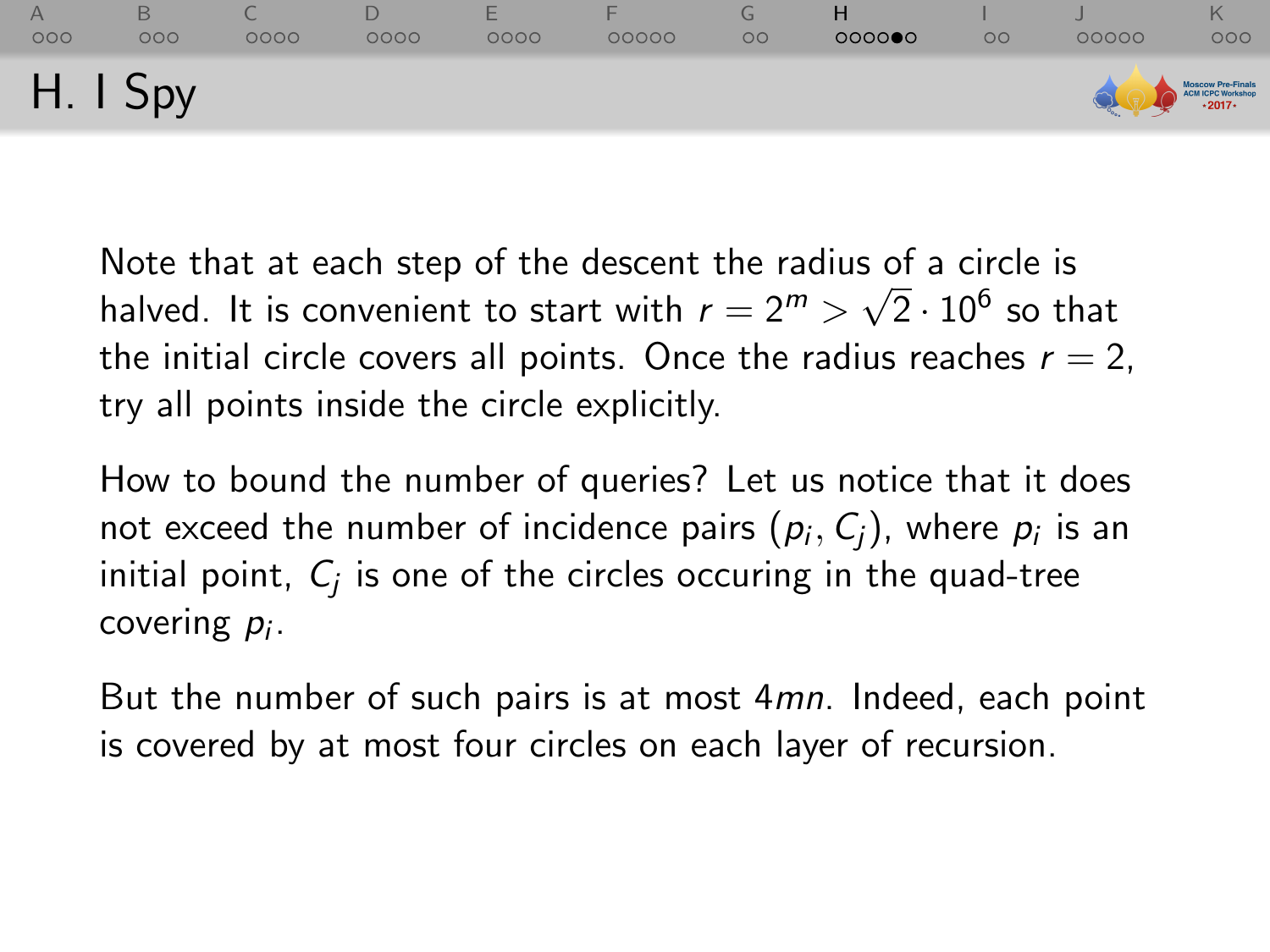| 000      | 000 | 0000 | 0000 | ⊢<br>0000 | 00000 | $\circ$ | 000000 | $\circ$ | 00000 | 000                                              |
|----------|-----|------|------|-----------|-------|---------|--------|---------|-------|--------------------------------------------------|
| H. I Spy |     |      |      |           |       |         |        |         |       | Moscow Pre-Finals<br>ACN ICPC Workshop<br>-2017- |

Note that at each step of the descent the radius of a circle is Note that at each step of the descent the radius of a circle is<br>halved. It is convenient to start with  $r = 2^m > \sqrt{2} \cdot 10^6$  so that the initial circle covers all points. Once the radius reaches  $r = 2$ , try all points inside the circle explicitly.

How to bound the number of queries? Let us notice that it does not exceed the number of incidence pairs  $(\rho_i, \mathcal{C}_j)$ , where  $\rho_i$  is an initial point,  $\mathit{C}_{j}$  is one of the circles occuring in the quad-tree covering  $p_i$ .

But the number of such pairs is at most 4mn. Indeed, each point is covered by at most four circles on each layer of recursion.

Substituting  $m \sim 20$ , we obtain a solution that makes roughly 8000 queries (not counting  $9n \le 900$  queries at the bottom layer).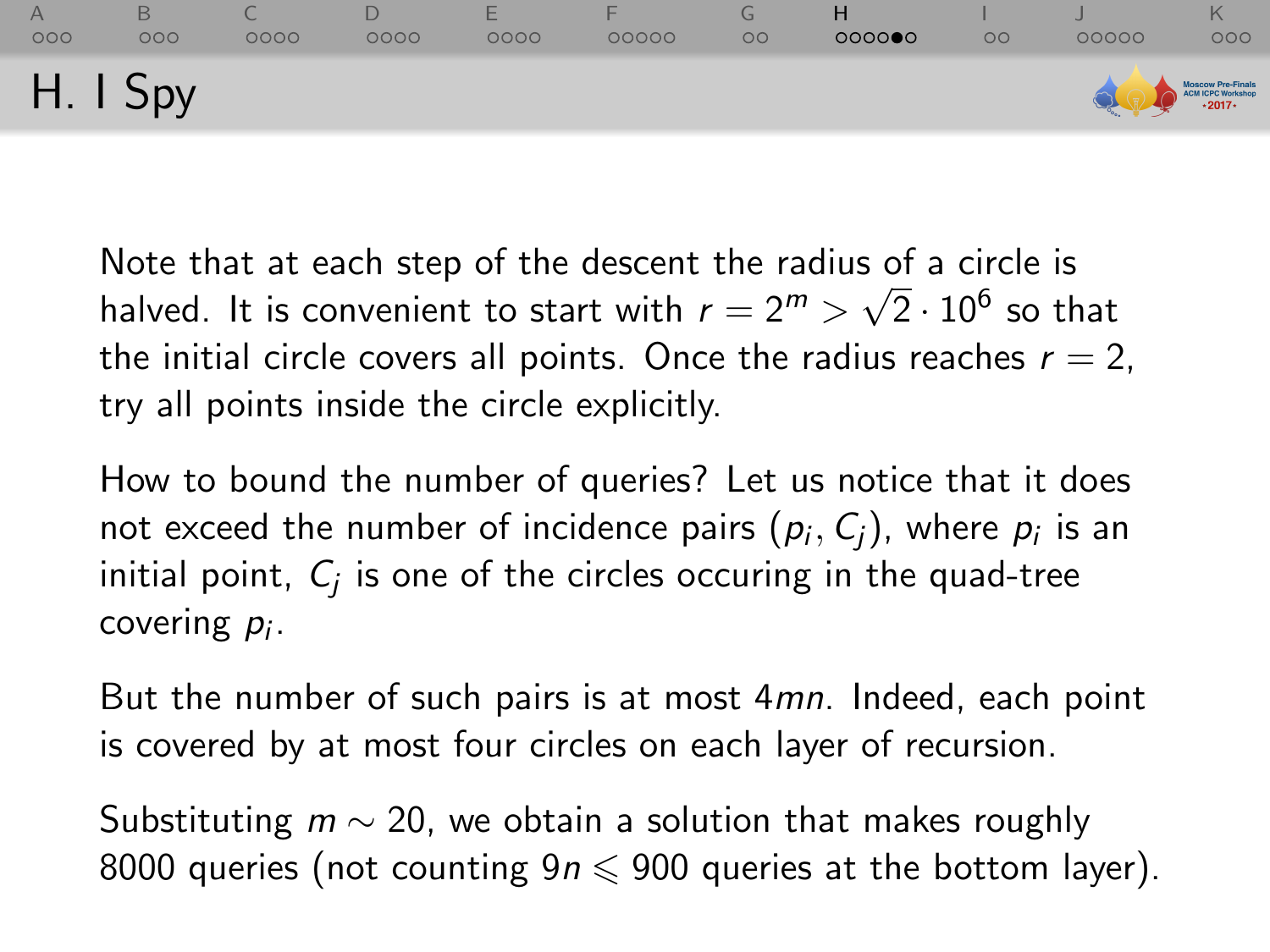| 000      | 000 | 0000 | 0000 | ⊢<br>0000 | 00000 | $\mathbf{G}$<br>$\circ$ | н<br>000000 | $\circ$ c | 00000 | 000                                              |
|----------|-----|------|------|-----------|-------|-------------------------|-------------|-----------|-------|--------------------------------------------------|
| H. I Spy |     |      |      |           |       |                         |             |           |       | Moscow Pre-Finals<br>ACN ICPC Workshop<br>-2017- |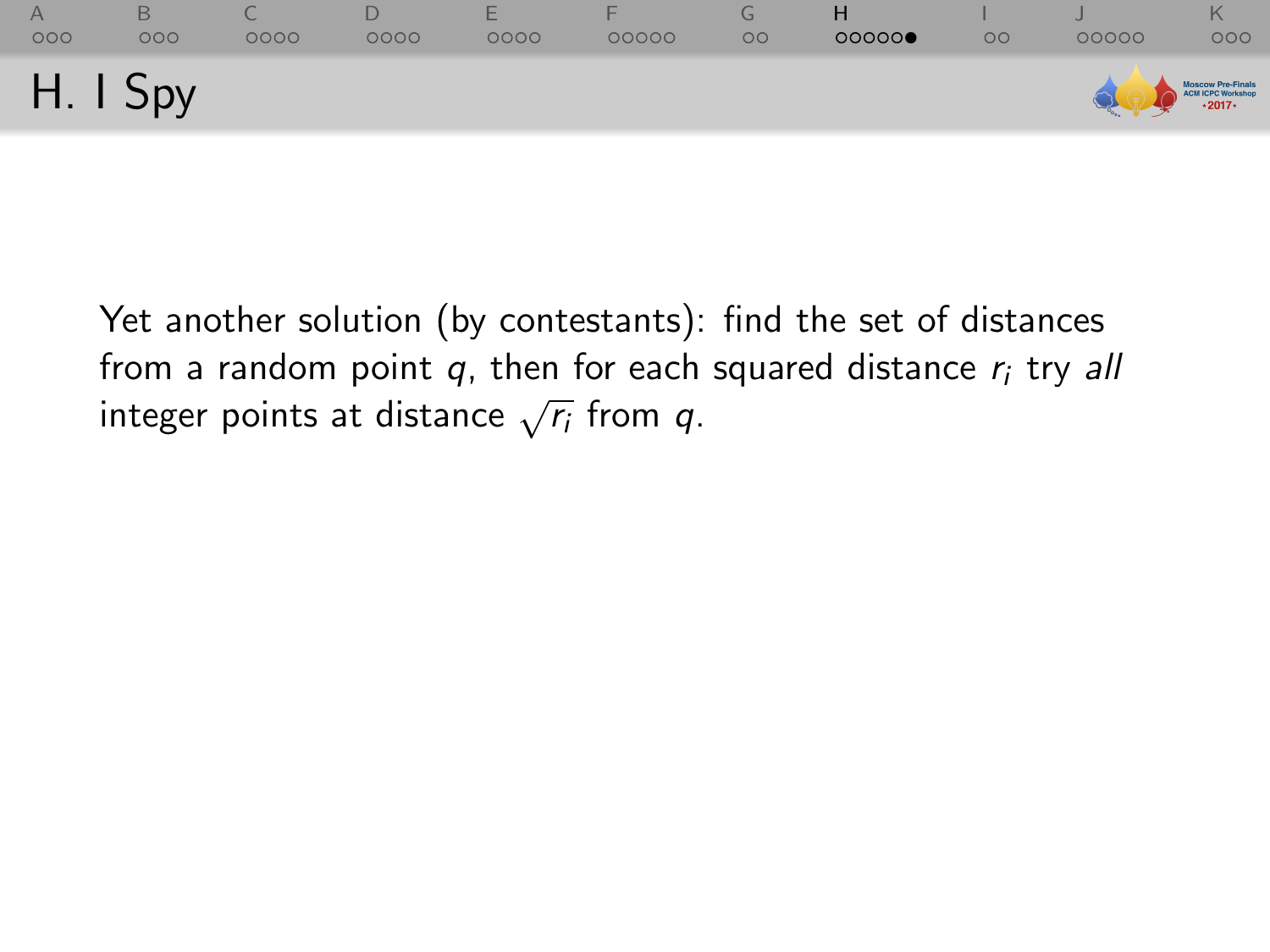| 000      | 000 | 0000 | 0000 | ⊢<br>0000 | 00000 | $\circ$ | 00000 | $\circ$ | 00000 | 000                                              |
|----------|-----|------|------|-----------|-------|---------|-------|---------|-------|--------------------------------------------------|
| H. I Spy |     |      |      |           |       |         |       |         |       | Moscow Pre-Finals<br>ACN ICPC Workshop<br>-2017- |

All integer points on a circle of radius  $\sqrt{r_i}$  can be found in  $O(\sqrt{r_i}) = O(M)$ , where  $M = 10^6$  is the maximum absolute value of coordinate. We need to perform  $nM$  operations just to find all candidates.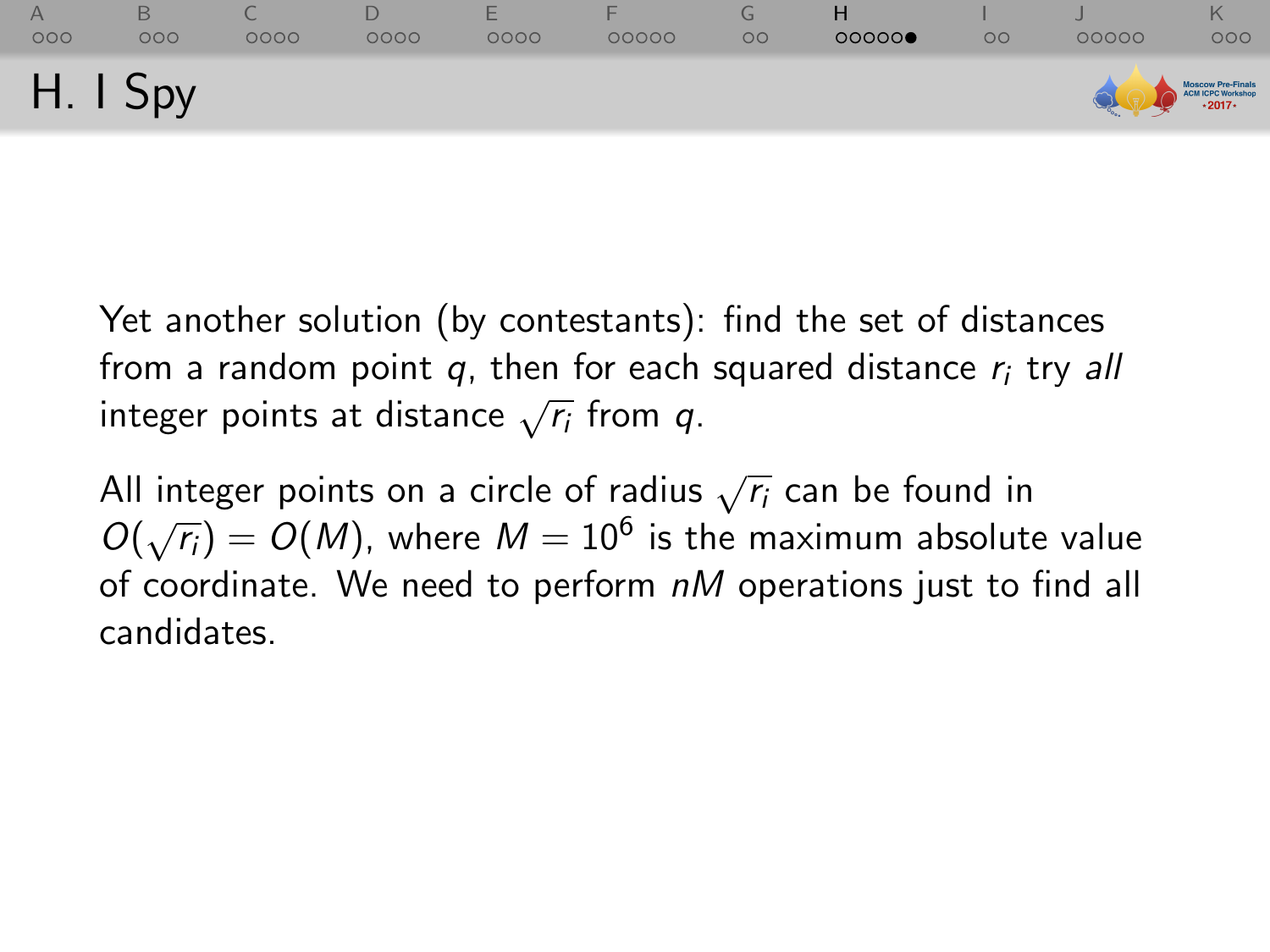| 000      | 000 | 0000 | 0000 | ⊢<br>0000 | 00000 | $\circ$ | 00000 | $\circ$ | 00000 | 000                                              |
|----------|-----|------|------|-----------|-------|---------|-------|---------|-------|--------------------------------------------------|
| H. I Spy |     |      |      |           |       |         |       |         |       | Moscow Pre-Finals<br>ACN ICPC Workshop<br>-2017- |

All integer points on a circle of radius  $\sqrt{r_i}$  can be found in  $O(\sqrt{r_i}) = O(M)$ , where  $M = 10^6$  is the maximum absolute value of coordinate. We need to perform  $nM$  operations just to find all candidates.

Can we estimate the number of queries this solution makes?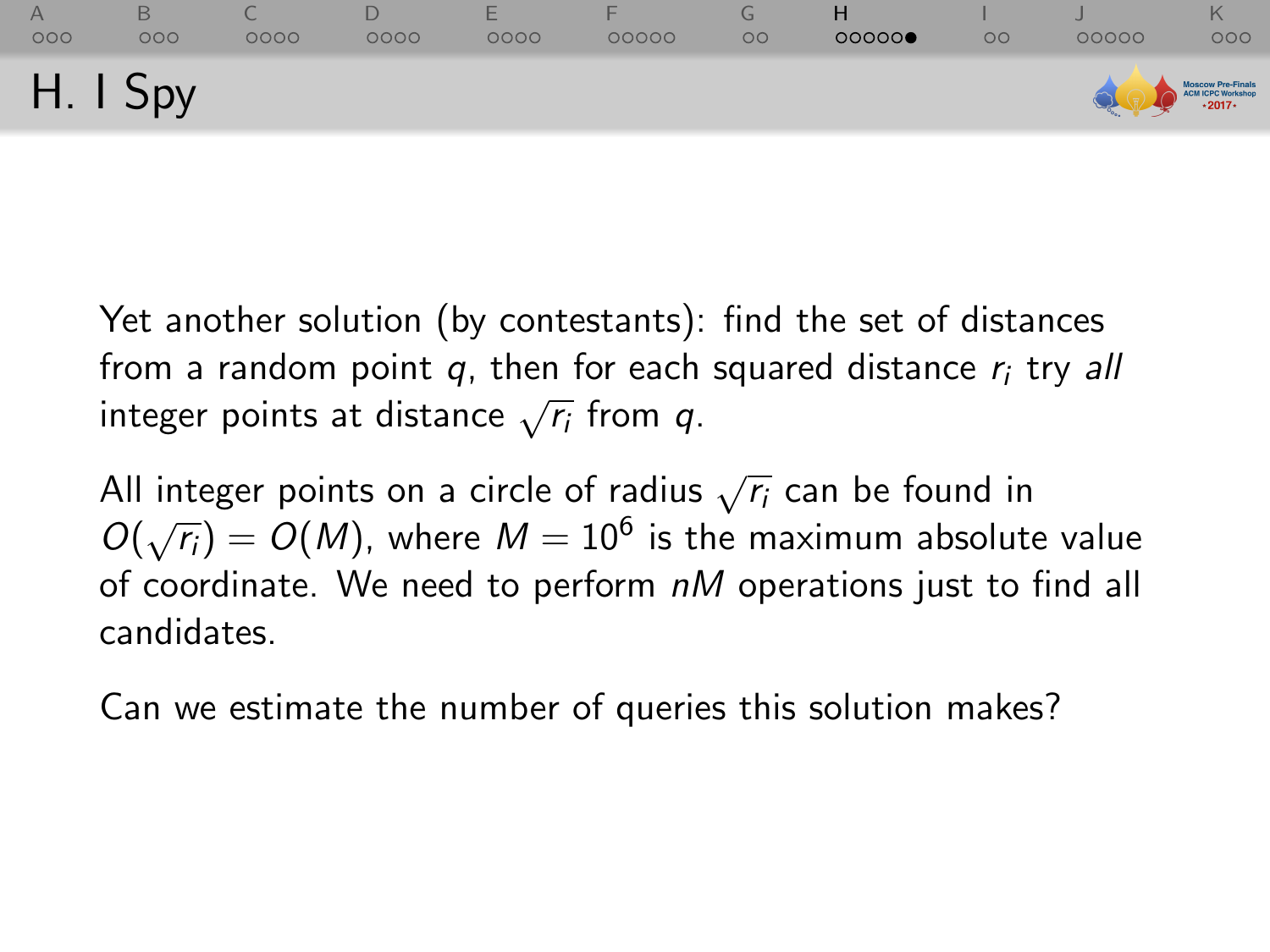| 000      | 000 | 0000 | 0000 | ⊢<br>0000 | 00000 | $\circ$ | 00000 | $\circ$ | 00000 | 000                                              |
|----------|-----|------|------|-----------|-------|---------|-------|---------|-------|--------------------------------------------------|
| H. I Spy |     |      |      |           |       |         |       |         |       | Moscow Pre-Finals<br>ACN ICPC Workshop<br>-2017- |

All integer points on a circle of radius  $\sqrt{r_i}$  can be found in  $O(\sqrt{r_i}) = O(M)$ , where  $M = 10^6$  is the maximum absolute value of coordinate. We need to perform  $nM$  operations just to find all candidates.

Can we estimate the number of queries this solution makes?

Not really, but it is small and fits within the limit nicely.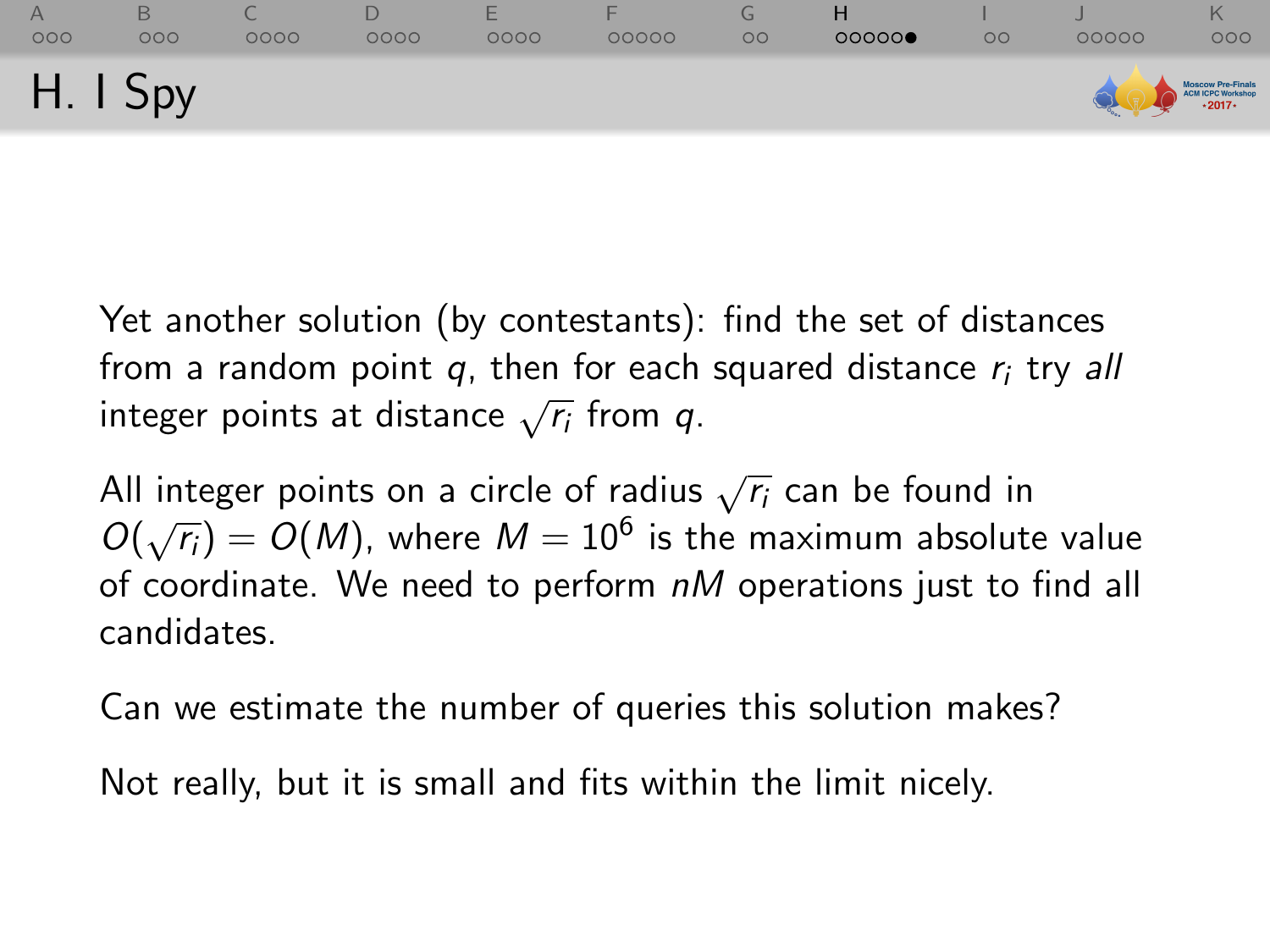<span id="page-79-0"></span>

## Problem idea: Gleb Evstropov Developer: Ivan Smirnov Editorial: Gleb Evstropov

You are given an array of size n. Initially, all elements are set to  $\infty$ . Then *m* consecutive queries take place. Each query is of form "set element  $i$  to be equal to  $x''$ . After each query we have to report the current minimum value in the array. This problem is classic and an  $O(m \log n)$  solution is known. However, in this problem we are guaranteed that queries are random and equiprobable (all valid *i* and all valid x) and we are asked to find an  $O(n + m)$  solution.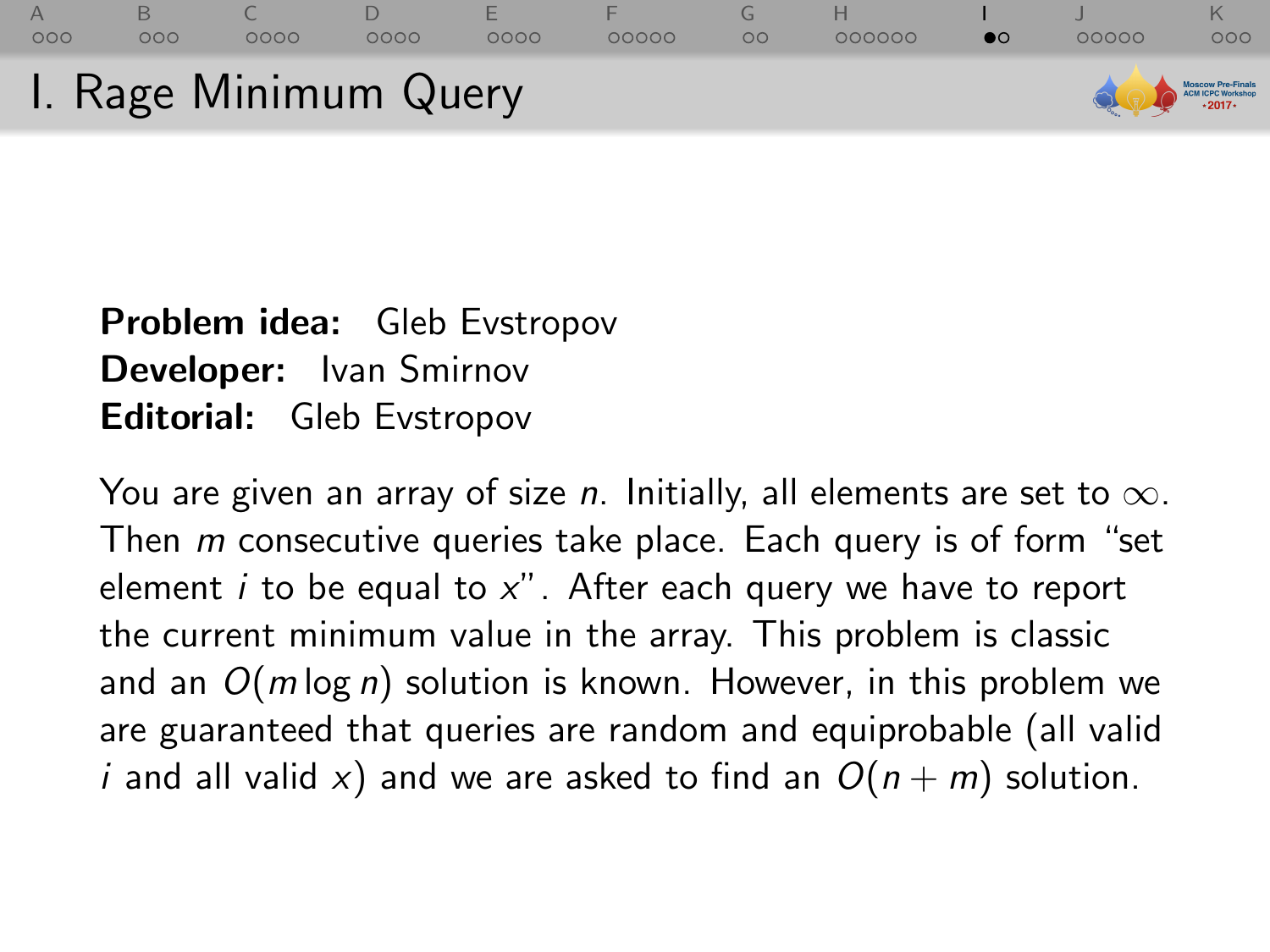

Denote the current minimim as  $v$  and its position as  $p$ . Note, that if the element being changed is not  $p$  the new minimum is value min(v, x). Thus, if  $i \neq p$  we recompute minimum in  $O(1)$  time.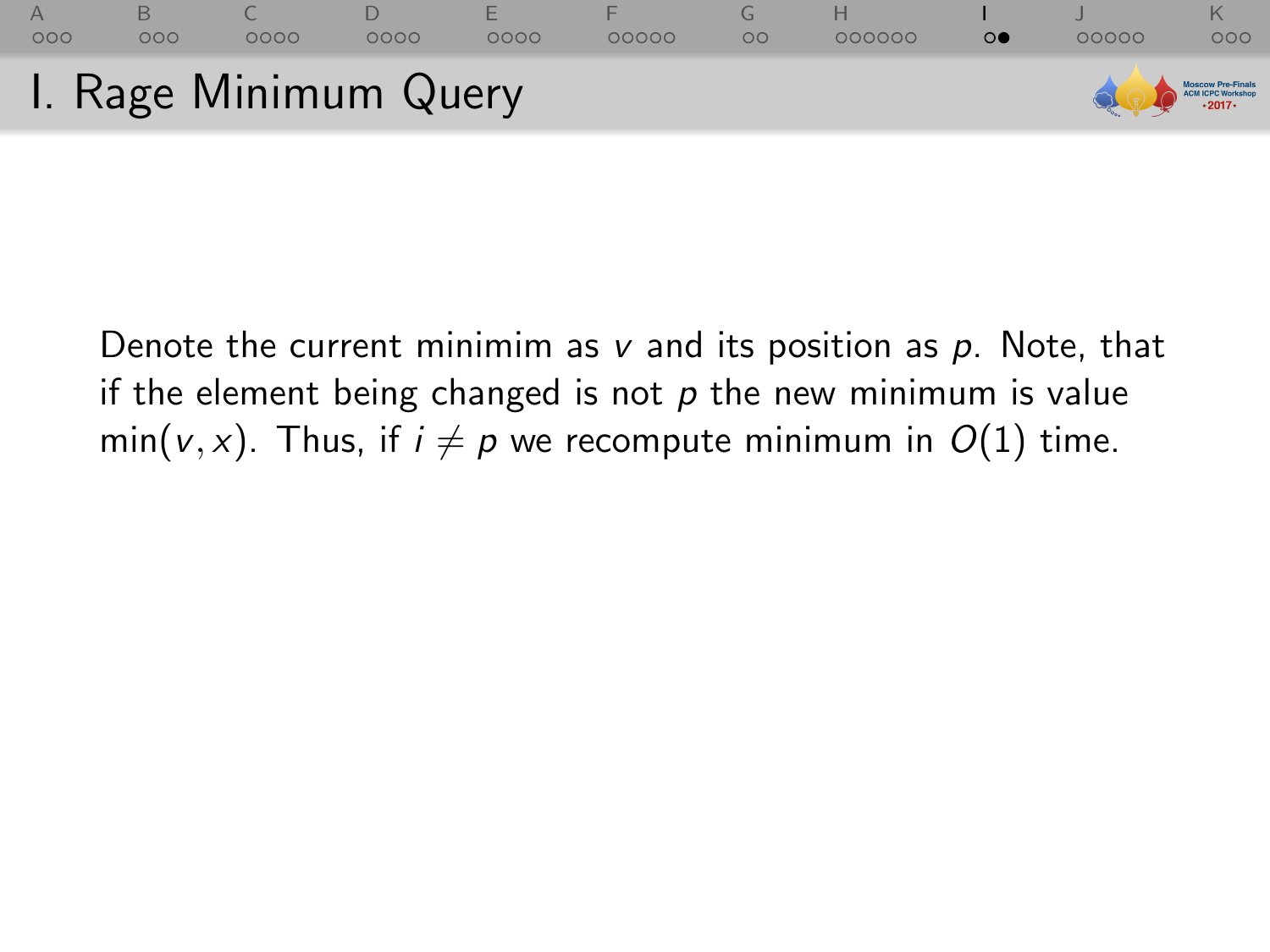

Denote the current minimim as  $v$  and its position as  $p$ . Note, that if the element being changed is not  $p$  the new minimum is value  $min(v, x)$ . Thus, if  $i \neq p$  we recompute minimum in  $O(1)$  time.

Assuming *i* is selected equiprobably among  $1, 2, \ldots, n$ , the probability that  $i = p$  is  $\frac{1}{n}$ . If that happens, we can simply select the minimum in linear time. Thus, the expected running time of a single operation is  $\frac{n-1}{n}\cdot O(1)+\frac{1}{n}\cdot O(n)=O(1),$  and the overall expected running time is  $O(m)$ . Note, that we even didn't use that value of  $x$  is also selected at random.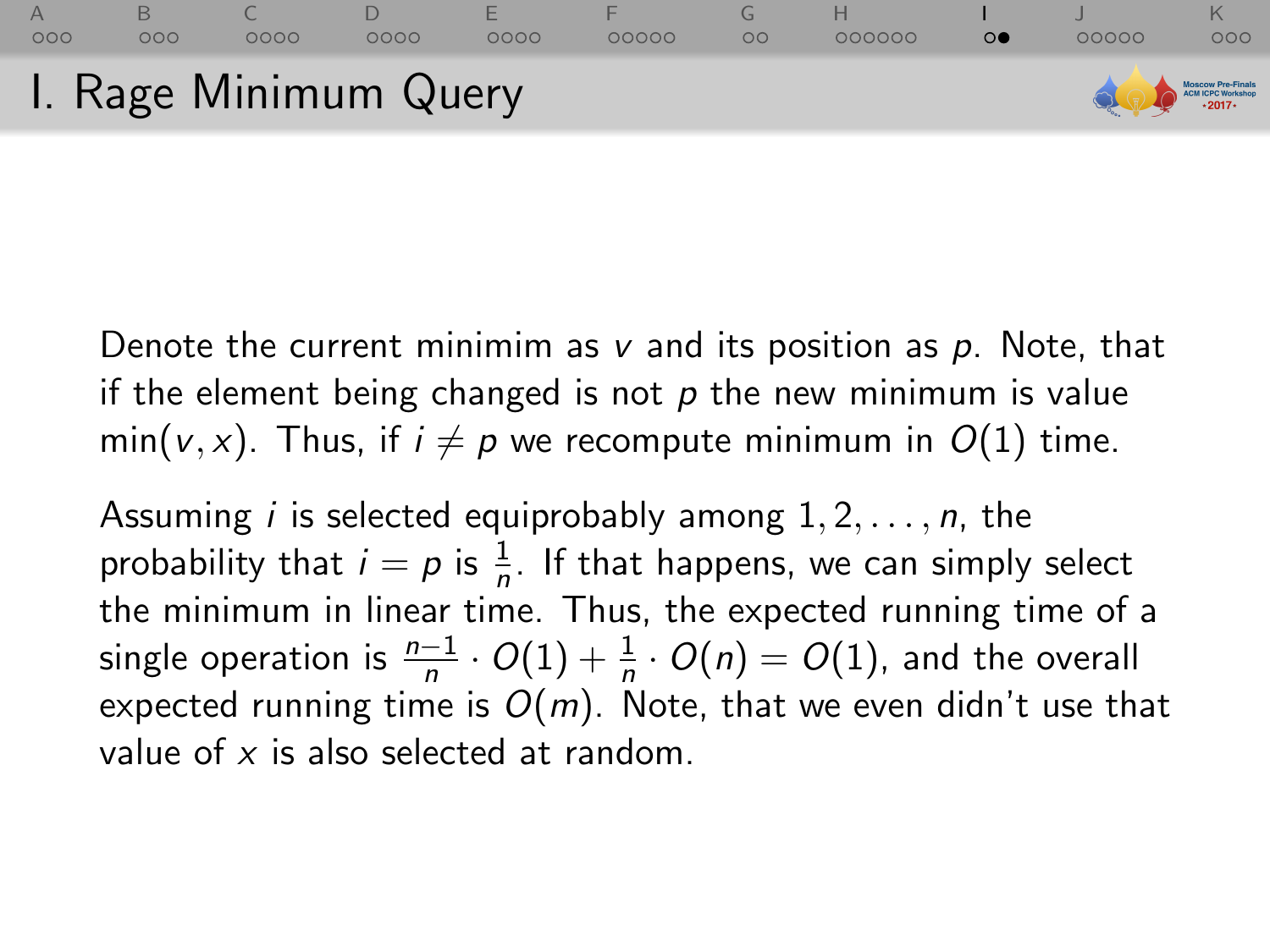<span id="page-82-0"></span>

# Problem idea: Mikhail Tikhomirov Developer: Alexander Golovanov Editorial: Mikhail Tikhomirov

There is a regular *n*-gon with side length 1. Find the smallest side length of a regular *m*-gon with coinciding center and containing the  $n$ -gone.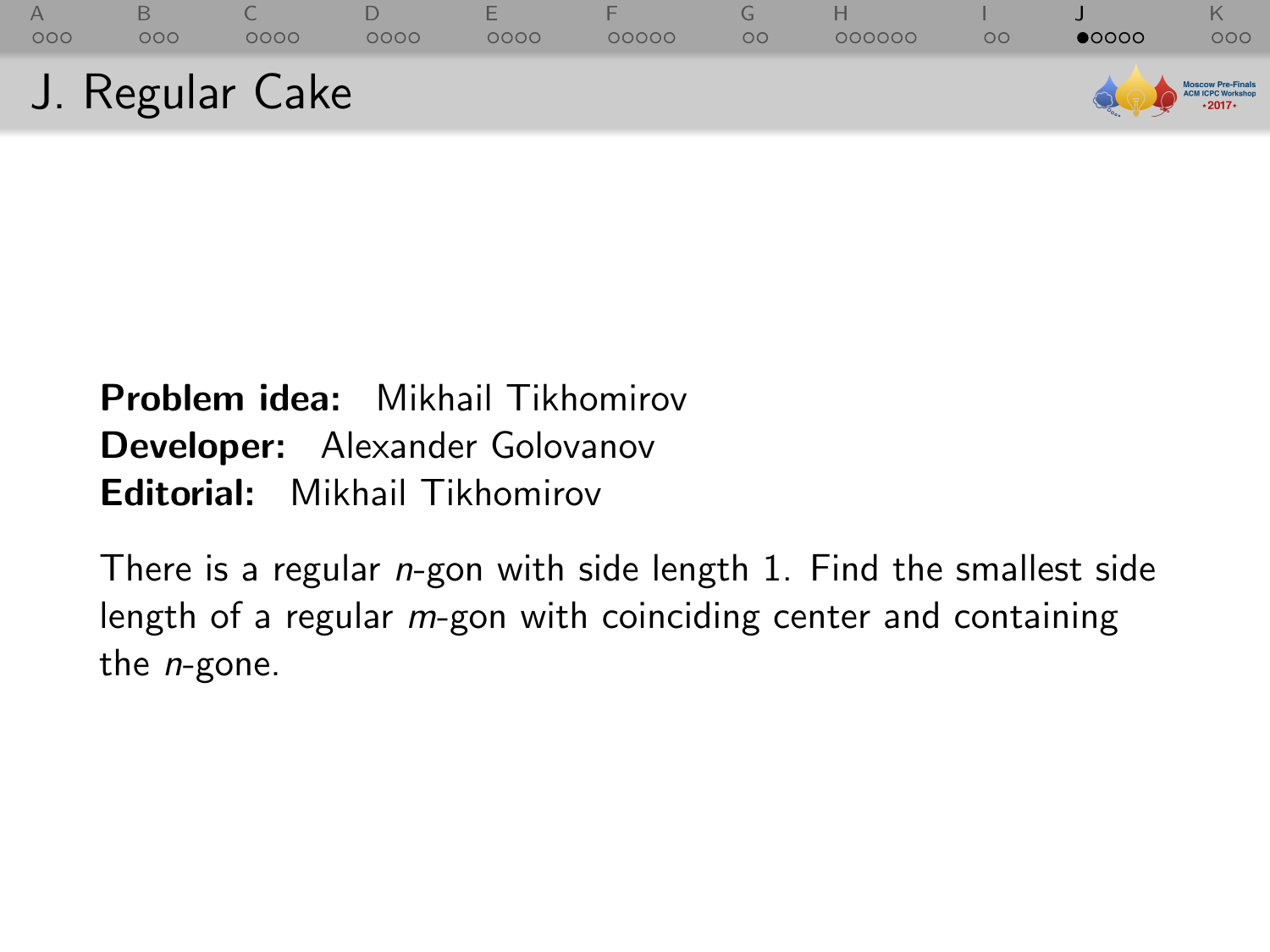

First, compute the radius of the circumscribed circle of the inner polygon.

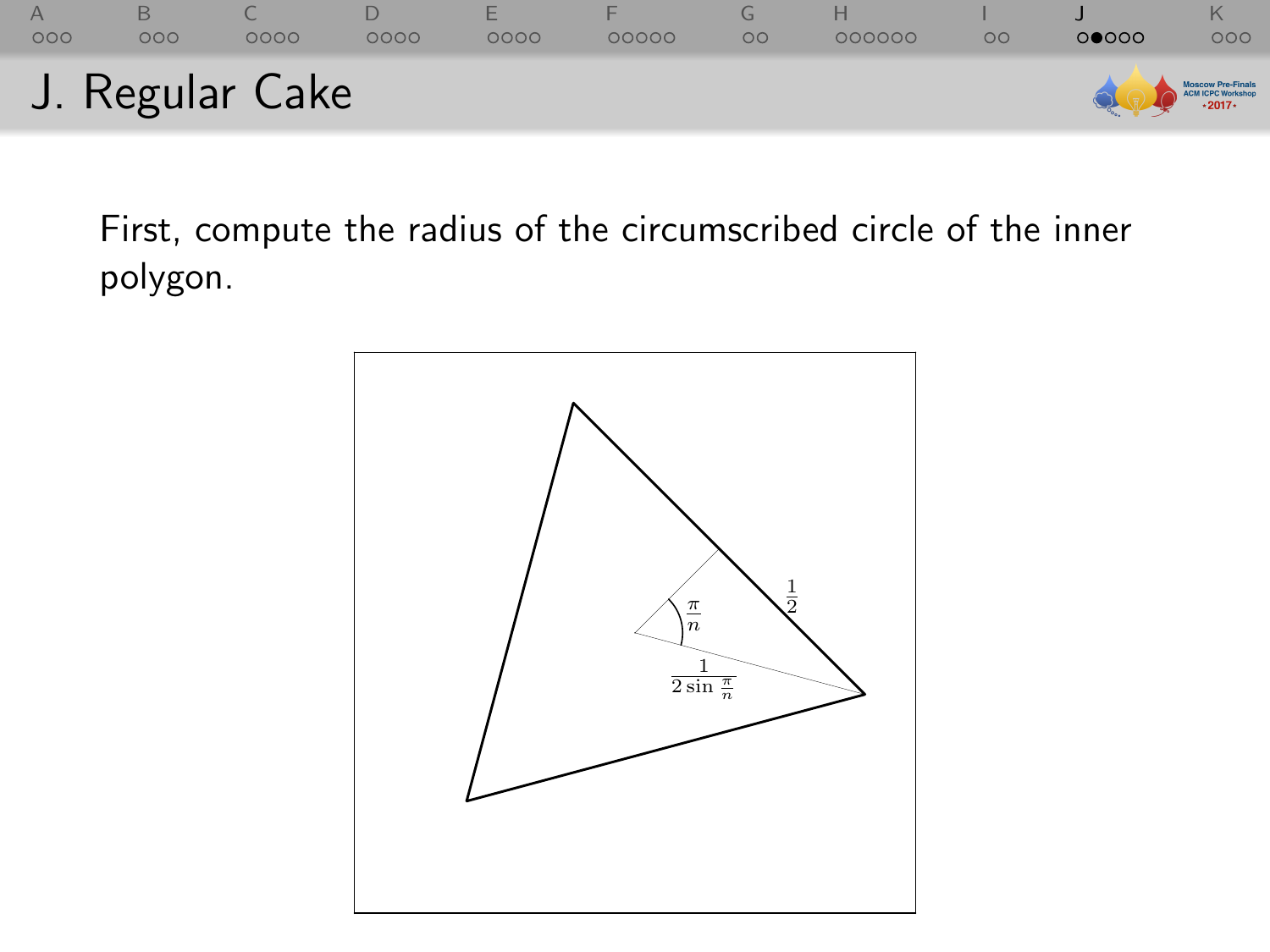

Note that if the whole picture is rotated by  $2\pi/m$  any number of times, the outer polygon stays the same.

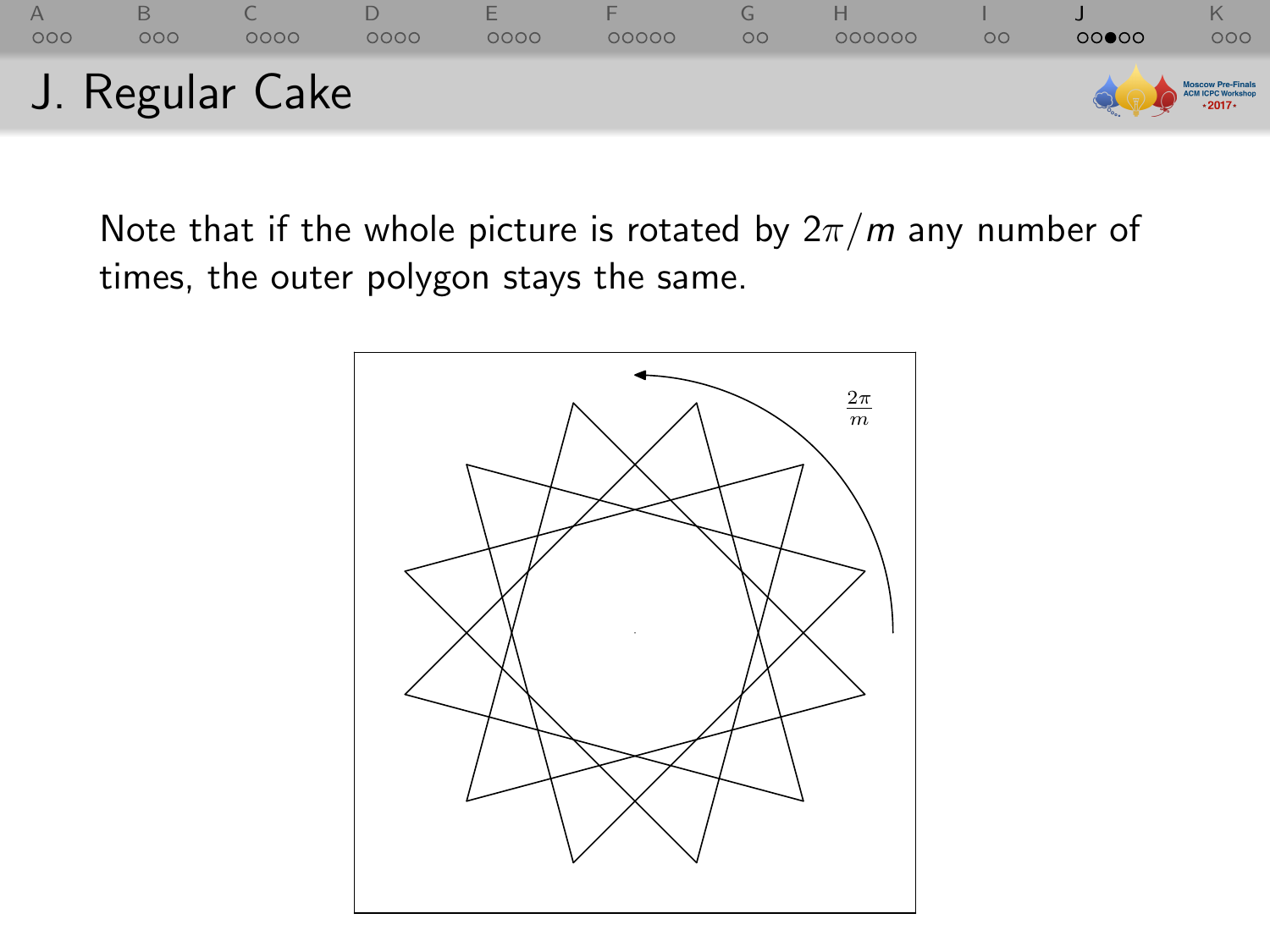

However, the vertices of the inner polygon range equally spaced over the circumscribed circle. It is easy to see that the resulting shape is a regular k-gon, where  $k = LCM(n, m)$ .

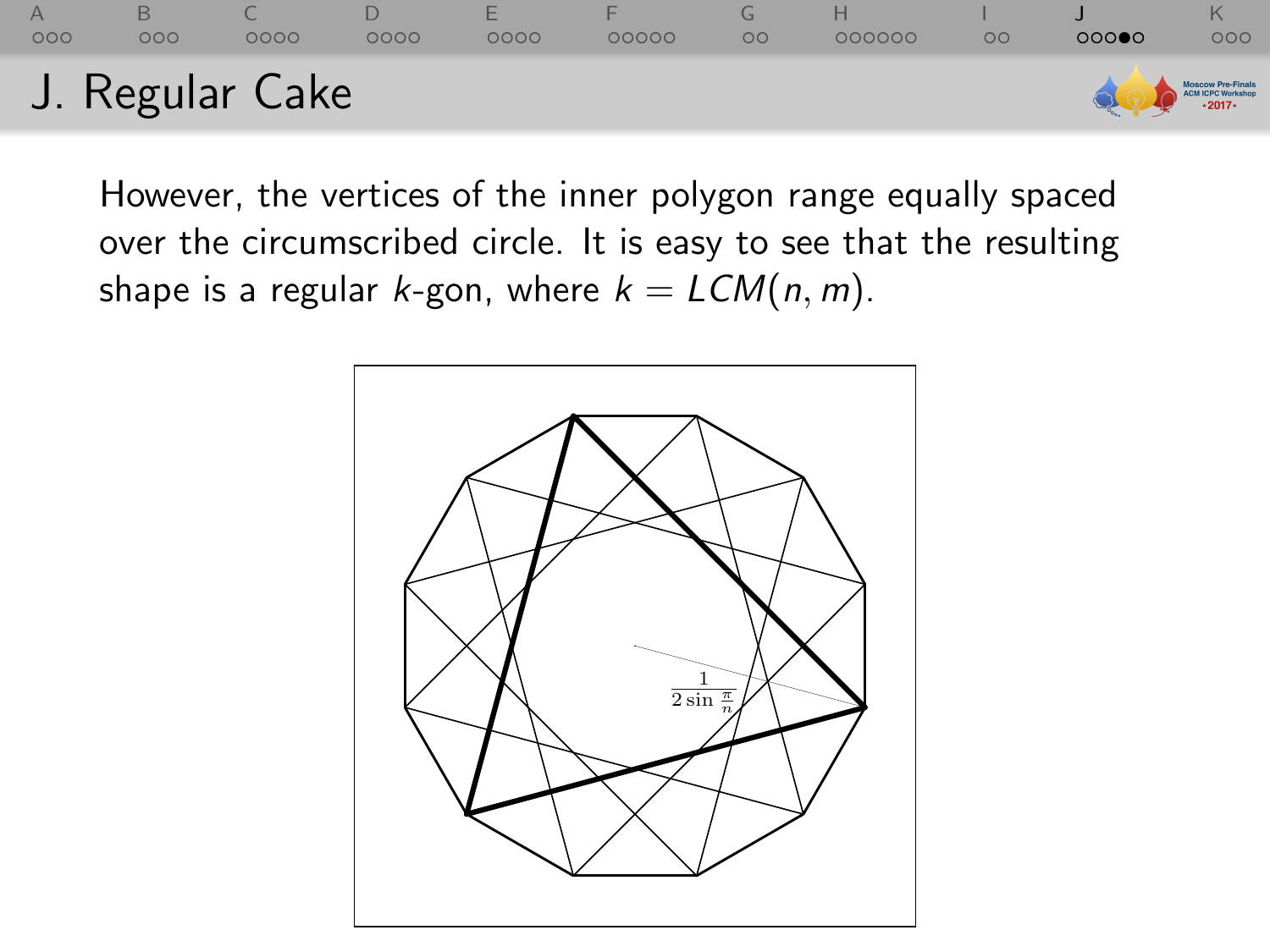

The inscribed circle of the  $m$ -gon cannot be smaller than of  $k$ -gon, but can be made equal by aligning sides since  $m$  divides  $k$ . The rest is straightforward trigonometry calculation.

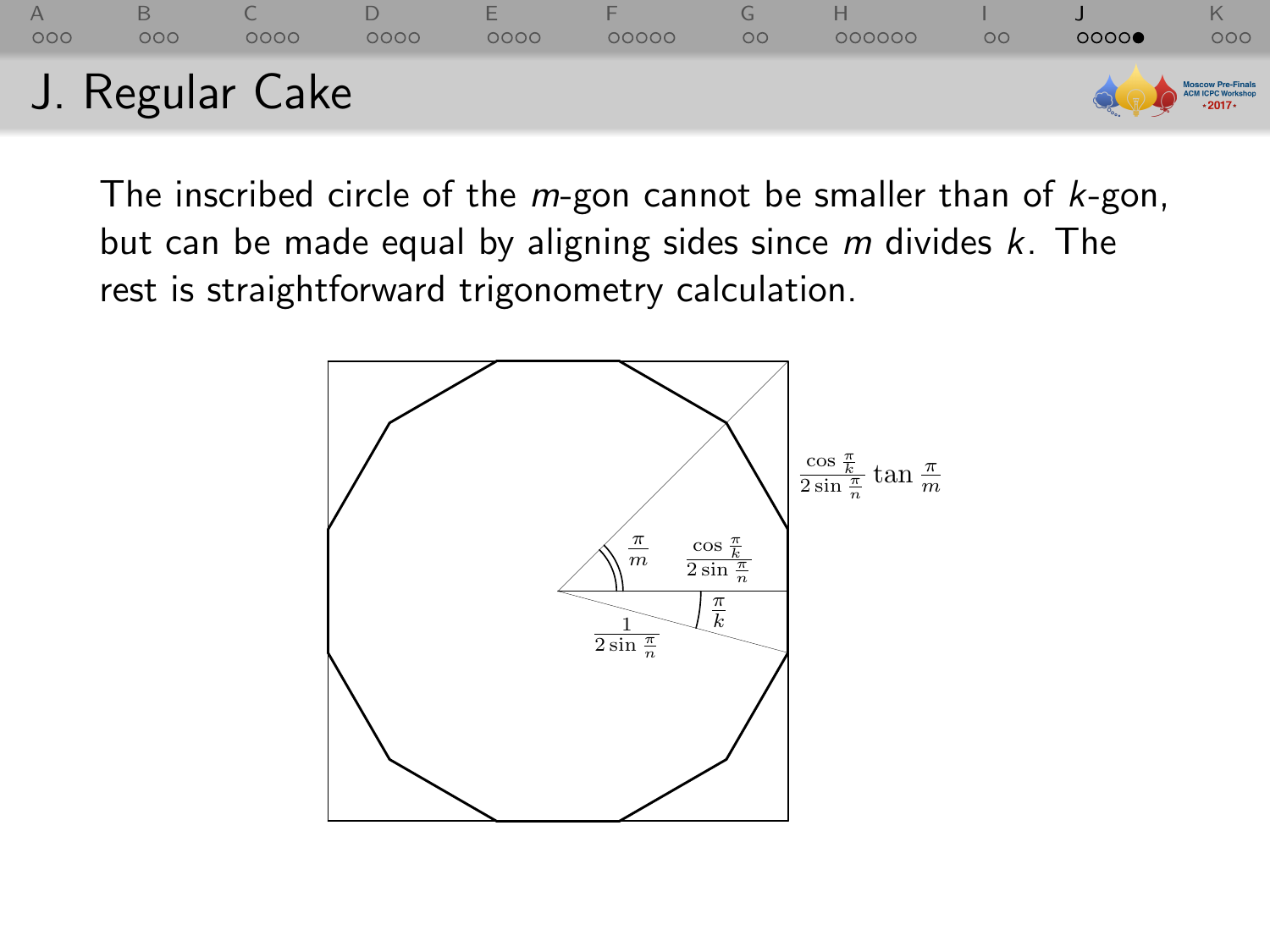

The inscribed circle of the  $m$ -gon cannot be smaller than of  $k$ -gon, but can be made equal by aligning sides since  $m$  divides  $k$ . The rest is straightforward trigonometry calculation.

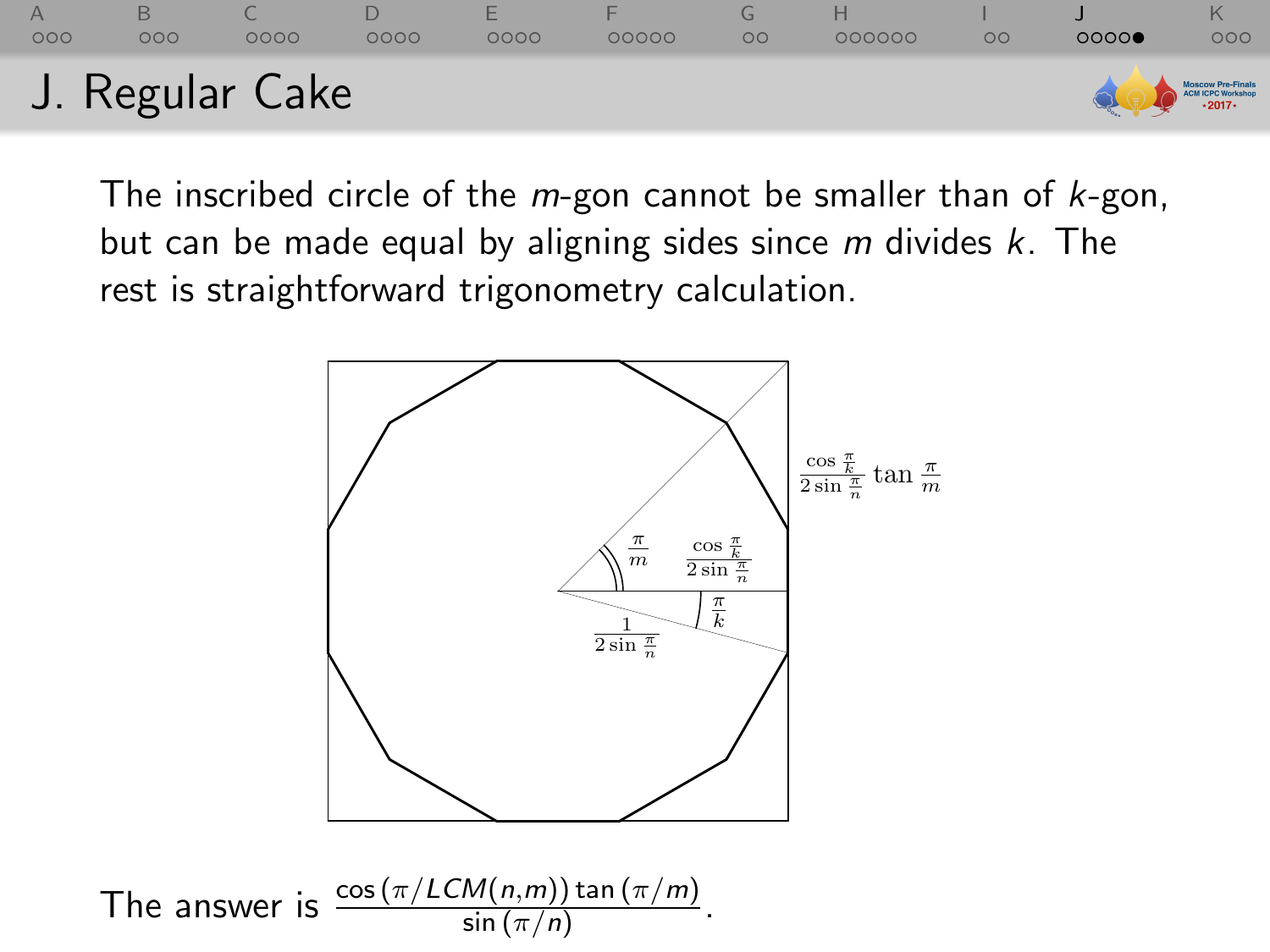<span id="page-88-0"></span>

# Problem idea, developer: Alexander Ostanin Editorial: Mikhail Tikhomirov

There is a tree with *n* vertices and  $n - 1$  weighted edges. Some of the vertices are colored with black or white. Remove a set of edges with smallest total weight so that no black vertex is reachable from a white vertex.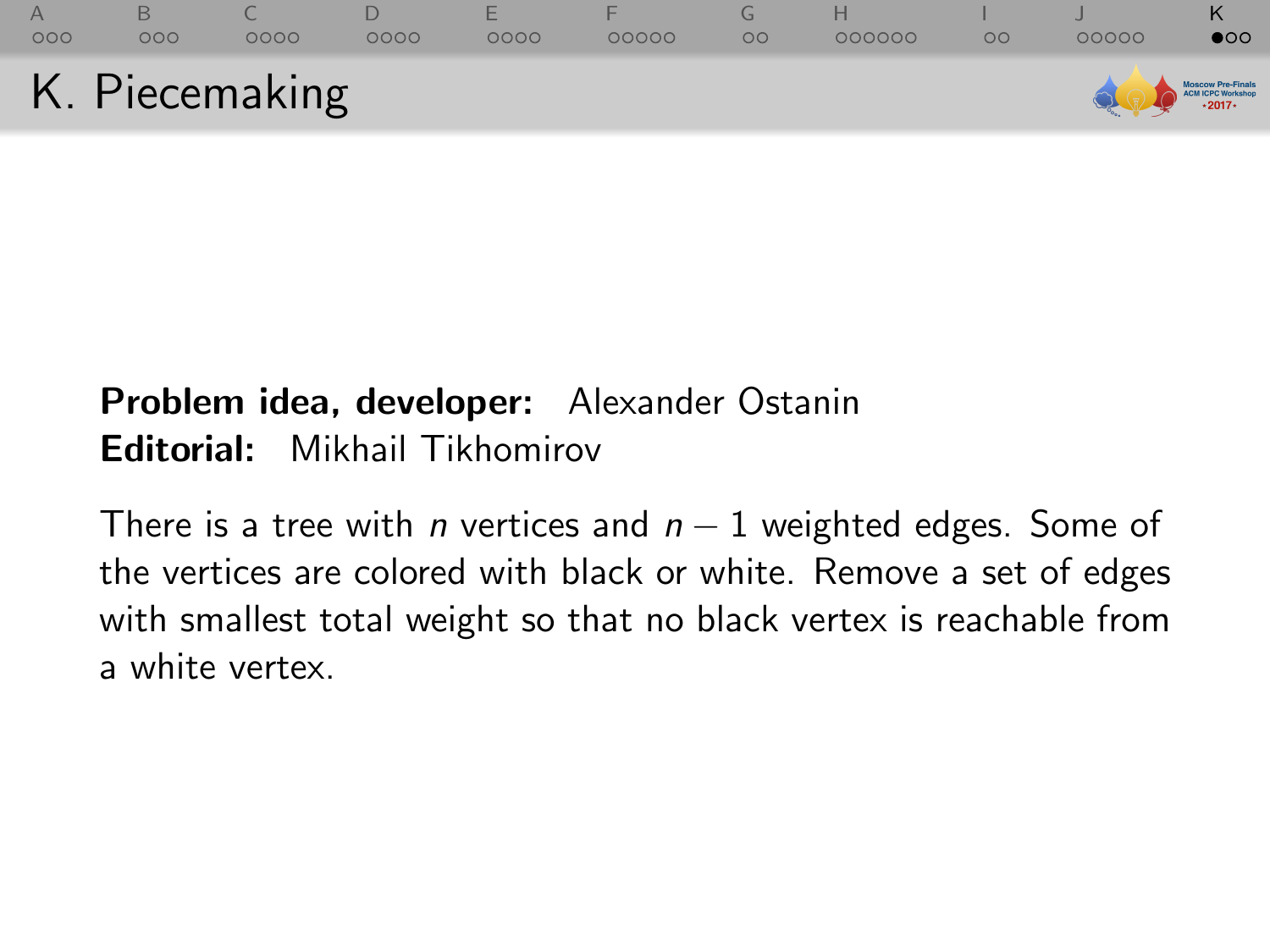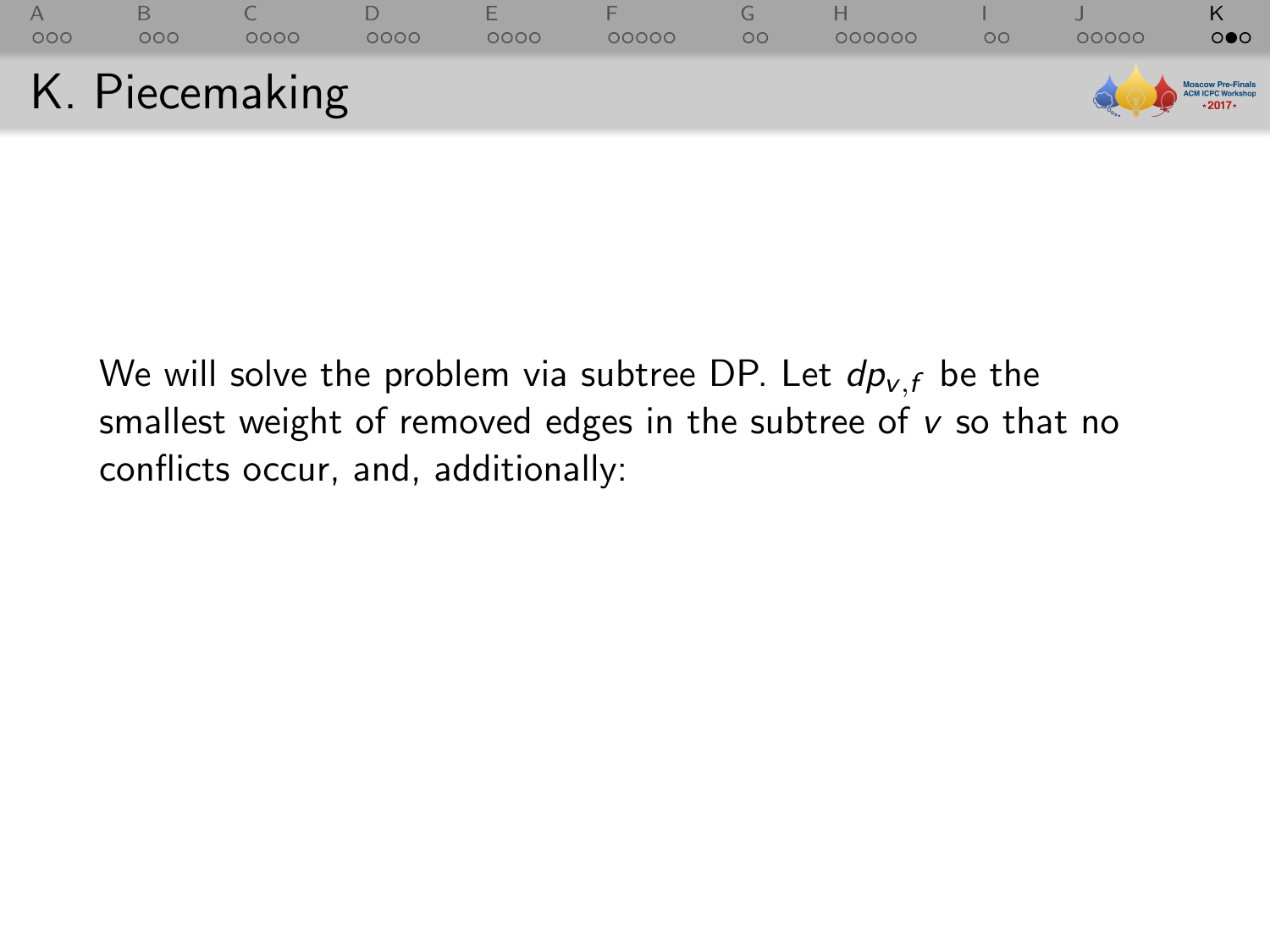

 $\bullet$  f = 0: no colored vertices are reachable from v in the subtree,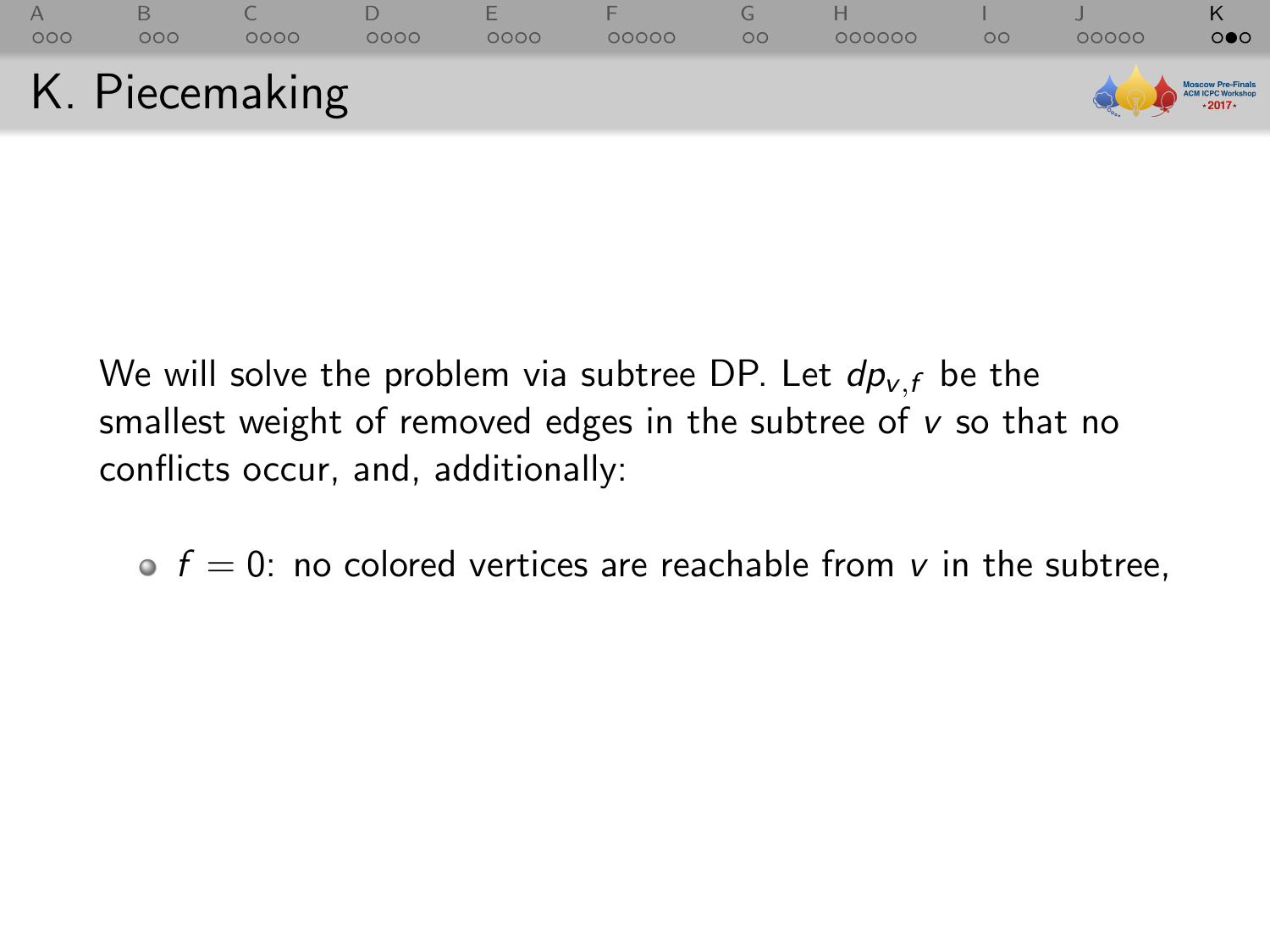

- $\bullet$  f = 0: no colored vertices are reachable from v in the subtree,
- $\bullet$  f = 1: only white vertices are reachable from v;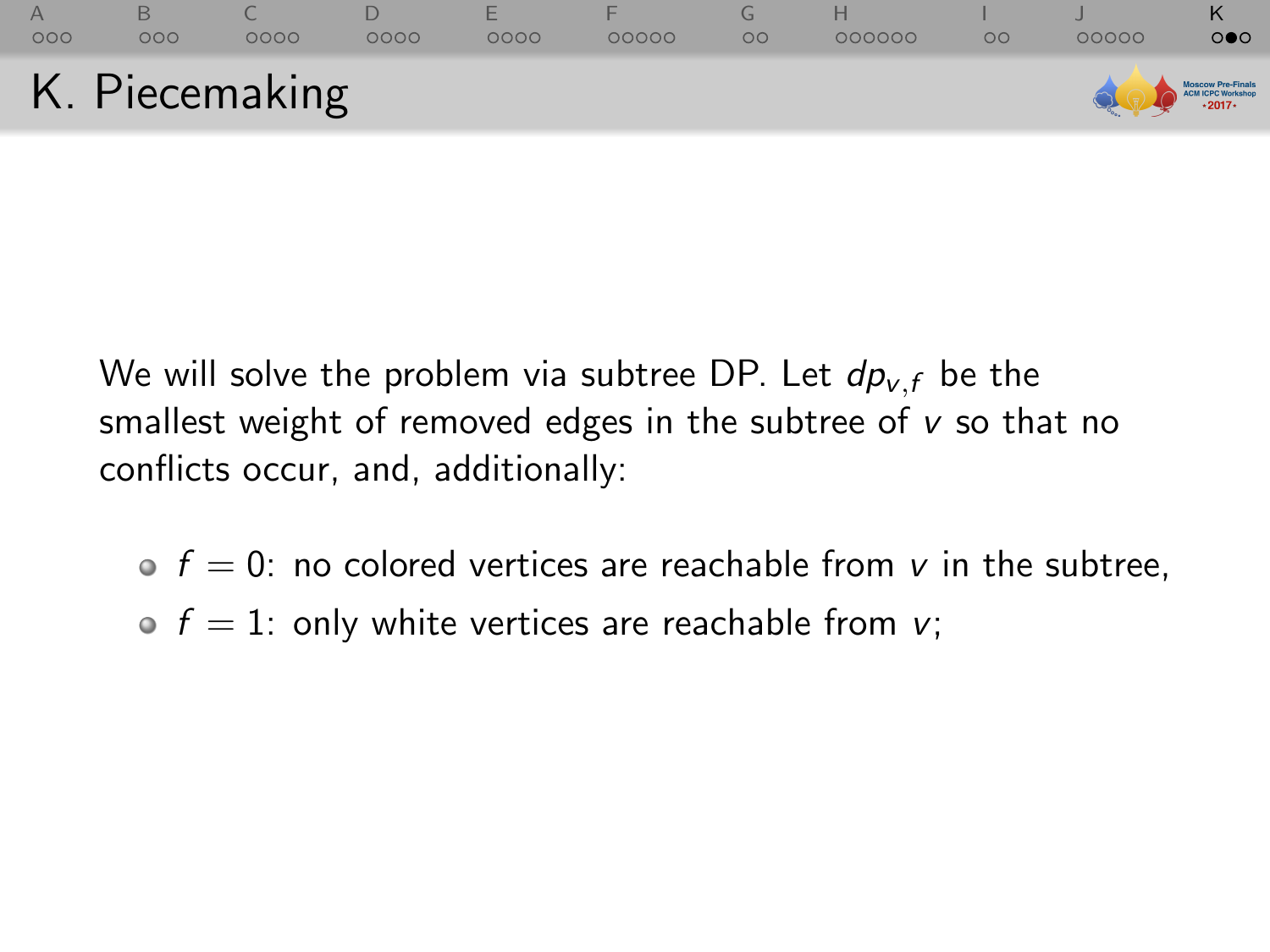

- $\bullet$  f = 0: no colored vertices are reachable from v in the subtree,
- $\bullet$  f = 1: only white vertices are reachable from v;
- $\bullet$  f = 2: only black vertices are reachable from v.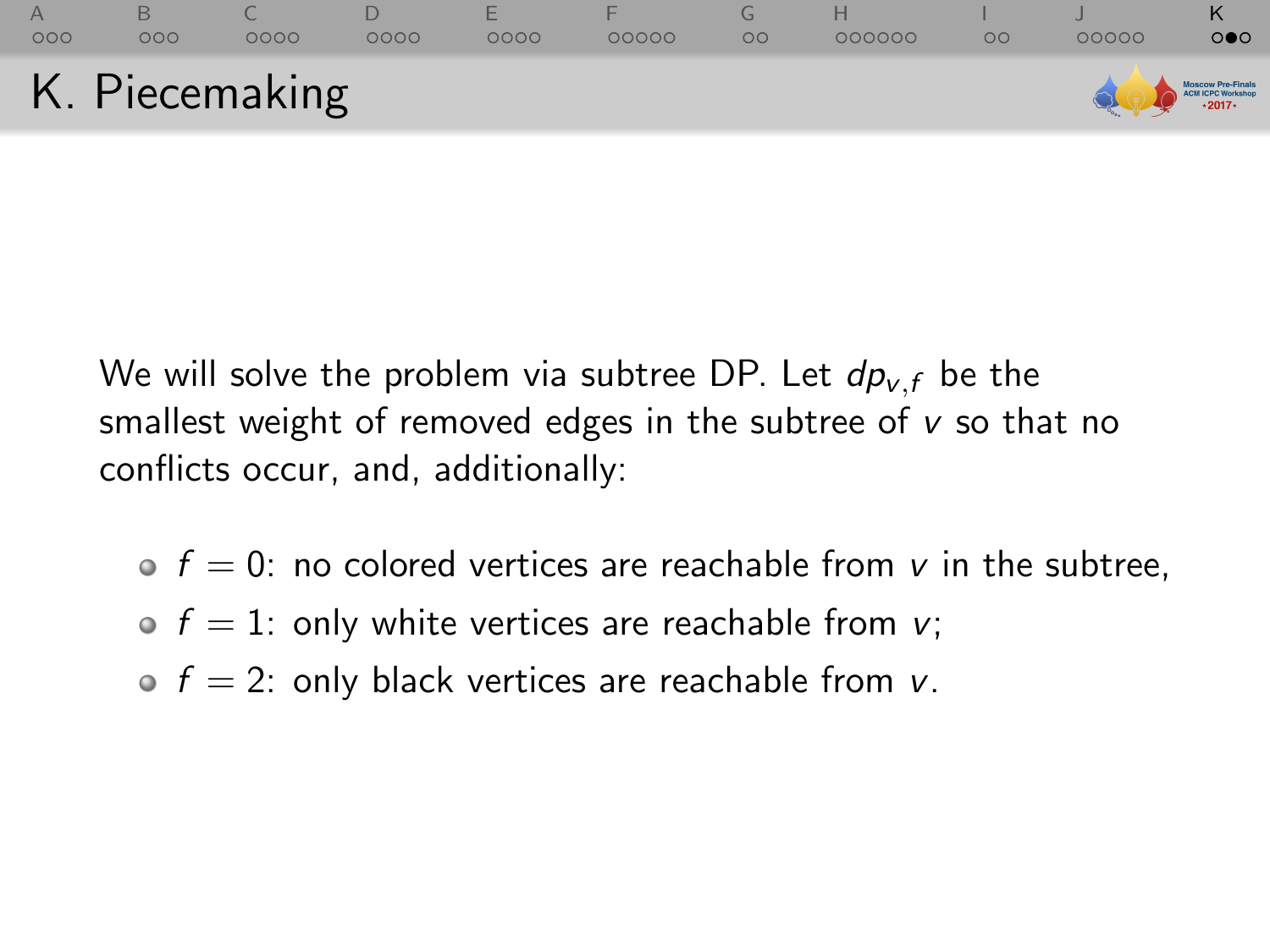

To recalculate  $dp_{v,f}$  we process children one by one. Initially  $dp_{v,0} = 0$ ,  $dp_{v,1} = dp_{v,2} = \infty$  if v is uncolored, otherwise one of  $dp_{v,1}$  and  $dp_{v,2}$  is equal to 0.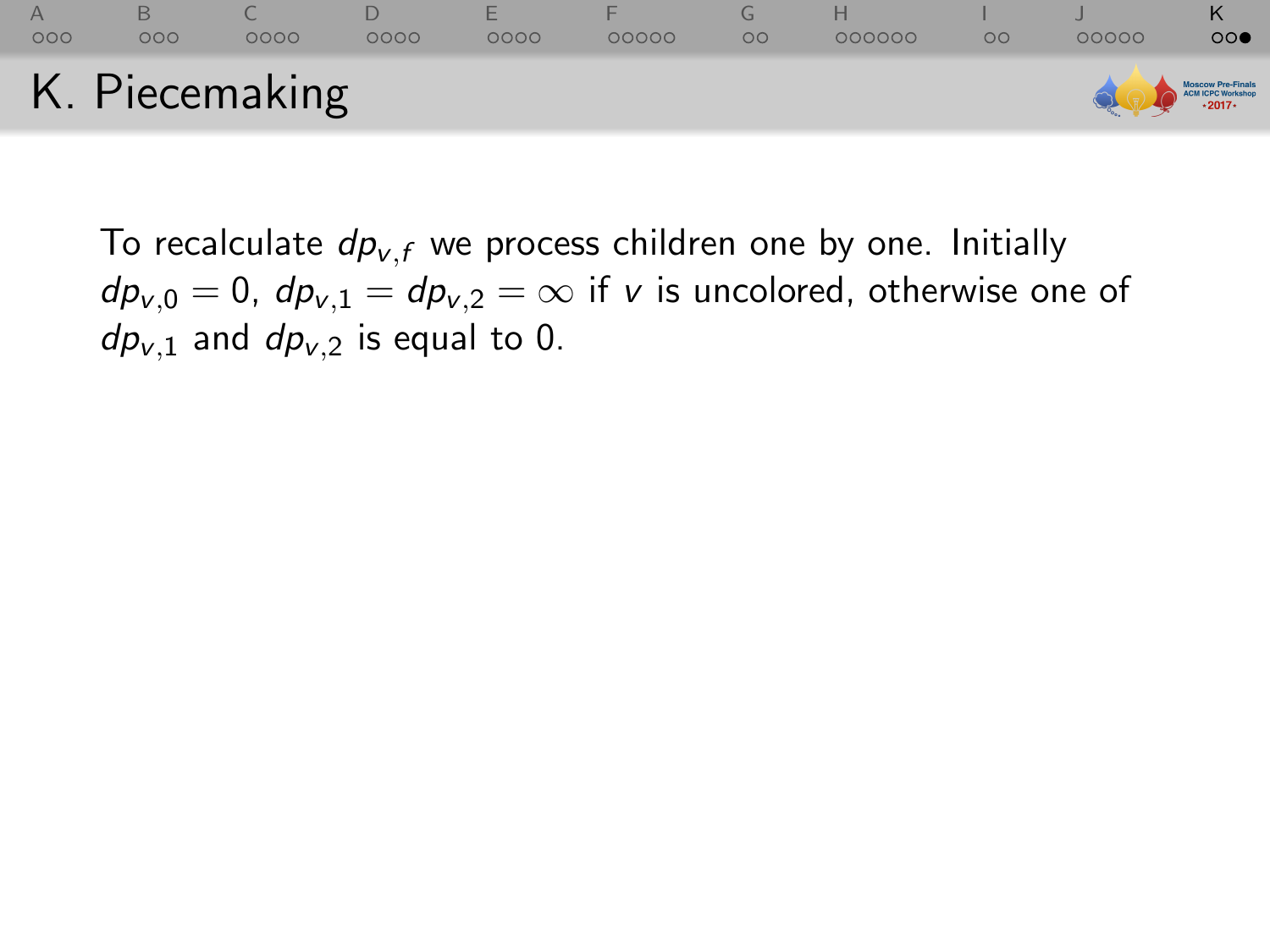## [A](#page-1-0) [B](#page-7-0) [C](#page-16-0) [D](#page-28-0) [E](#page-37-0) [F](#page-45-0) [G](#page-56-0) [H](#page-60-0) [I](#page-79-0) [J](#page-82-0) [K](#page-88-0)  $0000$ K. Piecemaking **ICPC Worksho**

To recalculate  $dp_{v,f}$  we process children one by one. Initially  $dp_{v,0} = 0$ ,  $dp_{v,1} = dp_{v,2} = \infty$  if v is uncolored, otherwise one of  $dp_{v,1}$  and  $dp_{v,2}$  is equal to 0.

If  $u$  is the new child, we use its DP values to compute  $dp'_{v,f}$  updated values of  $dp_{v,f}$ .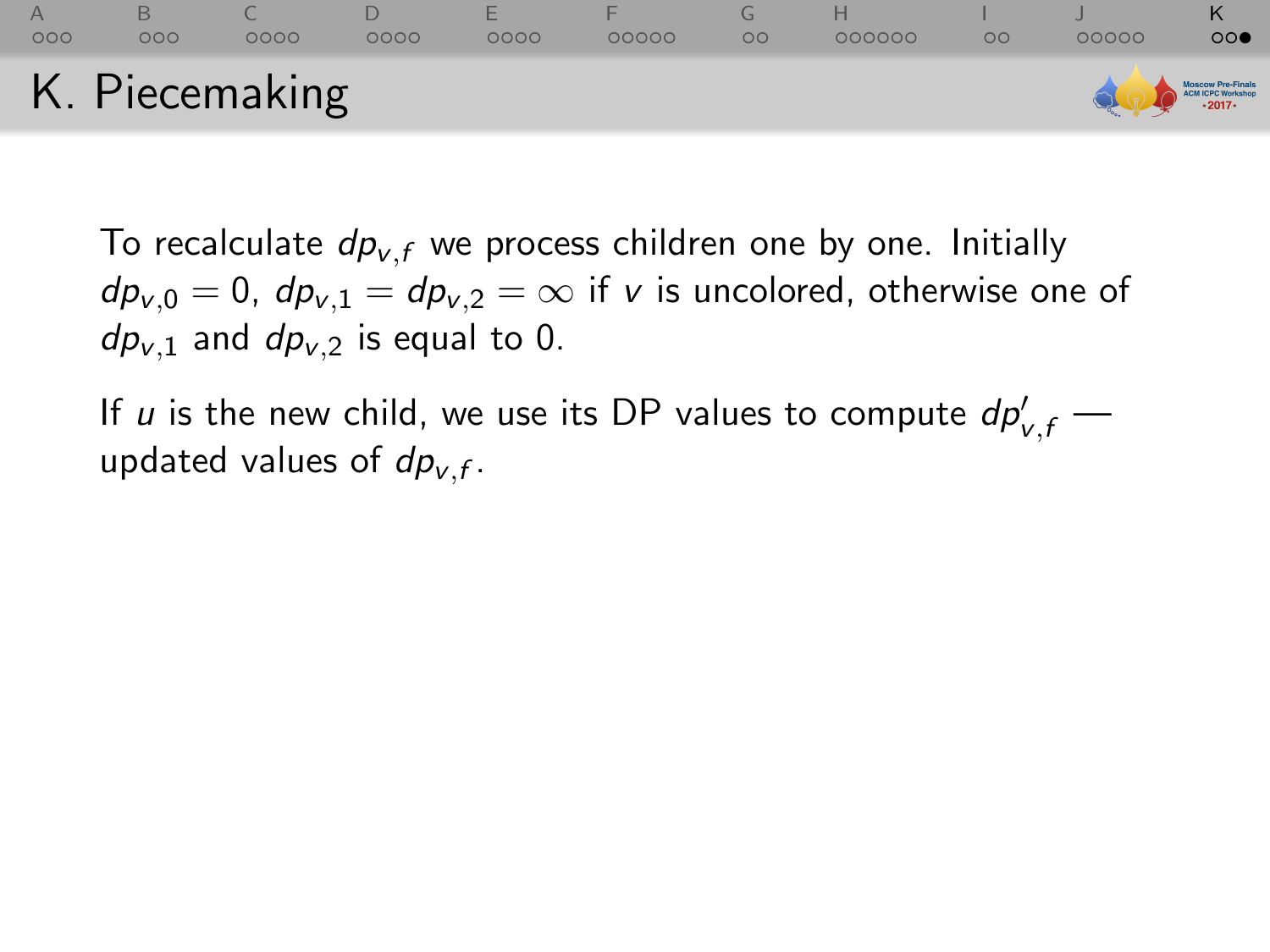### [A](#page-1-0) [B](#page-7-0) [C](#page-16-0) [D](#page-28-0) [E](#page-37-0) [F](#page-45-0) [G](#page-56-0) [H](#page-60-0) [I](#page-79-0) [J](#page-82-0) [K](#page-88-0)  $000$  $0000$  $0000$  $0000$  $00000$  $000000$  $\Omega$  $00$ K. Piecemaking **CPC Worksh**

To recalculate  $dp_{v,f}$  we process children one by one. Initially  $dp_{v,0} = 0$ ,  $dp_{v,1} = dp_{v,2} = \infty$  if v is uncolored, otherwise one of  $dp_{v,1}$  and  $dp_{v,2}$  is equal to 0.

If  $u$  is the new child, we use its DP values to compute  $dp'_{v,f}$  updated values of  $dp_{v,f}$ .

We should consider all options for situations in both parts of the tree, and also whether we cut the edge or not. Each of these options may lead or not lead to a conflict depending on whether vertices of different color become exposed to each other or not. The cost is comprised of costs in two halves and (possibly) the cost of the recently removed edge.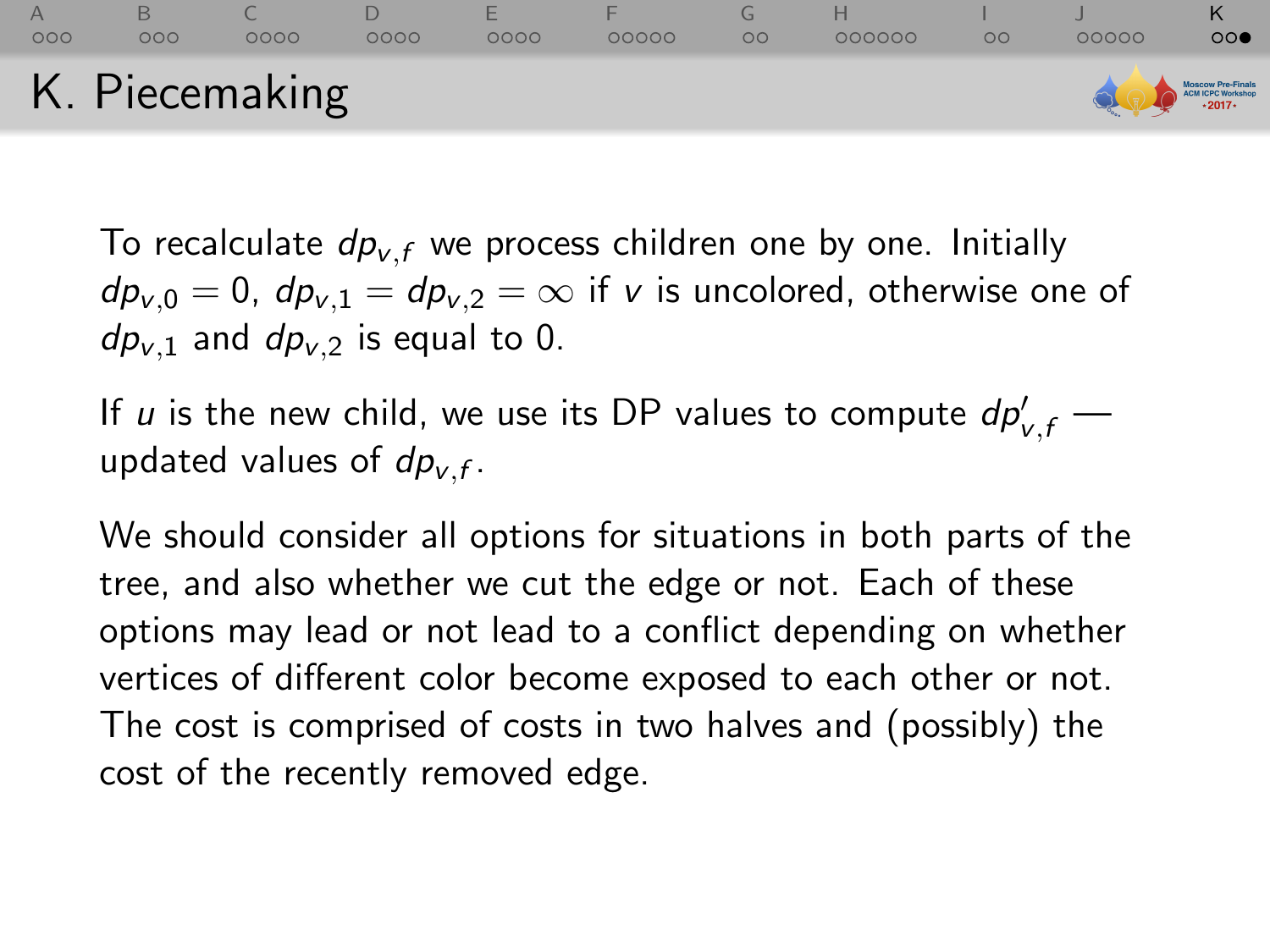### [A](#page-1-0) [B](#page-7-0) [C](#page-16-0) [D](#page-28-0) [E](#page-37-0) [F](#page-45-0) [G](#page-56-0) [H](#page-60-0) [I](#page-79-0) [J](#page-82-0) [K](#page-88-0)  $000$  $0000$  $0000$  $0000$  $00000$  $000000$  $\Omega$ 0000C  $00$ K. Piecemaking

To recalculate  $dp_{v,f}$  we process children one by one. Initially  $dp_{v,0} = 0$ ,  $dp_{v,1} = dp_{v,2} = \infty$  if v is uncolored, otherwise one of  $dp_{v,1}$  and  $dp_{v,2}$  is equal to 0.

If  $u$  is the new child, we use its DP values to compute  $dp'_{v,f}$  updated values of  $dp_{v,f}$ .

We should consider all options for situations in both parts of the tree, and also whether we cut the edge or not. Each of these options may lead or not lead to a conflict depending on whether vertices of different color become exposed to each other or not. The cost is comprised of costs in two halves and (possibly) the cost of the recently removed edge.

The answer is min<sub>f</sub>  $dp_{r,f}$ , where r is the root of the tree. In total, we obtain an  $O(n)$  solution.